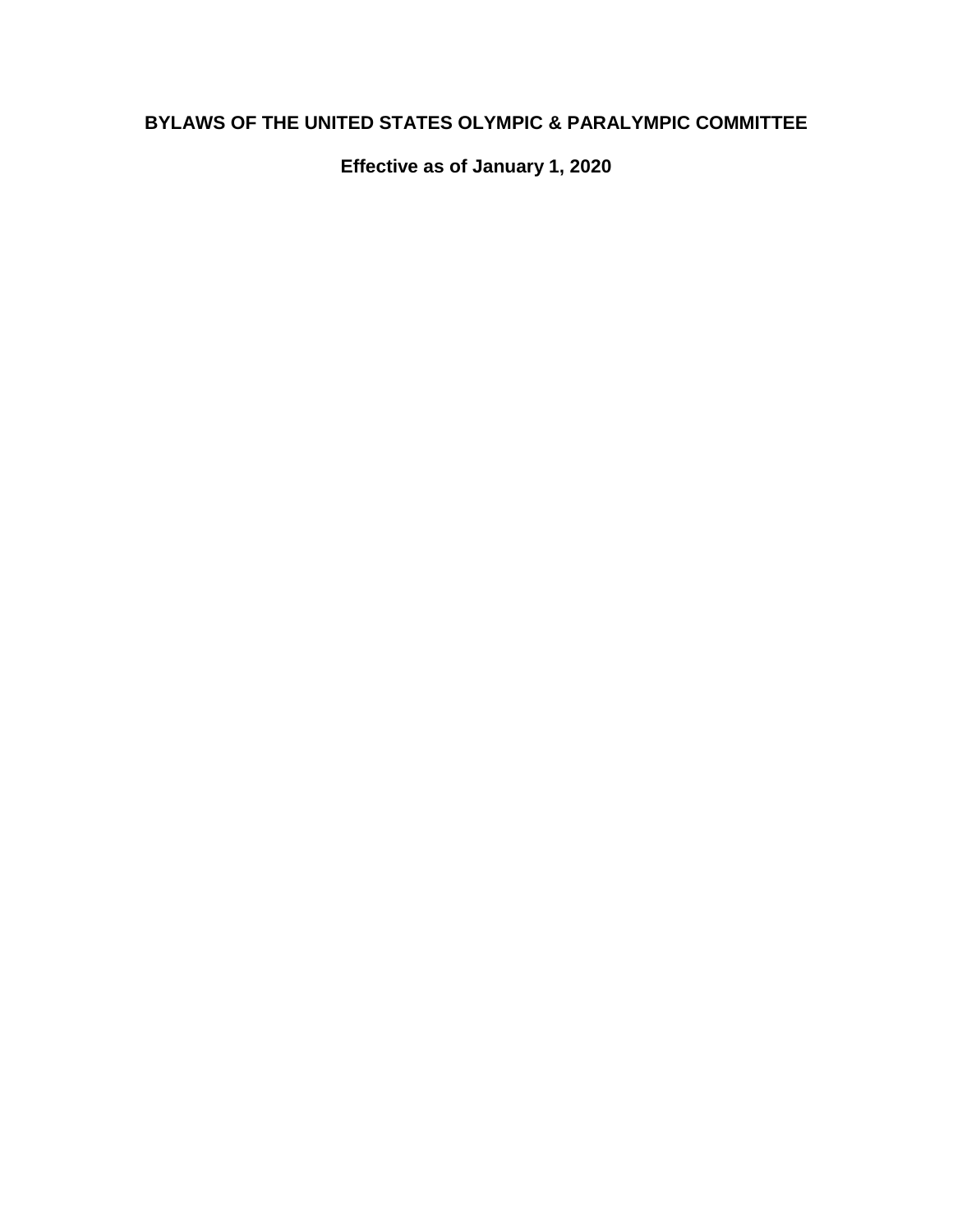### **NAME, OFFICES, AND DEFINITIONS**

Section 1.1 The Corporation. The name of this organization, incorporated by an Act of Congress (36 USC §§ 220501-220529) (the "Act"), will be the United States Olympic and Paralympic Committee (the "corporation"), and the corporation will be exempt from taxation within the meaning of Section 501(c)(3) of the Internal Revenue Code. To the extent that the Act refers to the corporation's "constitution and bylaws," such reference will be deemed to refer to this document (the "Bylaws"). By resolution passed at its meeting of June 20, 2019, the Board of Directors authorized the corporation to change its name from "United States Olympic Committee" to "United States Olympic & Paralympic Committee." As the corporation performs the several formal steps required to complete and confirm this change, all references to either of these names and to "USOC" and "USOPC" are intended to be functionally interchangeable and refer equally to the corporation and its rights and obligations.

Section 1.2 Business Offices. The principal office of the corporation is located at One Olympic Plaza, Colorado Springs, Colorado 80909. The registered office of the corporation may be, but need not be, the same as the principal office, and the address of the registered office may be changed from time to time by the Board.

Section 1.3 Definitions. As used in these Bylaws the term:

- a) "AAC" means the corporation's Athletes' Advisory Council;
- b) "amateur athlete" means any athlete who meets the eligibility standards established by the National Governing Body or Paralympic Sports Organization for the sport in which the athlete competes;
- c) The "Act" is the Ted Stevens Olympic and Amateur Sports Act, as amended;
- d) "amateur athletic competition" means a contest, game, meet, match, tournament, regatta, or other event in which amateur athletes compete;
- e) "amateur sports organization" means a not for profit corporation, club, federation, union, association, or other group organized in the United States that sponsors or arranges any amateur athletic competition;
- f) "ANOC" means the Association of National Olympic Committees;
- g) "Board" means the corporation's board of directors;
- h) "CEO" means the corporation's chief executive officer;
- i) "Chair" means the chairman of the corporation's Board of Directors;
- j) "Code" means the Code of Conduct as defined in Section 12 of these Bylaws;
- k) "IF" means the international federation for a particular sport;
- l) "international amateur athletic competition" means any amateur athletic competition between any athlete or athletes representing the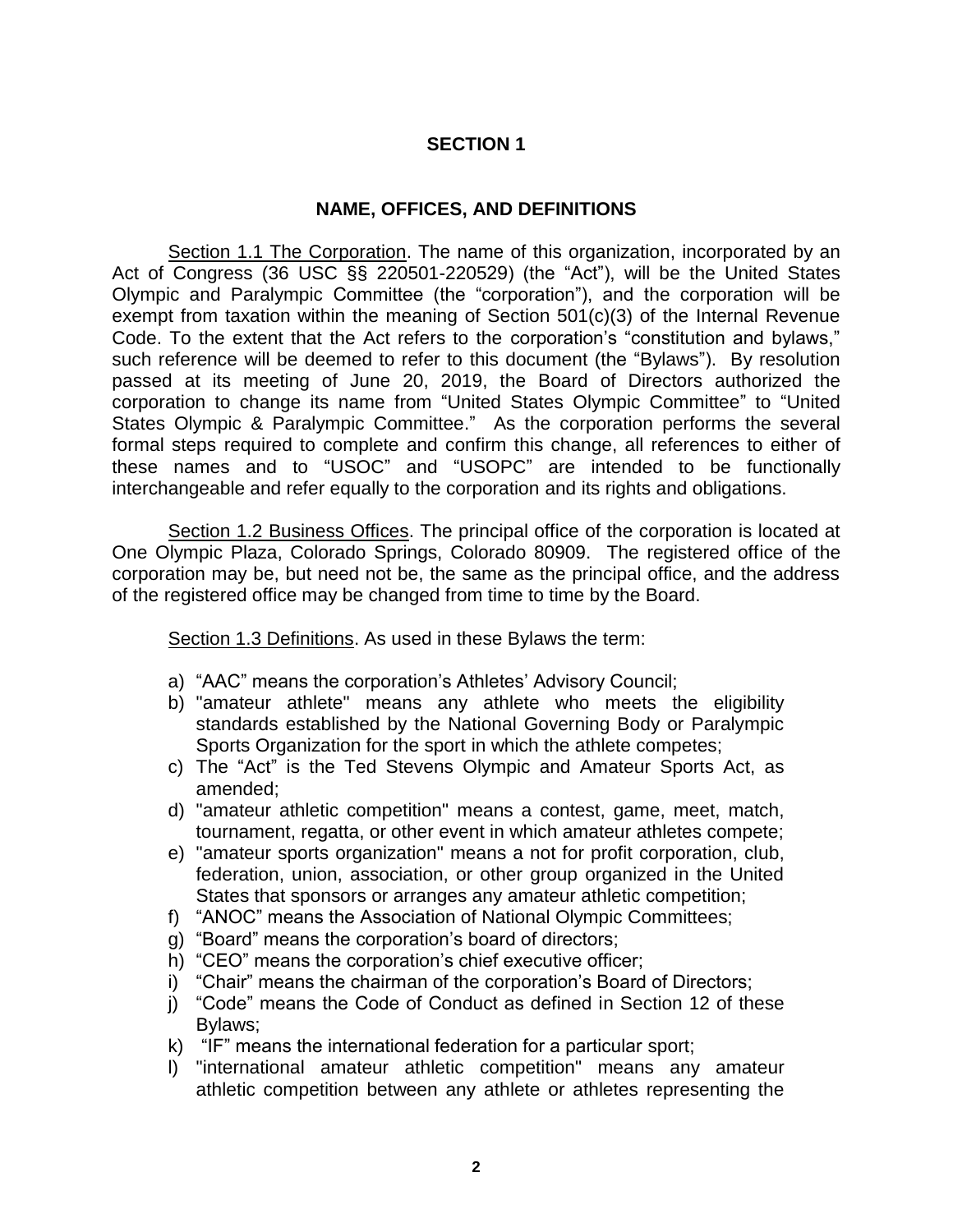United States, either individually or as a part of a team, and any athlete or athletes representing any foreign country<sup>1</sup>;

- m) "IOC" means the International Olympic Committee;
- n) "IPC" means the International Paralympic Committee;
- o) "members" means those organizations accepted into the membership of the corporation as set out in Section 8 of these Bylaws;
- p) "NGB" means a National Governing Body recognized and certified by the corporation as set out in Section 8 of these Bylaws;
- q) "NGBC" means the corporation's National Governing Bodies Council;
- r) "OCOG" means an Organizing Committee for the Olympic Games or the Olympic Winter Games, as applicable;
- s) "Olympic Games" means either the summer Olympic Games or the Olympic Winter Games as applicable unless specified otherwise;
- t) "Panam Sports" means the Pan American Sport Organization, a confederation of national Olympic committees from the Americas;
- u) "PSO" means a Paralympic Sport Organization that is an amateur sports organization recognized and certified as an NGB by the corporation in accordance with Section 8 of these Bylaws;
- v) "protected competition" means:

 $\overline{a}$ 

- 1) any amateur athletic competition between any athlete or athletes officially designated by the appropriate NGB as representing the United States, either individually or as part of a team, and any athlete or athletes representing any foreign country where (i) the terms of such competition require that the entrants be teams or individuals representing their respective nations and (ii) the athlete or group of athletes representing the United States are organized and sponsored by the appropriate NGB in accordance with a defined selection or tryout procedure that is open to all and publicly announced in advance, except for domestic amateur athletic competition, which, by its terms, requires that entrants be expressly restricted to members of a specific class of amateur athletes such as those referred to in Section 220526(a) of the Act; and
- 2) any domestic amateur athletic competition or event organized and conducted by an NGB in its selection procedure and publicly announced in advance as a competition or event directly qualifying each successful competitor as an athlete representing the United States in a protected competition as defined in 1) above.

<sup>&</sup>lt;sup>1</sup> This term is not intended to be limited to athletes or teams known as "national" teams of the United States. In the context of this definition, it is intended that any United States amateur sports organization that wishes to conduct or sponsor amateur athletic competition between United States amateur athletes, or teams of United States amateur athletes representing such organization and athletes or teams of amateur athletes representing a foreign country or institution, must obtain a sanction from the appropriate NGB. Correlatively, an NGB must sanction such international amateur athletic competition upon satisfaction by the applicant organization of the objective and nondiscriminatory sanction criteria set forth in Section 220525 of the Act. This definition is not intended to change the prevailing practices that vary from sport to sport with respect to sanctioning of regular "border" scholastic or collegiate competition between American and Canadian or Mexican educational institutions, nor is any provision in these Bylaws intended to authorize an NGB to designate or select (as distinct merely from certifying on request the eligibility or amateur status of) United States amateur athletes or a team of United States amateur athletes to participate in an international competition other than one involving a United States national team.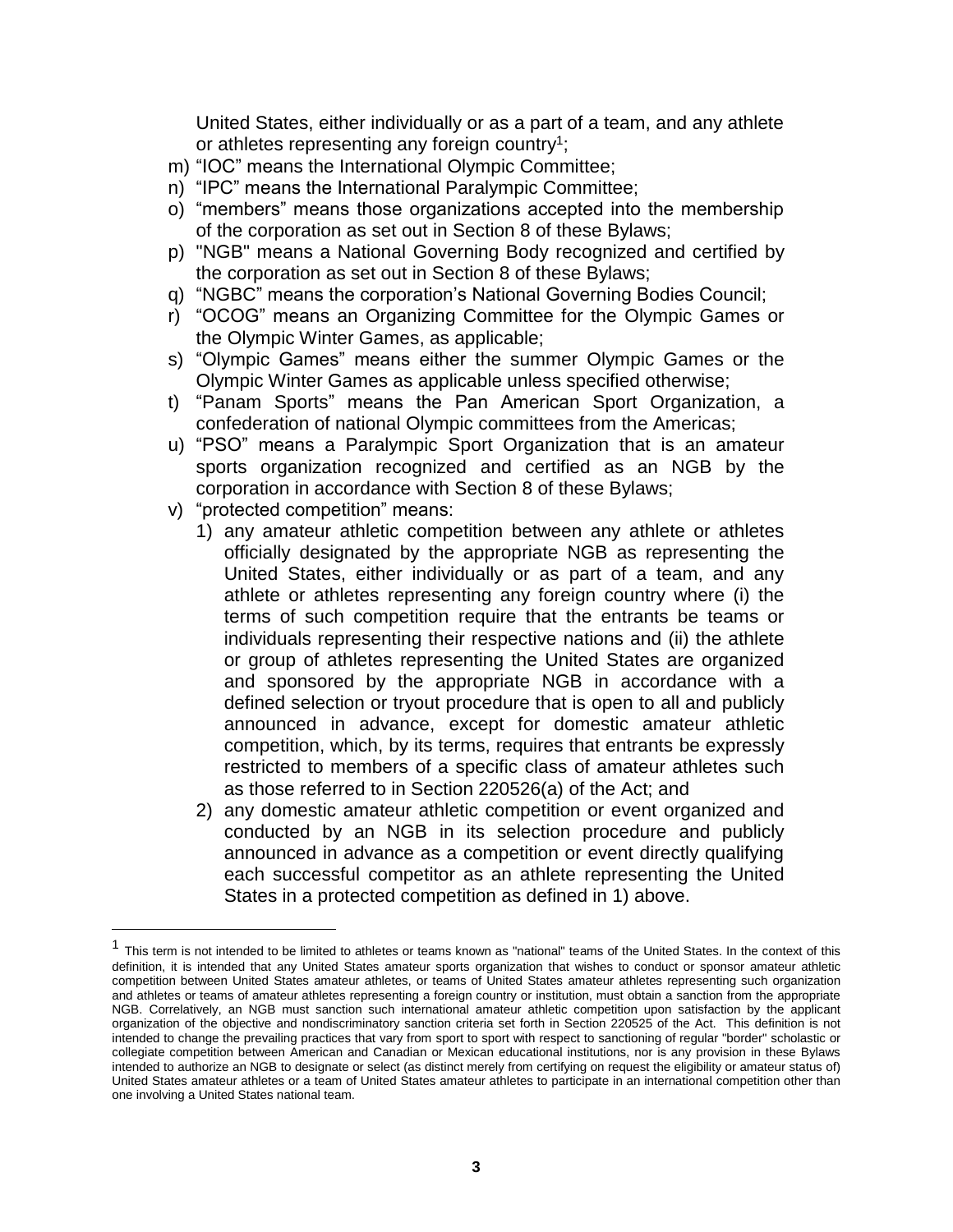- w) "sanction" means a certificate of approval issued by an NGB in accordance with Section 220525 of the Act;
- x) "quadrennium" means the four year period that begins on the first day of January after the summer Olympic Games and extends until the last day of December following the next summer Olympic Games;
- y) "USADA" means the U.S. Anti-Doping Agency;
- z) "USCSS" means the U.S. Center for SafeSport;
- aa)"USOPA" means the corporation's U.S. Olympians and Paralympians Association;
- bb)"USOPF" means the U.S. Olympic and Paralympic Foundation; and
- cc) "10-Year-Rule Athlete" means an athlete who has represented the United States in the Olympic, Pan American or Paralympic Games, World Championships, or an event designated as an Operation Gold event within the previous 10 years.

Section 1.4 Jurisdiction. The corporation will enforce and comply with all rules and regulations of the IOC including the Olympic Charter, IPC, and Panam Sports. In addition, the corporation will abide by the World Anti-Doping Code. Pursuant to the authority granted by the IOC, IPC, and Panam Sports, the corporation will have exclusive jurisdiction to enter competitors who will represent the United States in the Olympic Games, the Paralympic Games, the Pan American Games, the ParaPan American Games and the Youth Olympic Games and to enforce in connection therewith the definition of an eligible athlete adopted by the IOC, IPC and Panam Sports. The corporation will be and remain autonomous from political influence in accordance with the Olympic Charter.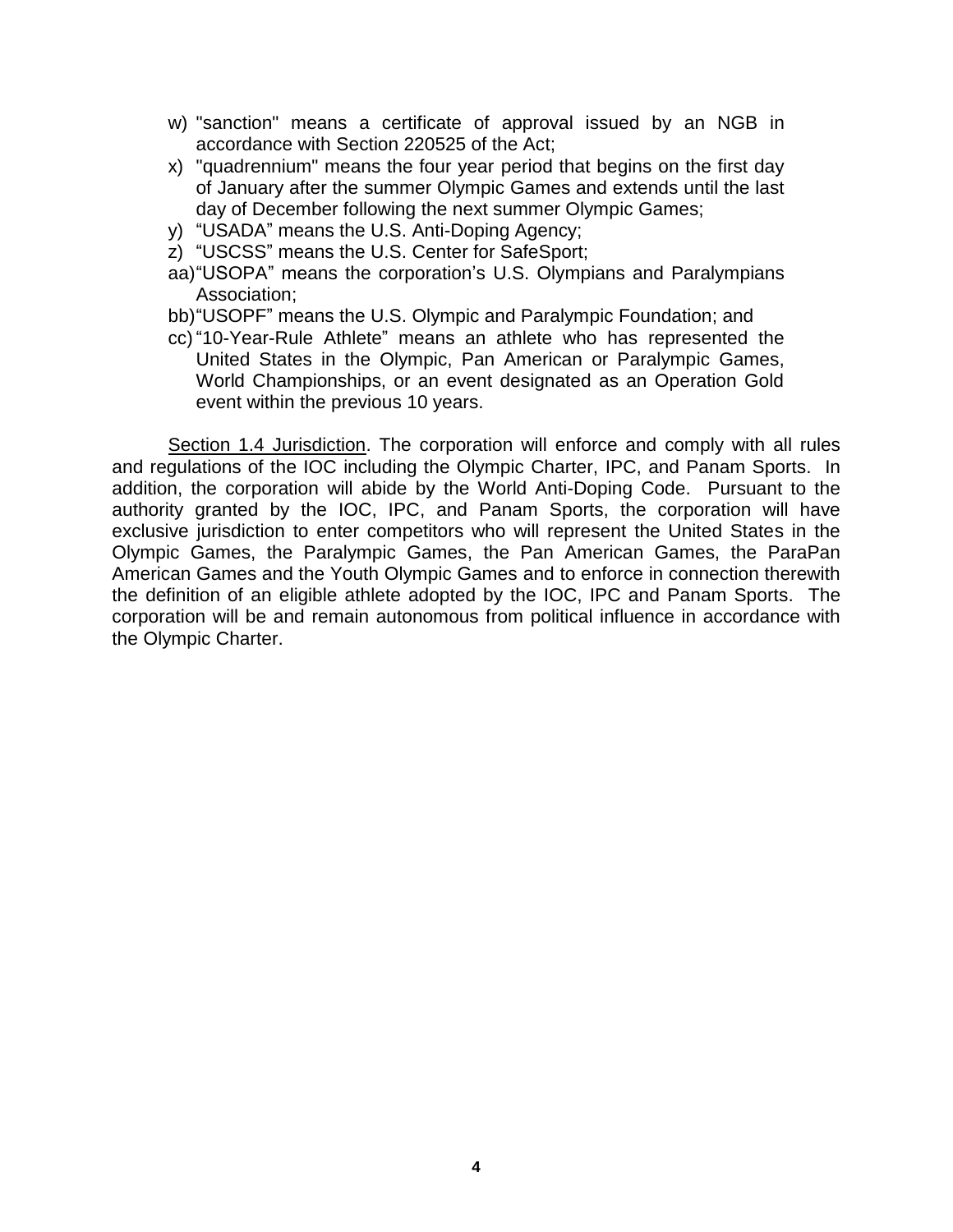### **THE MISSION**

Section 2.1 Mission and Core Principles. The mission of the corporation is to empower Team USA athletes to achieve sustained competitive excellence and wellbeing.

The Core Principles of the corporation are:

- We promote and protect athletes' rights, safety, and wellness
- We champion the integrity of sport
- We respect the important role of our member organizations and support their need for success
- We set clear standards of organizational excellence and hold ourselves and all member organizations accountable
- We engage as a trusted and influential leader to advance the global Olympic & Paralympic Movements
- We honor and celebrate the legacy of Olympic & Paralympic athletes

Section 2.2 Review of Mission Statement. The Board will review and assess the mission of the corporation on an ongoing basis, and in all events at least at the last regularly scheduled Board meeting at the end of the first year of each quadrennium, to ensure that it serves as an appropriate guide for strategic planning and decision making.

Section 2.3 Purposes. The purposes of the corporation are set forth in Section 220503 of the Act and will be reviewed and prioritized by the Board on an ongoing basis as part of an annual strategic planning process.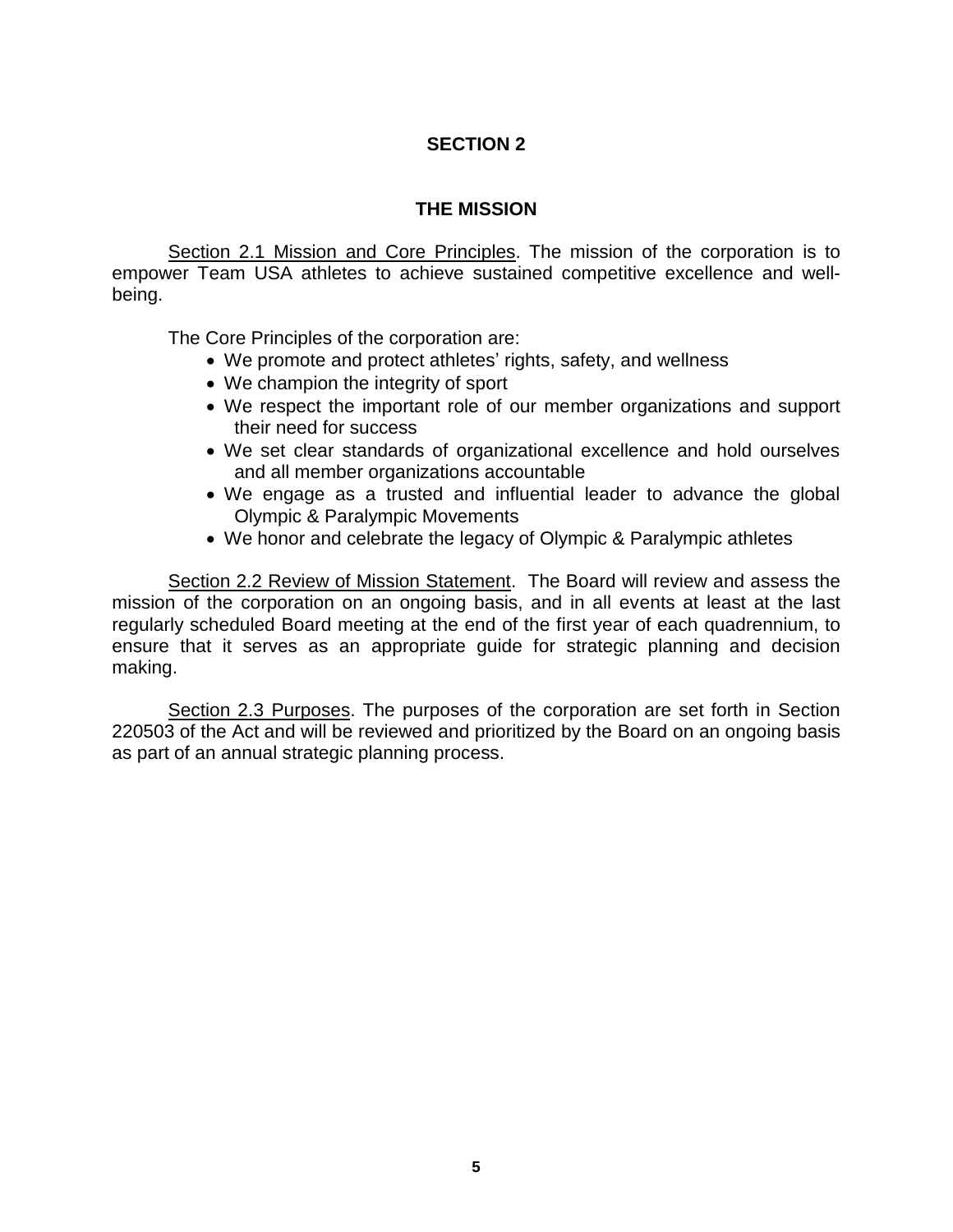### **THE BOARD**

Section 3.1 General Powers. The business and affairs of the corporation will be overseen by the Board, except as otherwise provided in the Act or these Bylaws. The Board will have ultimate authority over the business, policies, affairs, and activities of the corporation, including, but not limited to, the authority:

- a) to elect independent members of the Board, following receipt of the recommendations of the Nominating and Governance Committee, and to elect the Chair;
- b) to remove the Chair or any other member of the Board or any Committee for cause or not for cause;
- c) to elect one member of the Board to act as, and be referred to internationally as, the President of U.S. Paralympics;
- d) to hire, fire, evaluate, and set the compensation for the CEO;
- e) to enact, amend, or repeal provisions of these Bylaws;
- f) to admit new members, to reclassify and to terminate the membership of members, as provided by these Bylaws;
- g) to receive and review the reports of the CEO and committees and task forces;
- h) to approve the selection of independent auditors;
- i) to maintain a culture of ethical behavior and compliance throughout the corporation;
- j) to achieve as much transparency in the operations of the corporation as is reasonably achievable and to keep the attendees at the Olympic and Paralympic Assembly and the stakeholders in the Olympic and Paralympic movements in the United States informed about the business and operations of the corporation; and
- k) to take such other action as is customary for a board of directors of a corporation.

Further, the Board will:

- a) set the strategic plan, budget and corporate performance measures;
- b) create policy direction for the CEO and staff on significant issues facing the corporation;
- c) monitor the financial reporting process and the legal and regulatory compliance program;
- d) set policy on capital structure, financial strategies, borrowing commitments and long range financial planning;
- e) monitor the corporation's assets to ensure that they are being properly protected;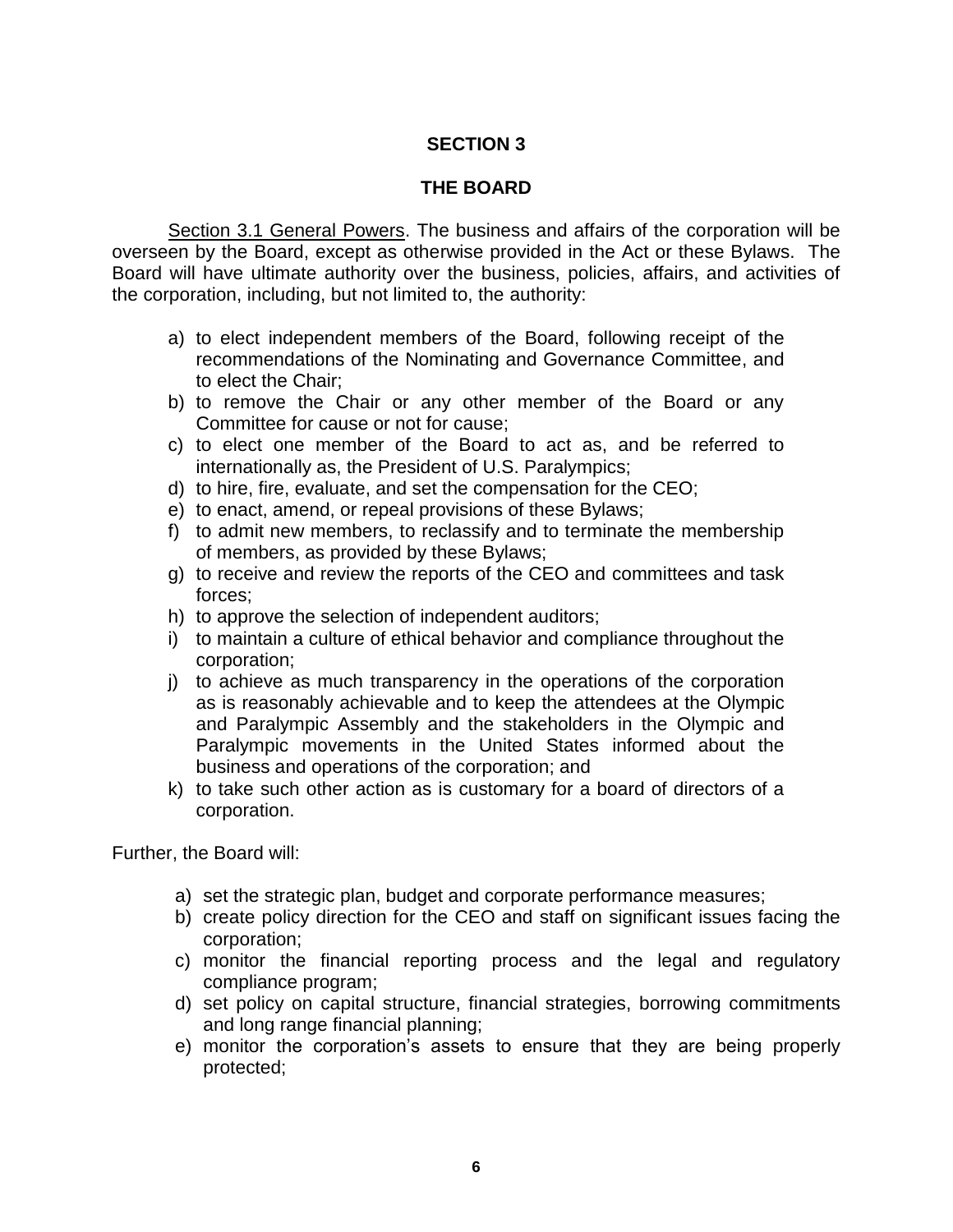- f) ensure that the Board is properly structured and is capable of acting in case of an unforeseen corporate crisis; and
- g) conduct an annual review of the corporation's performance and effectiveness and determine future actions required to achieve the corporation's mission.

The Board may seek assistance in these tasks from the committees it appoints, but the Board will remain ultimately responsible for ensuring these tasks are carried out appropriately.

Section 3.2 Composition and Voting. The composition of the Board will be as follows:

- a) five independent members ("independent directors") elected by the Board from among individuals recommended by the Nominating and Governance Committee pursuant to the process set out in Section 3.5 of these Bylaws;
- b) three members elected by the NGBC pursuant to the process set out in Section 3.5 of these Bylaws;
- c) three members elected by the AAC pursuant to the process set out in Section 3.5 of these Bylaws;
- d) two members elected by USOPA pursuant to the process set out in Section 3.5 of these Bylaws;
- e) the United States members of the IOC, who assume their positions as directors on the corporation's Board *ex officio* by virtue of, and for the same term as, their IOC membership;
- f) the United States members of the IPC Governing Board, who assume their positions as directors on the corporation's Board *ex officio* by virtue of, and for the same term as, their service on the IPC Governing Board;
- g) the Chair of USOPF, as a non-voting *ex officio* member; and
- h) the CEO of the corporation, as a non-voting *ex officio* member.

The IOC and IPC *ex officio* members will each have one vote, and the other voting directors will each have a vote equal to the number of IOC *ex officio* members who are at that time serving on the corporation's Board.

The Board member types and elections set out above were legislated in 2019 and made effective in 2020; they will be implemented in the first instance via elections to take place as current Board seat terms expire, with newly-legislated Board seats serving terms starting on January 1, 2021.

Board members will be entitled to participate in discussions and (except for nonvoting members) vote on all issues presented to the Board as to which they do not have a conflict of interest. All Board members will disclose any actual or potential conflict of interest prior to participating in a discussion or vote on any matter pertaining to such conflict.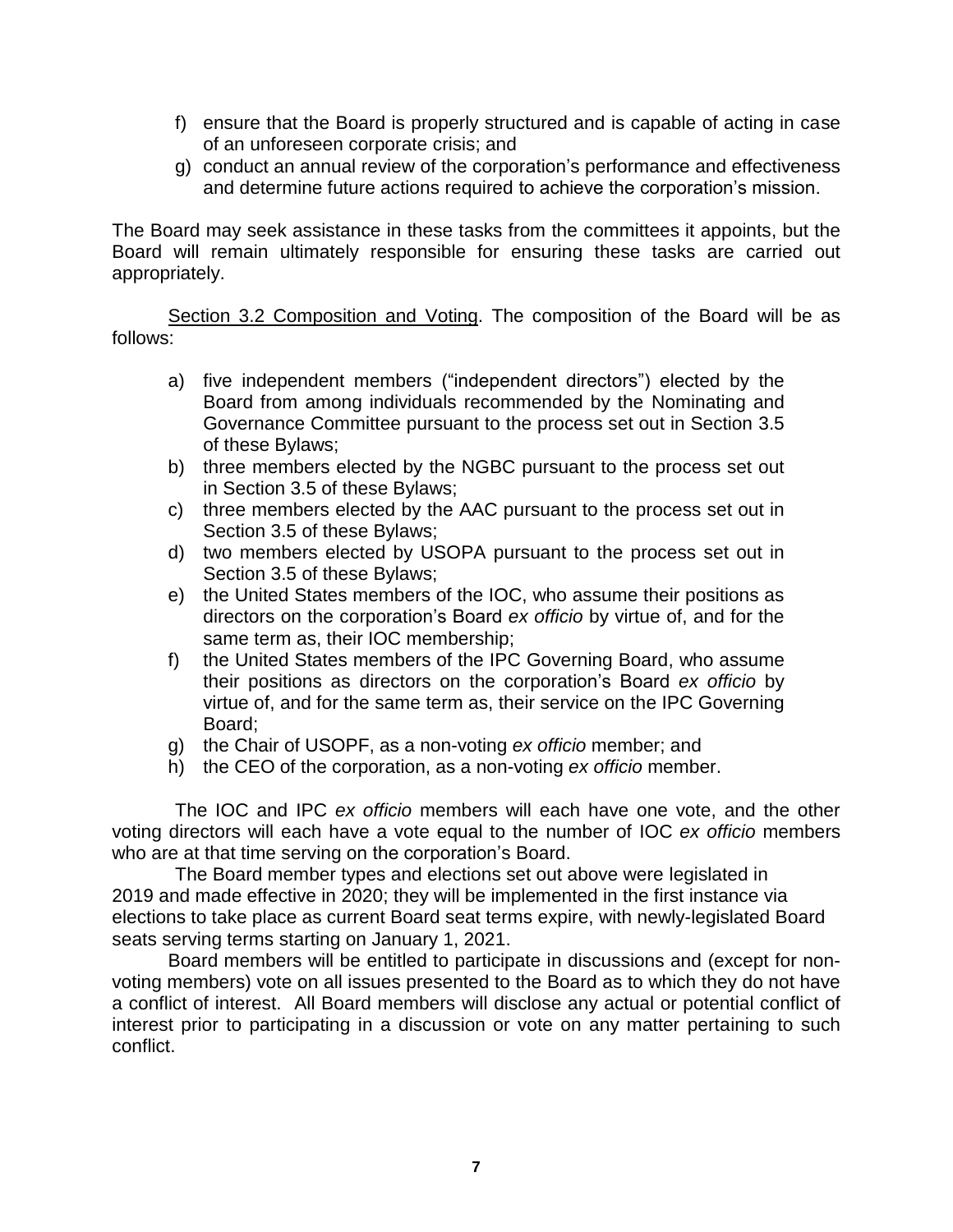The Board will hold at least one executive session, during the last regularly scheduled Board meeting each year, at which the CEO, notwithstanding their status as a member of the Board, will not be present, specifically for the purpose of discussing the CEO's performance.

Section 3.3 Non-Independent Directors. The members of the Board elected by the AAC, USOPA, and the NGBC, together with the United States members of the IOC and of the IPC Governing Board, will collectively constitute a majority of the voting power of the Board.

Section 3.4 Independence. A director will not be considered an "independent director" for purposes of Section 3.2 of these Bylaws if, at any time during the two years preceding commencement of or during his or her term or position as a director:

- a) the director was employed by or held any paid position or any volunteer governance position with the corporation, a corporationmember sports governing body, the IOC, the IPC, an OCOG, Panam Sports, or ANOC;
- b) an immediate family member of the director was employed by or held any paid position or any volunteer governance position with the corporation, a corporation-member sports governing body, the IOC, the IPC, an OCOG, Panam Sports, or ANOC;
- c) the director was affiliated with or employed by the corporation's outside auditor or outside counsel;
- d) an immediate family member of the director was affiliated with or employed by the corporation's outside auditor or outside counsel as a partner, principal or manager; or
- e) the director held a paid position or any volunteer governance or leadership position with, the AAC, NGBC, USOPA, or the Multisport Organizations Council.

For the sake of clarity, and notwithstanding anything to the contrary contained herein, active involvement by an individual or an individual's immediate family member with, including, without limitation, as a member of the Board of Directors or officer of, the USOPF will not, in and of itself, undermine an individual's independence for purposes hereof.

A director will not be considered independent if at any time during the two years preceding commencement of or during his or her term or position as a director the director receives any compensation from the corporation, directly or indirectly. For purposes of this rule, compensation does not include reimbursement of out of pocket expenses incurred for the benefit of the corporation or receipt of any benefits, subsidies or payments generally available to athletes or elite athletes to support their training.

A director will not be considered independent if at any time during the two years preceding commencement of or during his or her term or position as a director the director is an officer, member of senior management, controlling shareholder, or partner of a corporation or partnership or other business entity that has a material business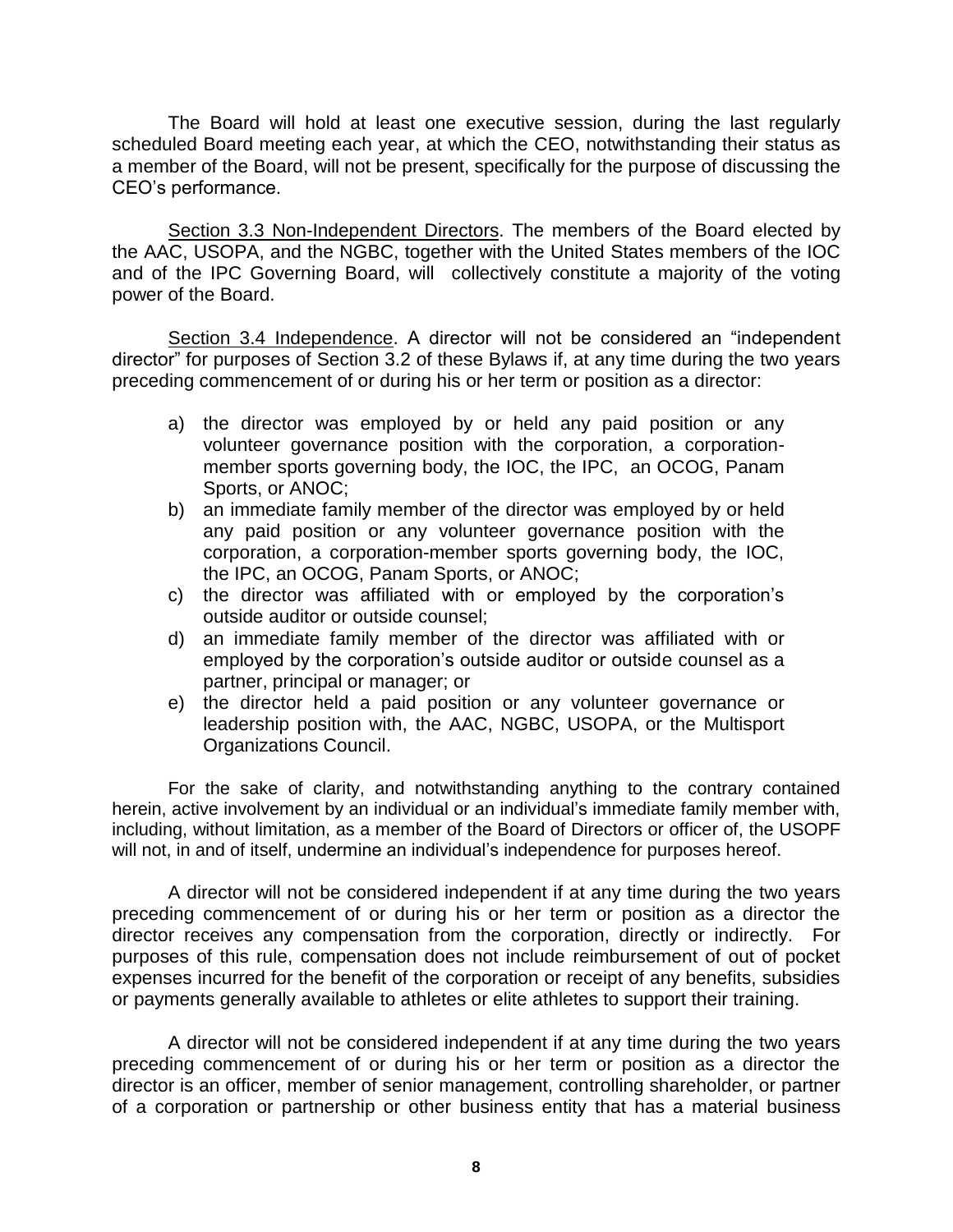relationship with the corporation and the director was/is directly involved in or oversees/oversaw the business relationship.

A director will not be considered independent if at any time during the two years preceding commencement of or during his or her term or position as a director the director or the director's spouse is an officer, employee, director, or trustee of a nonprofit organization to which the corporation or the U.S. Olympic Endowment makes payments in any year in excess of 5 percent of the organization's consolidated gross annual revenues, or \$100,000, whichever is less. The Ethics Committee also will administer standards concerning any charitable contributions to organizations otherwise associated with a director or any spouse or other family member of the director. The corporation will be guided by the interests of the corporation and its stakeholders in determining whether and the extent to which it makes charitable contributions.

The definitions of independence set out in this Section 3.4 for "independent directors" will also be used to determine whether an individual is independent for other purposes, as set forth in these Bylaws.

When the guidelines in this Section 3.4 do not address a particular relationship, the determination of whether the relationship is material, and whether a director is independent, will be made by the Nominating and Governance Committee if it concerns a person nominated or under consideration for selection to be a member of the Board or to be a member of the Ethics Committee or the Nominating and Governance Committee. If the issue concerns an individual who is already serving as a member of the Board, the Ethics Committee, or the Nominating and Governance Committee, the determination will be made by members of the Board who occupy the independent director seats on the Board (with the Board member whose independence is at issue not voting if the issue concerns a current member of the Board), after receiving the recommendation of the Nominating and Governance Committee.

The Nominating and Governance Committee may determine that, in its judgment, a director who does not meet these guidelines strictly nonetheless, under all the facts and circumstances, does not have a relationship with the corporation or any organization, entity, or individual associated with the corporation that would interfere with the perception or reality of the director's independent judgment, and that such a person may nevertheless be independent or an independent director under these Bylaws.

The Nominating and Governance Committee will review at least annually the independence of "independent directors" and others who are required by these Bylaws to be independent.

#### Section 3.5 Selection to the Board.

Section 3.5.1 Independent Board Members. When an independent Board seat is going to become available the Board may provide the Nominating and Governance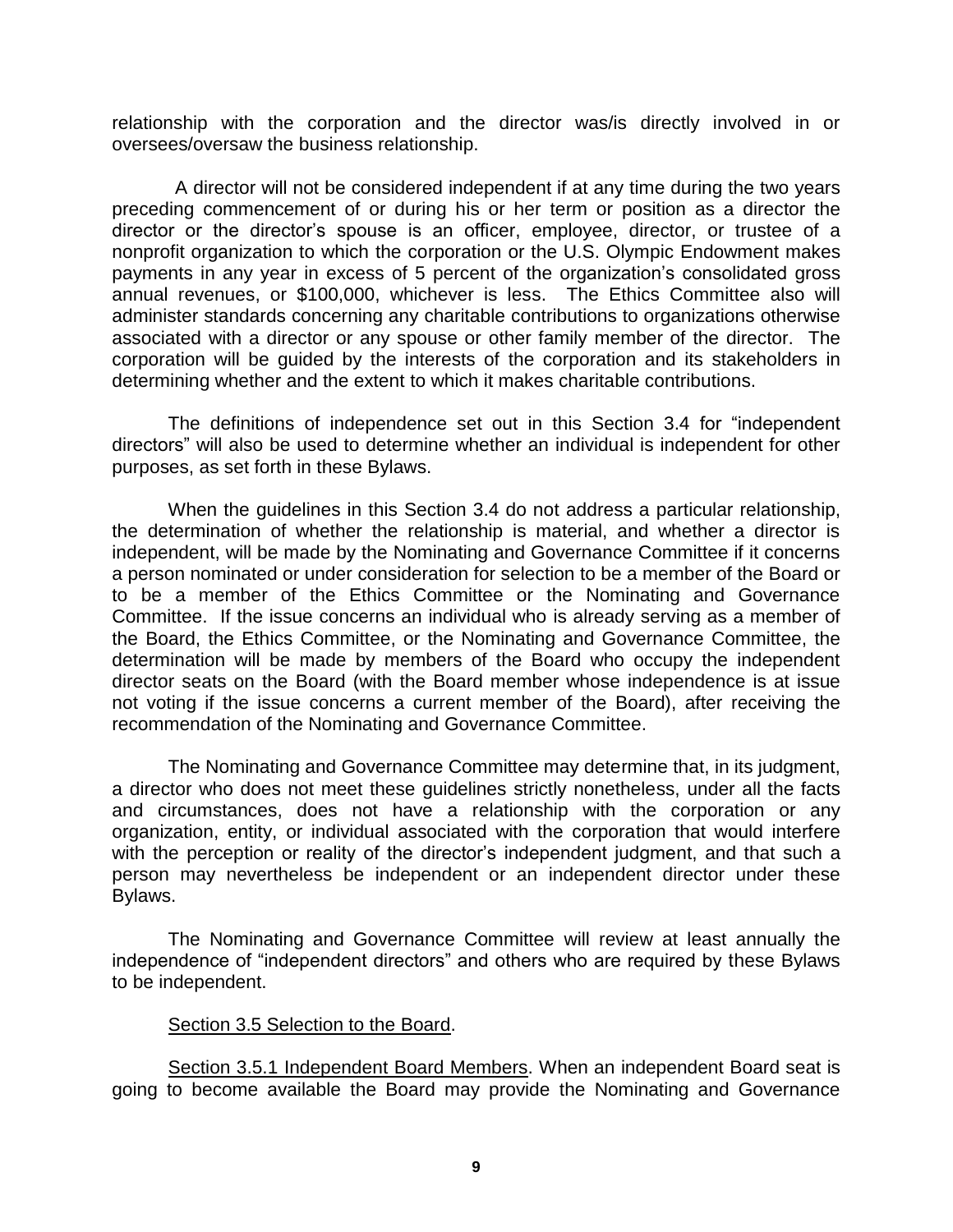Committee with a written description of particular qualifications, skills and experiences the Board feels would be beneficial to the corporation in its next Board member, over and above the standing qualifications developed and maintained under Section 5.7.3(c) of these Bylaws. The Nominating and Governance Committee will solicit candidates from the Olympic and Paralympic community, including, without limitation, the AAC, the NGBC, the MSOC, USOPA, and the general public after disseminating the written director criteria referred to in Section 5.7.3(c) hereof. The committee will then review and, if appropriate, interview candidates for such Board seat and will recommend one candidate for the Board to consider in filling each available Board seat. Candidates proposed by the committee for consideration by the Board will be accompanied by a written description setting forth the committee's views regarding the qualifications, skills and experiences making each candidate a good selection for the Board. The Board will then, at a duly noticed meeting, vote upon each candidate so recommended by the committee. Election of new members to the Board will be by majority vote. The Board will accompany such vote with feedback on each candidate, either confirming the views of the committee or specifying any differing views of the Board. In the event the Board elects a candidate or candidates recommended by the committee, the views of the Board and the committee regarding the qualifications, skills and experiences that led the Board to elect such candidate(s) will promptly be made public. In the event the Board does not elect a candidate recommended by the committee, as soon as possible thereafter, the committee will provide the Board with an alternative candidate, again accompanied by a written description setting forth the committee's views regarding the qualifications, skills and experiences of the new candidate. This process will continue until the Board elects a candidate recommended by the committee and the open Board seat is filled.

Section 3.5.2 AAC, USOPA, NGBC Representatives. Each of the AAC, USOPA, and the NGBC will develop and maintain election procedures for their representatives on the Board. These procedures must be based on consultation with the Nominating and Governance Committee as set out in these Bylaws. The procedures must be codified in the organizations' bylaws in a form and with language approved by the Board in advance. All candidates for Board service must be qualified to serve under the terms of these Bylaws and pursuant to the director criteria referred to in Section 5.7.3.(c) hereof. In their elections of Board members the AAC will ensure that all AAC representatives on the Board are 10-Year-Rule Athletes, and that at least one AAC representative on the Board represents a Paralympic sport. When an AAC, USOPA, or NGBC representative seat on the Board is going to become available, the Nominating and Governance Committee will notify the electing organization so that it may timely conduct an election using the procedures referred to in this Section 3.5.2, and may provide the electing organization with specific information on current Board configuration and needs, including in the areas set out in Section 5.7.3.(d) of these Bylaws. The electing organization will provide this Nominating and Governance Committee-provided information verbatim to all voting members in advance of the relevant vote.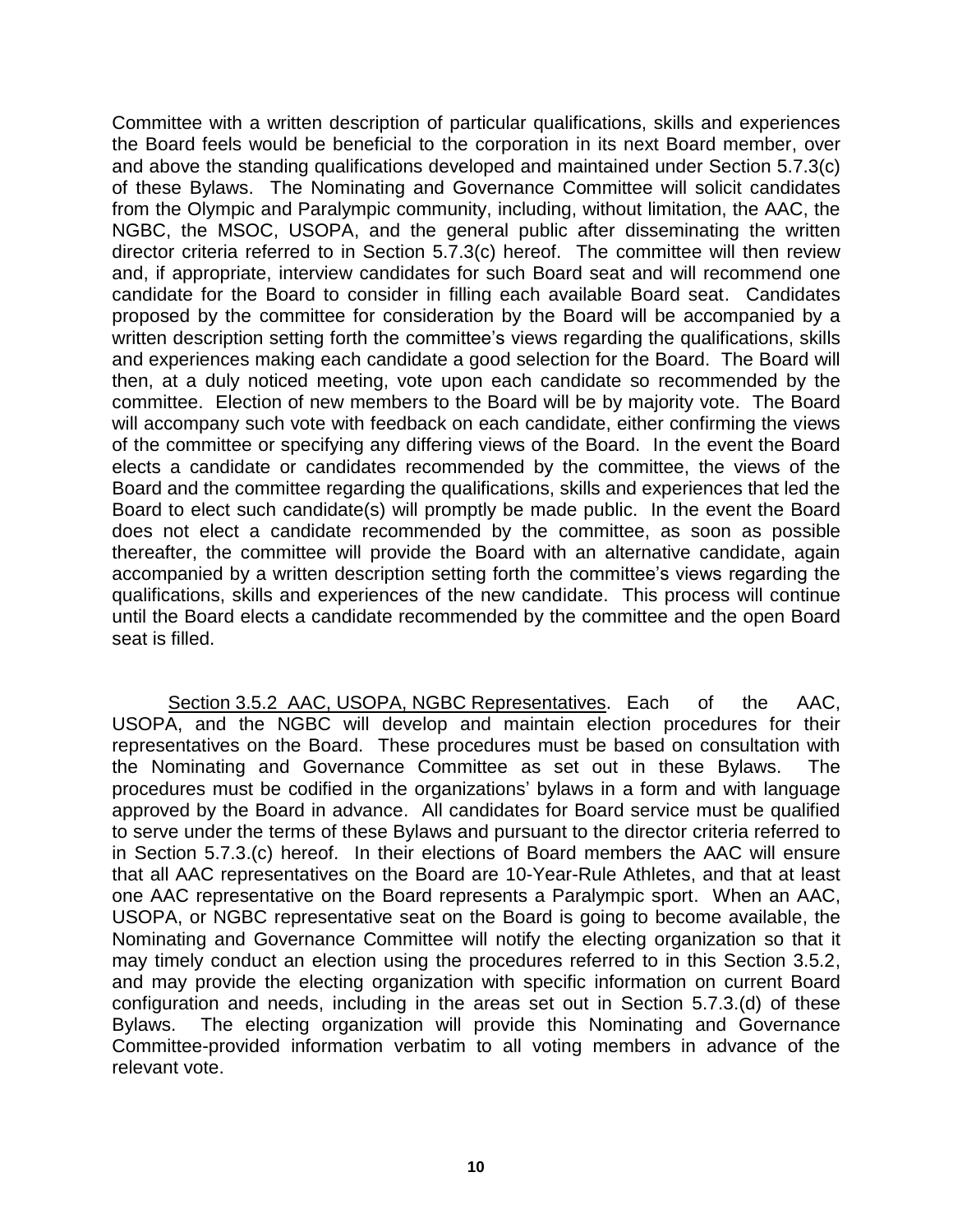### Section 3.6 Term for Directors.

Section 3.6.1 General. The term for each Board member is four years, subject to an overall term limit of two such four-year terms, except that:

- a) the term for the CEO will continue for so long as the CEO continues in that capacity and will terminate immediately upon termination of the CEO's employment as CEO;
- b) the term for the USOPF Chair will continue for so long as that person continues in that capacity and will terminate immediately upon expiration or termination in that role;
- c) the term for the United States members of the IOC will continue for so long as such persons continue in their capacity as United States members of the IOC and will terminate immediately upon termination of such IOC membership;
- d) the term for the United States members of the IPC Governing Board will continue for so long as such persons continue in their capacity as United States members of the IPC Governing Board and will terminate immediately upon termination of such IPC Governing Board service; and
- e) the term for the Chair will be as provided in Section 3.9.2 of these Bylaws

when a director is elected to fill a vacancy because of the resignation, removal, incapacity, disability or death of a director, (i) if the remaining term is for less than two years, then the director's service during such shortened term will not count towards the eight-year limitation described above; and (ii) if the remaining term is for between two and four years, then the director's service during such shortened term will count as fouryears towards the eight-year limitation described above.

Section 3.6.2 Terms of Office to be Staggered. The terms of office of members of the Board (other than the *ex officio* Board members) will be staggered, with the aim that a roughly equal proportion of them) will be elected pursuant to these Bylaws every other year as contemplated in Section 3.6.3 of these Bylaws. The Secretary will maintain a list of Board members and their terms of office.

In order to better align Board member terms with these staggered term targets, which were established in 2019, the following one-time term adjustments will apply:

a) The term of one of the two first USOPA-elected Board members will begin on January 1, 2021 and end on December 31, 2022;

b) The term of one of the two first USOPA-elected Board member will begin on January 1, 2021 and end on December 31, 2024;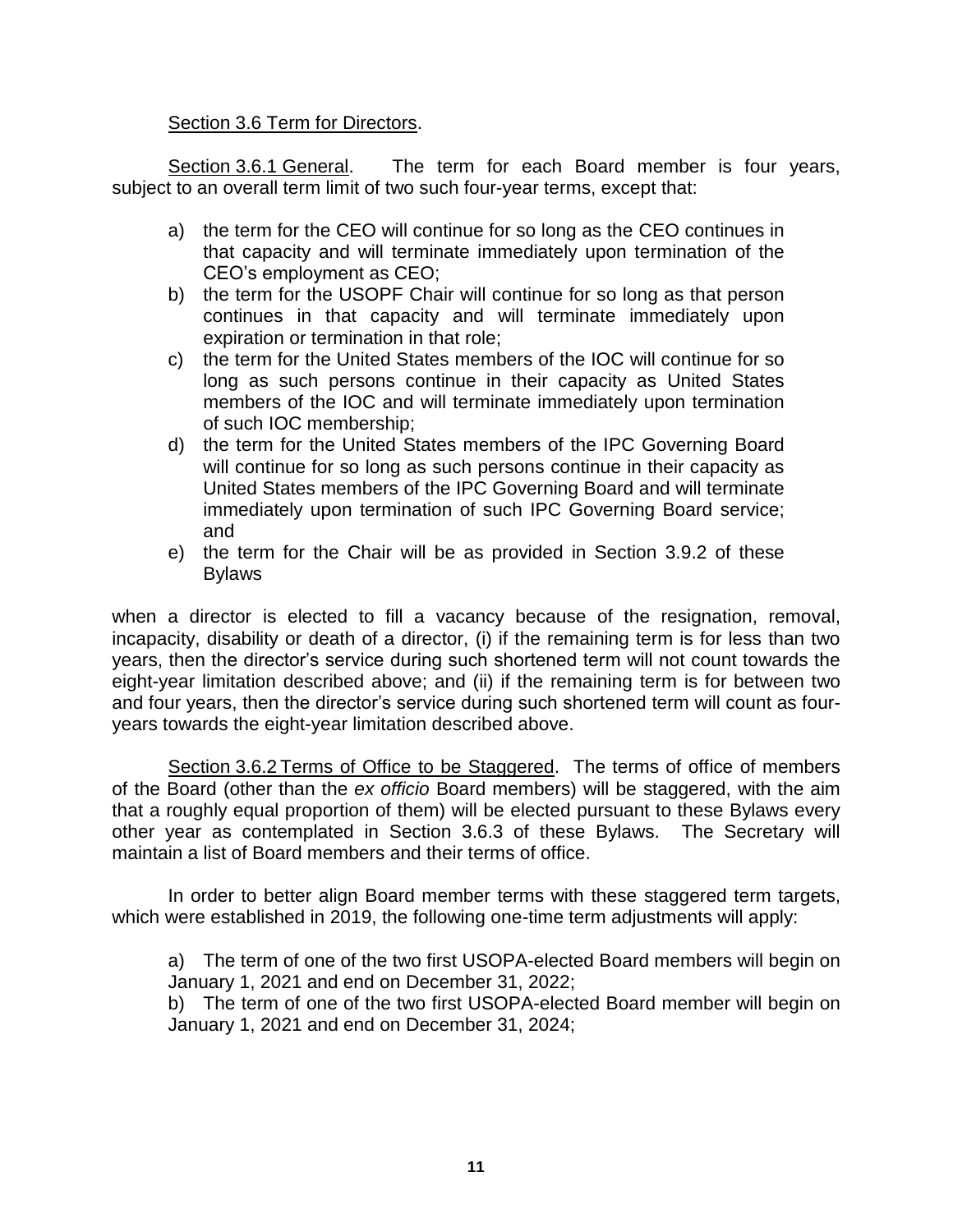c) The term of one independent Board member will complete an open seat through December 31, 2022 and continue for an initial two-year term ending on December 31, 2024; such Board member may then stand for re-election for an additional four-year term starting on January 1, 2025.

Section 3.6.3 Term Completions. The Board members' staggered terms will end on December 31 of applicable even-numbered years and new Board members' terms of office will begin on January 1 of applicable odd-numbered years; provided, however, that each director will hold office until such director's successor will have been elected and qualified, or until such director's earlier death, disability, resignation, disqualification, incapacity or removal.

Section 3.7 Qualifications. Directors must be at least 18 years old and have the legal right to work in the United States without sponsorship, and should have the highest personal values, judgment, and integrity, as well as a commitment to Olympic and Paralympic ideals.

An individual is ineligible for a leadership role if s/he has:

- a) A felony conviction involving harm to a member of a vulnerable population such as children, elderly or individuals with a disability;
- b) A felony conviction for sexual abuse or assault of any kind;
- c) A felony conviction for a hate crime;
- d) Served a period of ineligibility for an Anti-Doping Rule Violation (ADRV) as determined by the World Anti-Doping Code; or
- e) Served a period of ineligibility for a SafeSport Code violation as defined by the U.S. Center for SafeSport or a National Governing Body

Any other felony conviction must be disclosed in advance of consideration for service as a Director and may be considered in evaluations. Any misdemeanor, suspension, or ineligibility from a sport or sport organization for rules violations or otherwise must also be disclosed for similar consideration. Leaders have an ongoing duty to disclose. If a potential or existing leader is under investigation for, or has been formally accused of, any of the above infractions, that individual may be asked to suspend his/her candidacy or leadership role until the investigation or accusation has been adjudicated.

The Ethics Committee or their designee will receive disclosures and resolving questions and disputes in eligibility and the application of these qualifications for service.

Section 3.8 Resignations/Vacancies/Removal. A director's position on the Board may be declared vacant upon the resignation, removal, incapacity, disability, disqualification or death of a director. Any director may resign at any time by giving written notice to the Secretary of the corporation. Such resignation will take effect at the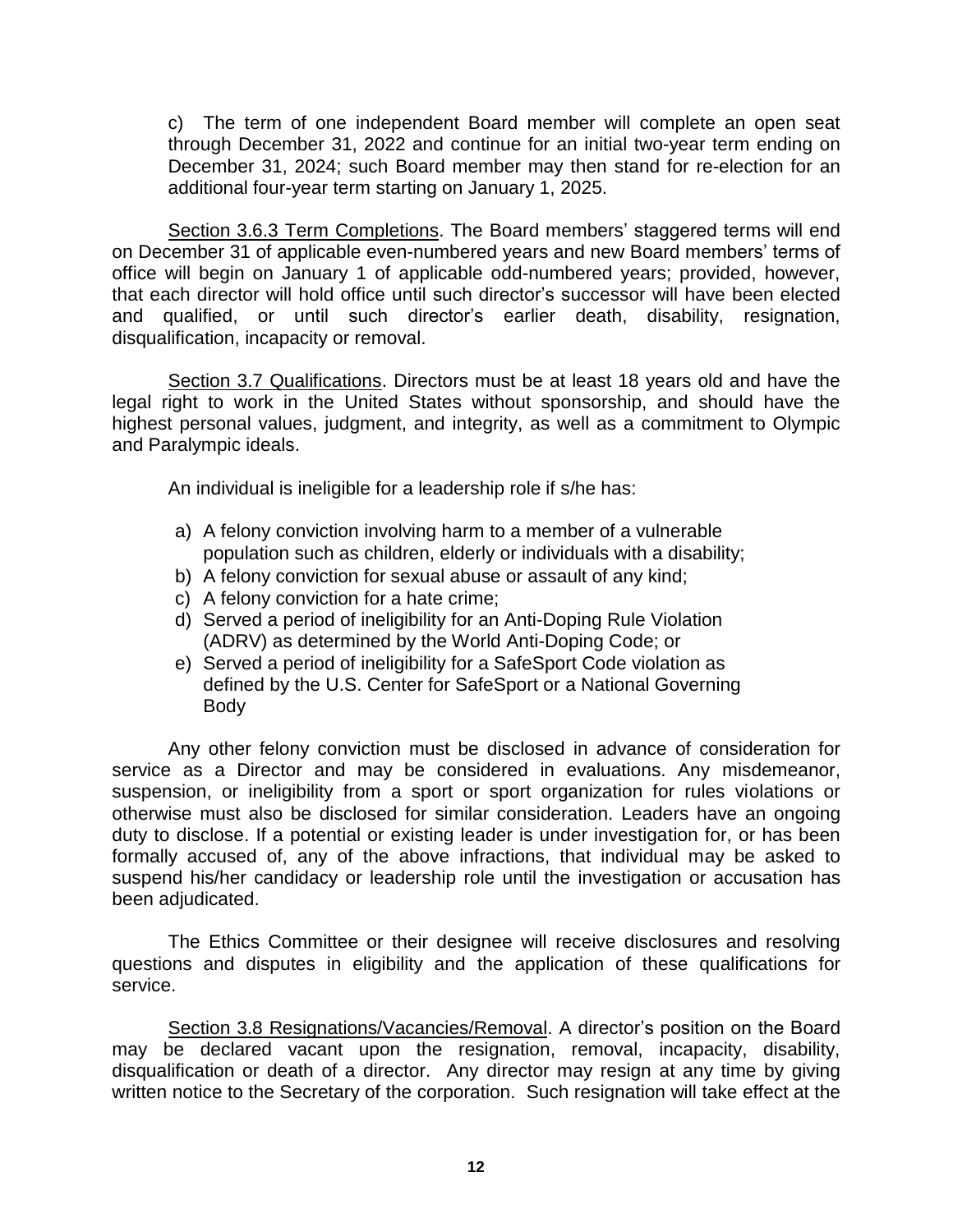time specified therein, and unless otherwise specified therein, the acceptance of such resignation will not be necessary to make it effective. Directors will be removed by the Board if they fail to attend in person more than one half of the regular meetings of the Board during any 12 month period, unless they are able to demonstrate to the other members of the Board that the presence of exigent circumstances caused and excused the absences. In such circumstances, the absent director can be removed by a vote of the majority of the voting power of the directors then in office (not including the voting power of the absent director, who will not be eligible to vote on such matters). Directors may also be removed for cause at any duly noticed meeting of the Board, and after being provided an opportunity for the Board member to be heard by the Board, upon the affirmative vote of at least two-thirds of the voting power of the directors then in office (excluding the voting power of the director in question). Directors may also be removed not for cause at any duly noticed meeting of the Board upon the affirmative vote of at least three-fourths of the voting power of the directors then in office (excluding the voting power of the director in question). Any vacancy occurring in the Board will be filled as set forth for the election of that member of the Board. A director elected to fill a vacancy will be elected for the unexpired term of such director's predecessor in office. No director will be subject to removal based upon how they vote as a director, unless such voting is determined to be part of a violation of the Code of Conduct.

#### Section 3.9 The Chair.

Section 3.9.1 Duties. The Chair will:

- a) preside at all meetings of the directors;
- b) have primary responsibility for ensuring that the Board carries out its responsibilities under these Bylaws and applicable laws;
- c) appoint, with approval of the Board, Board members to Board committees as appropriate;
- d) work with the CEO on a cooperative basis as necessary to manage key international relationships (including, without limitation, by executing cooperation and other international agreements on behalf of the corporation as appropriate), with the allocation of international responsibilities between the CEO and the Chair to be determined by the Board in the event of a conflict between the two;
- e) be referred to internationally as the President of the U.S. Olympic & Paralympic Committee; and
- f) have and may exercise such powers and perform such other duties as may be specified in these Bylaws and/or assigned from time to time by the Board.

Section 3.9.2 Term. The Chair will be elected for a four-year term. Election of the Chair will be by majority vote of the voting power of the directors then in office. The Chair may serve a maximum of three four-year terms in total (i.e., the Chair may serve one additional four-year term over and above the two term general limit set out in Section 3.6.1 of these Bylaws.) The Chair will hold office until the Chair's successor will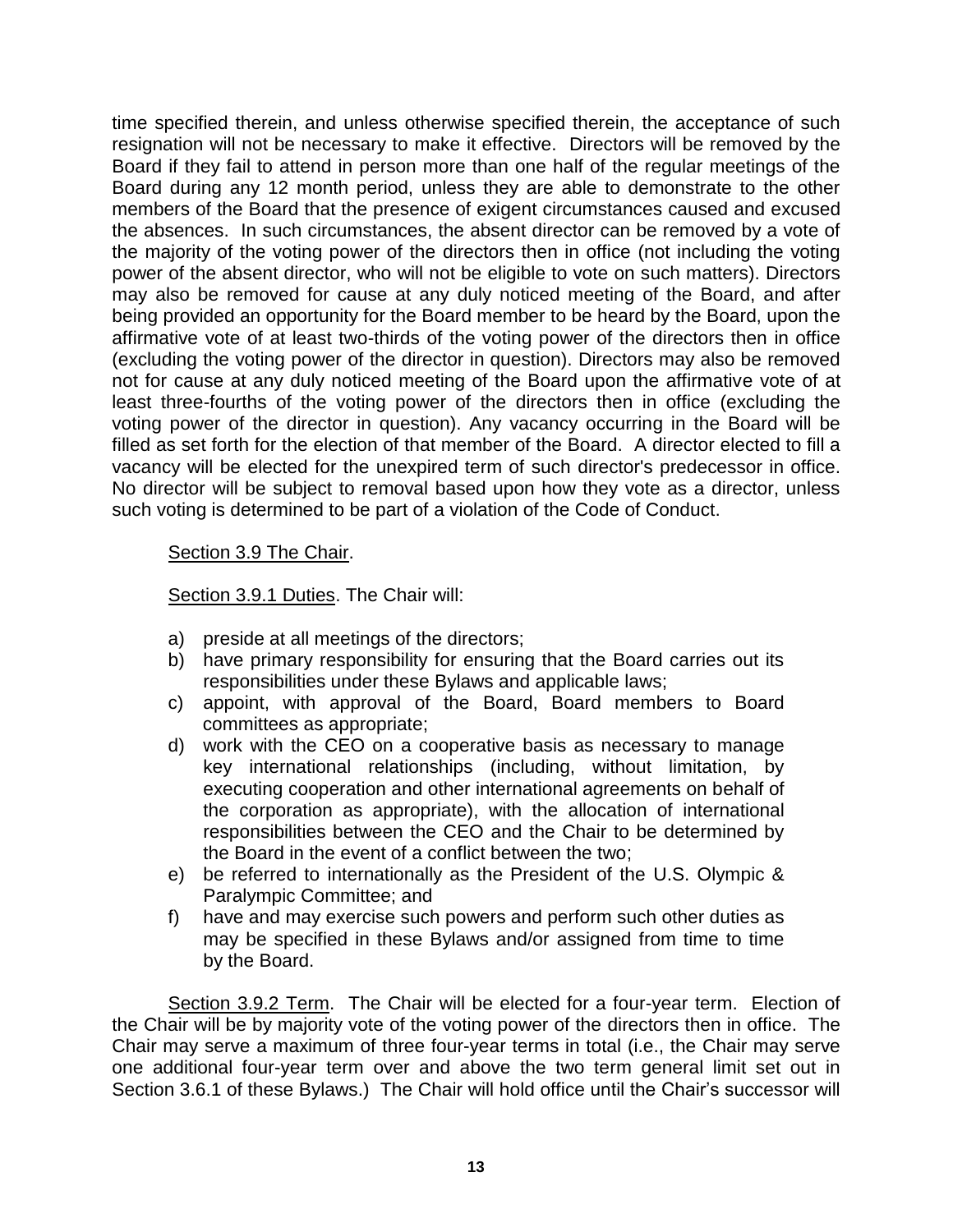have been duly elected and will have qualified, or until the Chairs' earlier death, resignation, disability, disqualification, incapacity or removal. For the sake of clarity, and notwithstanding the term limits set forth in Section 3.6.1 of these Bylaws, a director who is the Chair at the conclusion of his or her term as a member of the Board will be eligible to continue to serve as a director in his/her category of director (as specified in Section 3.2 of these Bylaws) and the Chair for consecutive four-year terms thereafter, subject to the total limit set out in this Section. Further, if a director serves for longer than eight total years by virtue of being the Chair, and is subsequently removed from the Chair position, such director will, unless the Board determines otherwise, complete his/her then current four-year term as a director.

Section 3.9.3 Compensation of the Chair. The Chair will not receive compensation for his or her services, but he/she will be reimbursed for reasonable expenses incurred by him/her in the course of performing his/her duties, subject to the expense reimbursement policies of the corporation.

Section 3.9.4 Removal. The Board may remove the Chair (for cause or not for cause) from serving as the Chair of the Board at any time prior to the expiration of the Chair's term as Chair. The Chair may be removed for cause by the affirmative vote of two-thirds of the voting power of the directors then in office (excluding the voting power of the Chair). The Chair may be removed not for cause by the affirmative vote of not less than three-fourths of the voting power of the directors then in office (excluding the voting power of the Chair). Removal from serving as Chair will not, in and of itself, constitute removal from the Board. Selection to serve as the Chair or as a director will not in itself create any contract rights.

Section 3.10 Regular Meetings. Regular meetings of the Board will be held in person at the time and place determined by the Board. The Board will hold a minimum of four regular meetings per calendar year, but it may hold additional regular meetings. At least one regular meeting of the Board will be held in association with the Olympic and Paralympic Assembly.

Section 3.11 Special Meetings. Special meetings of the Board may be called by or at the request of the Chair or at the request of directors holding a majority of the voting power of the directors then in office. The Chair may fix any appropriate place as the place for holding any special meeting of the Board, but special meetings may also be held in accordance with Section 3.12 of these Bylaws.

Section 3.12 Meetings by Telephone and Transacting Business by Other Means. Members of the Board or any committee thereof may participate in a meeting of the Board or committee by means of conference telephone or similar communications equipment by which all persons participating in the meeting can hear each other at the same time. Such participation will constitute presence in person at the meeting for purposes of a quorum and voting, but not for purposes of the attendance requirement in Section 3.8 of these Bylaws. The Board will have the power to transact its business by mail, e-mail, telephone, or facsimile, if in the judgment of the Chair the urgency of the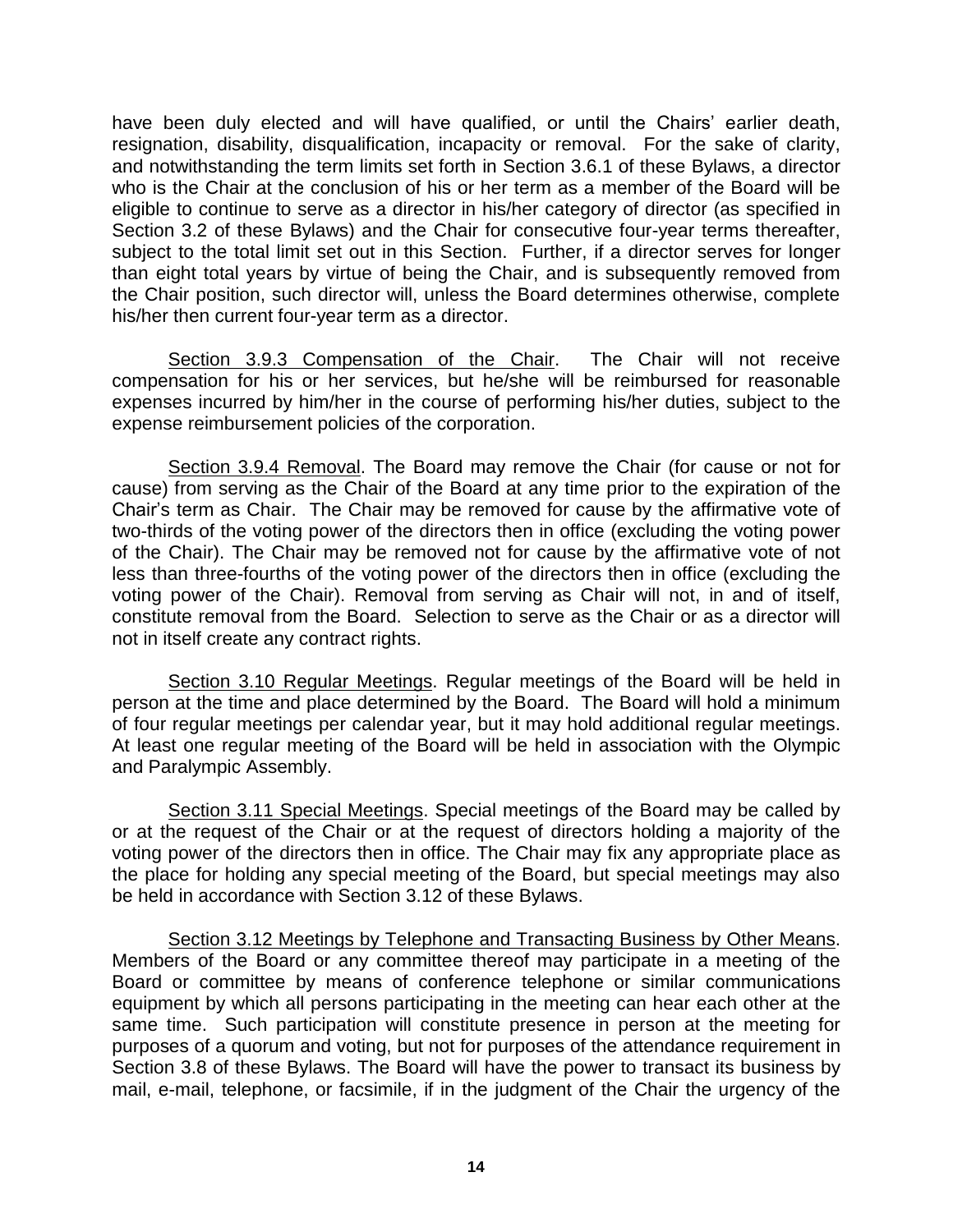case requires such action; but if directors holding at least one-third of the voting power of the directors then in office indicate their unwillingness to decide such a matter in such manner, the Chair must call a meeting of the Board to determine the question at issue. Minutes of Board meetings may in all instances be voted upon for approval via e-mail, but if directors holding at least one-third of the voting power of the directors then in office express concerns about the minutes, the vote will be delayed until the matter can be discussed at the next meeting of the Board.

Section 3.13 Agenda. The agenda for a meeting of the Board will be set by the Chair of the Board, after consultation with the CEO. Any Board member and the Chairs of the NGBC, AAC, USOPA, and the Multisport Organizations Council may request that items be placed on the Board's agenda.

Section 3.14 Notice. Notice of each meeting of the Board, stating the place, day and hour of the meeting, along with the agenda and any supporting materials, will be given to each director at the director's business address (or such other address provided by the director for such purpose) at least five days prior thereto by the mailing of written notice by first class, certified or registered mail, or at least two days prior thereto by personal delivery of written notice or by telephonic, facsimile or electronically transmitted notice (and the method of notice need not be the same as to each director). If mailed, such notice will be deemed to be given when deposited in the United States mail, with postage thereon prepaid. If transmitted by facsimile or electronic transmission, such notice will be deemed to be given when the transmission is received. Any director may waive notice of any meeting before, at or after such meeting. The attendance of a director at a meeting will constitute a waiver of notice of such meeting, except where a director attends a meeting for the express purpose of objecting to the transaction of any business because the meeting is not lawfully called or convened. Neither the business to be transacted at, nor the purpose of, any meeting of the Board need be specified in the notice or waiver of notice of such meeting unless otherwise required by statute.

Section 3.15 Presumption of Assent. A director of the corporation who is present at a meeting of the Board at which action on any corporate matter is taken will be presumed to have assented to the action taken unless such director's dissent will be entered in the minutes of the meeting or unless the director will file a written dissent to such action with the person acting as the Secretary of the Board before the adjournment thereof or will forward such dissent by registered mail to the Secretary of the board immediately after the adjournment of the meeting. Such right to dissent will not apply to a director who voted in favor of such action.

Section 3.16 Quorum and Proxies. A simple majority of the voting power of the directors then in office will constitute a quorum for the transaction of business at any meeting of the Board, and the vote of a majority of a quorum will be the act of the Board. If less than a quorum is present at a meeting, a majority of the directors present may adjourn the meeting from time to time without further notice other than an announcement at the meeting, until a quorum will be present.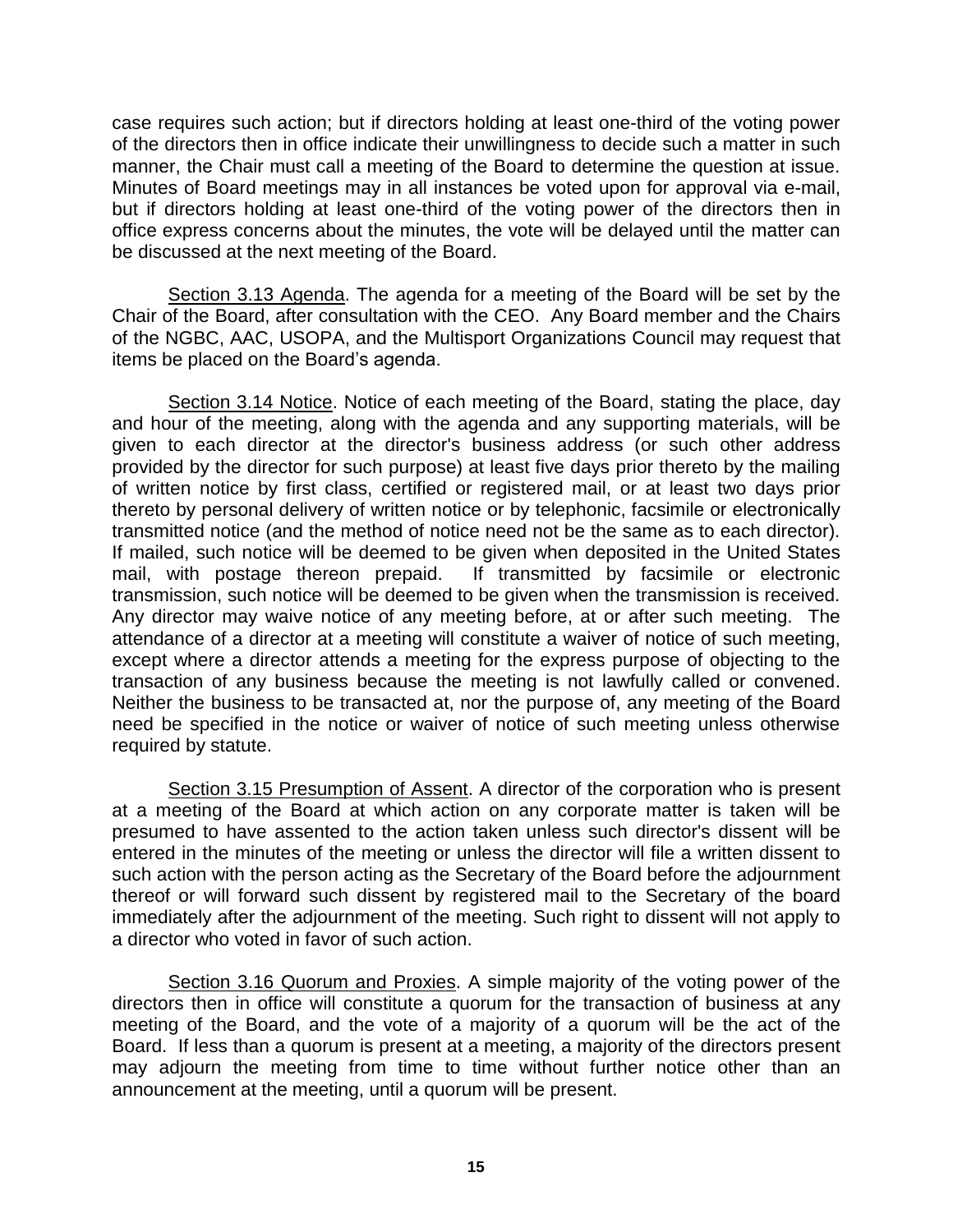No director may vote or act by proxy at any meeting of directors.

Section 3.17 Action Without a Meeting. Any action required or permitted to be taken at a meeting of the directors or any committee thereof may be taken without a meeting if a consent in writing, setting forth the action so taken, will be signed by directors or committee members (as applicable) representing at least two-thirds of the voting power of the directors then in office committee members entitled to vote with respect to the subject matter thereof. Such consent (which may be signed in counterparts) will have the same force and effect as a vote of the directors or committee members. In the event of a conflict between this Section and Section 3.12 of these Bylaws, the provisions of Section 3.12 will control.

Section 3.18 Compensation. Directors will not receive compensation for their services as such, although the reasonable expenses of directors may be paid or reimbursed in accordance with the policies of the corporation. Directors will not be disqualified to receive reasonable compensation for services rendered to or for the benefit of the corporation in any other capacity, provided that the rendering of such services and such compensation are approved by the Ethics Committee or Board policies.

Section 3.19 Effectiveness of Actions. Actions taken at a meeting of the Board will become effective immediately following the adjournment of the meeting, except as otherwise provided in the Bylaws or when a definite effective date is recited in the record of the action taken.

Section 3.20 Questions of Order and Board Meeting Leadership. Questions of order will be decided by the Chair. The Chair will lead meetings of the Board. If the Chair is absent from any meeting of the Board, then the Chair will designate in writing in advance one other member of the Board to preside. If the Chair is unable to make or has not made such a designation, the Board may, by majority vote, choose another member of the Board to serve as presiding officer for that meeting.

Section 3.21 Olympic Games Participation. Any motion before the Board that would seek to prevent the corporation from participating in the Olympic, Paralympic or Pan American Games, or that would not allow the team representing the United States to participate in the Olympic, Paralympic or Pan American Games, or any motion having the same effect as the above, will require that at least three-fourths of the voting power of the directors then in office vote in favor of such a motion.

Section 3.22 Submission of Specific Olympic Issues to Further Review. In the event that the Board votes, in accordance with the provisions of Section 3.21 of these Bylaws, to prevent or not allow the corporation or the team representing the United States to participate in the Olympic, Paralympic or Pan American Games, or to take any action having that effect, the Board must submit the issue to a vote of (a) the members of the Board, (b) the members of the NGBC, and (c) the members of the AAC, with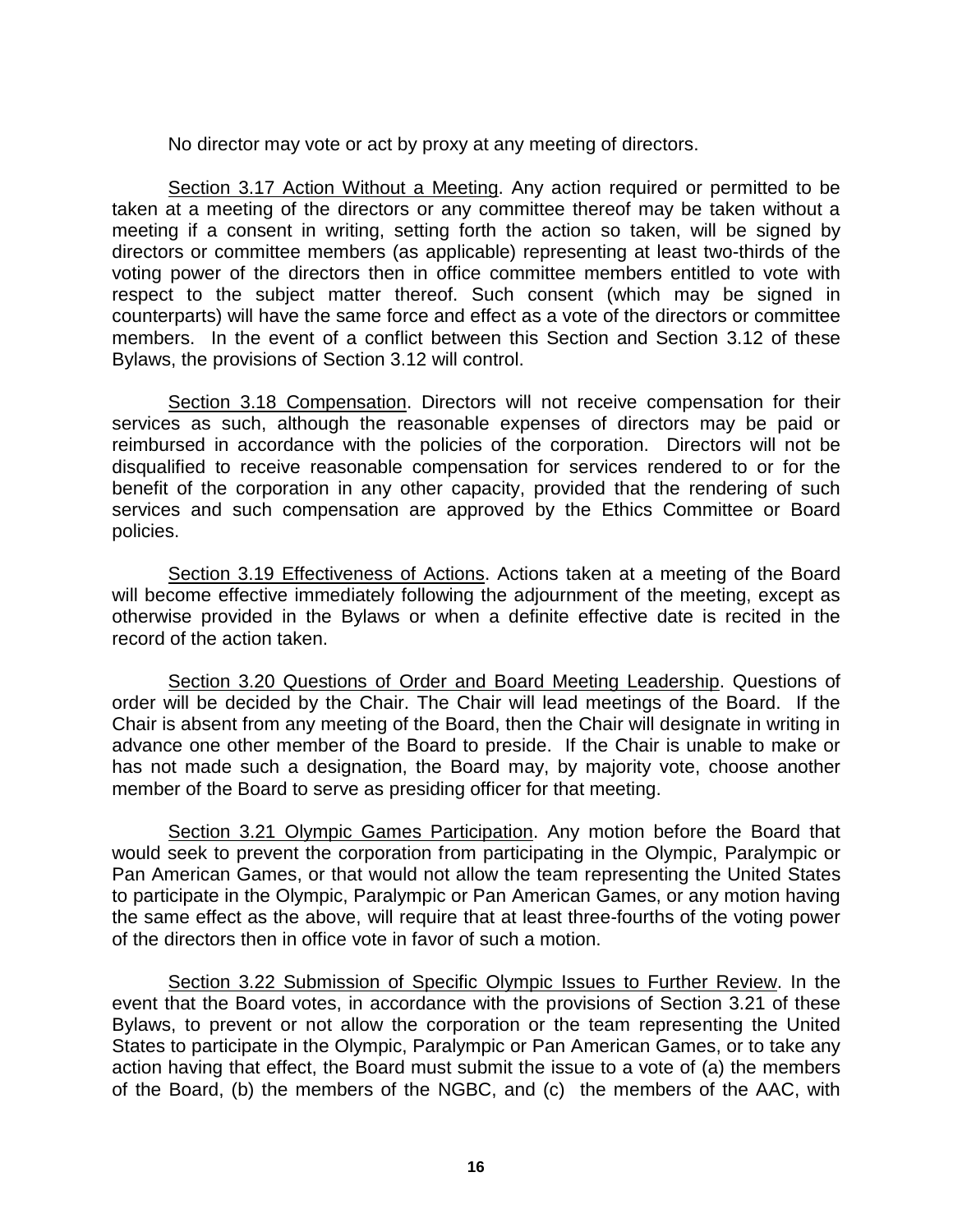each member having one vote. The issue must be noticed a reasonable time before a meeting of that collection of individuals, pursuant to procedures established by the Board, and for the motion to have any effect it must be approved by that collection of individuals by a three-fourths vote of the individuals present, with each individual having one vote. If there are other issues as to which the Board decides, by a vote of a majority of the voting power of the directors then in office, that it should secure guidance or a broad United States Olympic and Paralympic community consensus, it may submit those issues to the above-referenced collection of individuals for review, comment or approval of action proposed by the Board. If the Board does decide to refer any additional issues to the above-referenced group, the procedure and vote required for approval should be specified by the Board.

Section 3.23 Vote of Retention After Four Years. If a director has been elected to and served four years, s/he may choose to stand for a vote of retention. The Board will vote as to whether an independent director will be so retained to serve another four years of service or whether that director position will be opened to be filled by a new director. The AAC will vote as to whether an AAC athlete representative director will be so retained, USOPA will vote as to whether a USOPA athlete representative director will be so retained, and the NGBC will vote as to whether an NGB representative director will be so retained, in each case according to the election procedures established by that body and approved by the Board.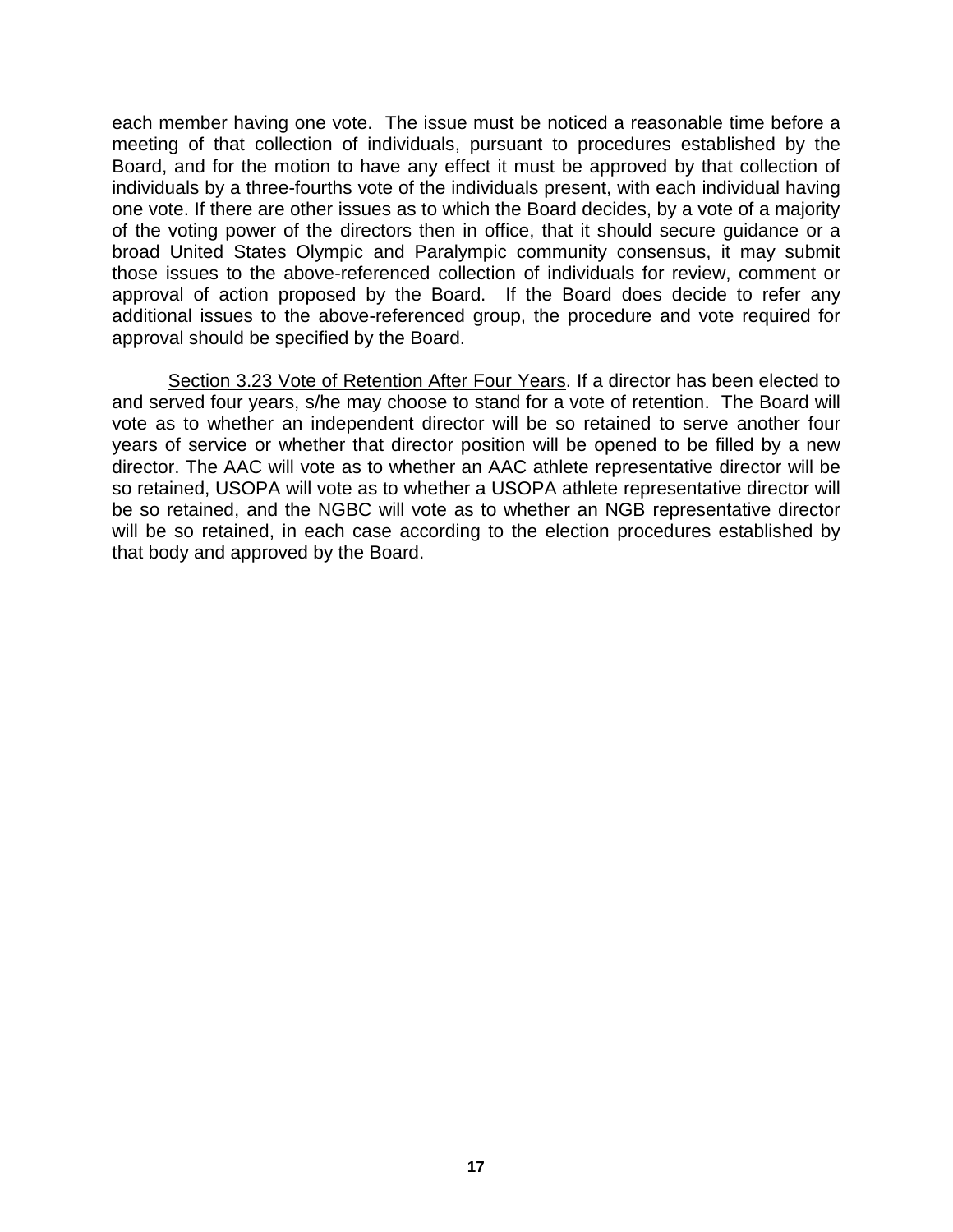#### **OFFICERS**

Section 4.1 Number and Qualifications. The officers of the corporation will be the CEO, Secretary and Treasurer. All such officers are subject to the qualifications criteria and resolution process set out in Section 3.7 of these Bylaws.

Section 4.2 Selection/Appointment. The officers of the corporation will be selected or appointed and their terms will be as set out below.

Section 4.2.1 CEO. The CEO will be the corporation's chief executive officer and will be an officer of the corporation for so long as s/he is employed as the CEO of the corporation.

Section 4.2.2 Secretary and Treasurer. The corporation's general counsel will be the Secretary and the corporation's chief financial officer will be the Treasurer. In any circumstance in which the CEO has not designated an employee to serve as general counsel or chief financial officer, the Board may select a Board member or another individual employed by the corporation to serve as Secretary or Treasurer until a new Secretary or Treasurer is designated by the CEO. The term of the Secretary and Treasurer will end automatically when his or her employment by the corporation ends or when that person is no longer able to serve. If either the general counsel or chief financial officer's position is vacant, or if either the general counsel or chief financial officer is otherwise unable to serve, then the CEO may designate another appropriate employee of the corporation to fill that position.

Section 4.3 Vacancies. The CEO, the Secretary and the Treasurer may resign at any time from their positions as officers and employees of the corporation by giving written notice to the Chair and the other members of the Board. An officer's resignation will take effect at the time specified in such notice, and unless otherwise specified therein, the acceptance of such resignation will not be necessary to make it effective.

A vacancy in the office of CEO, however occurring, will be filled as determined by the Board. A vacancy in the office of Secretary or Treasurer will be filled by the CEO in accordance with Section 4.2.2 of these Bylaws.

Section 4.4 Authority and Duties of Officers. The officers of the corporation will have the authority and will exercise the powers and perform the duties specified in this Section 4 and as may be additionally specified by the Board or these Bylaws, except that in any event each officer will exercise such powers and perform such duties as may be required by law.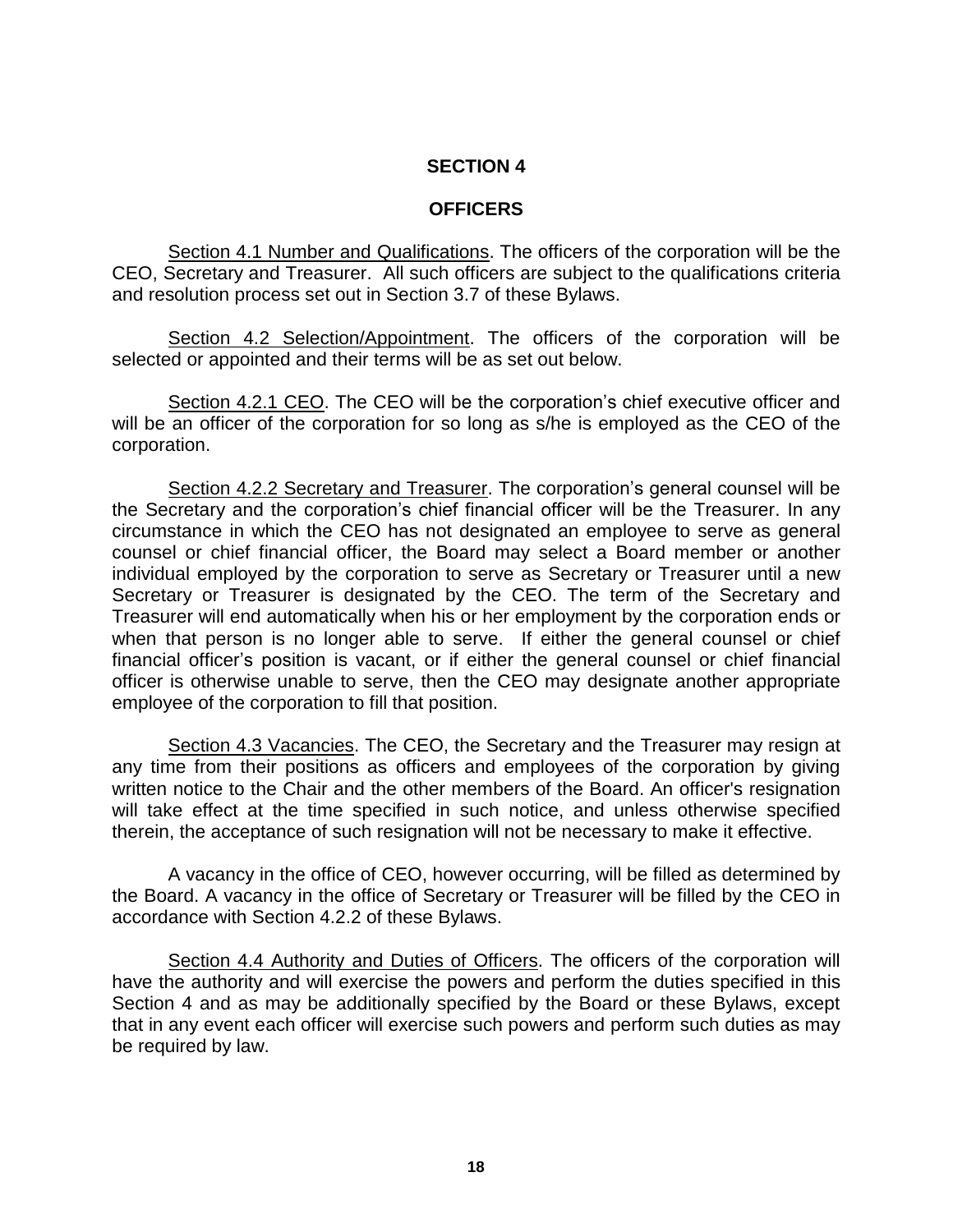Section 4.4.1 CEO. The CEO will perform such duties and functions as are specified in Section 6 of these Bylaws.

Section 4.4.2 Secretary. The Secretary will:

- a) keep the minutes of the proceedings of the Board;
- b) see that all notices are duly given in accordance with the provisions of these Bylaws or as required by law;
- c) be custodian of the corporate records and of the seal of the corporation; and
- d) in general, perform all duties incident to the office of Secretary and such other duties as from time to time may be assigned to the Secretary by the CEO or the Board.

Section 4.4.3 Treasurer. The Treasurer will:

- a) have general oversight of the financial affairs of the corporation;
- b) present financial reports to the Board as the Board may request from time to time; and
- c) in general, perform all duties incident to the office of Treasurer and such other duties as from time to time may be assigned to the Treasurer by the CEO or the Board.

Section 4.5 Due Care. Officers will perform their functions with due care. No person may serve simultaneously as an officer of the corporation and as an officer of an organization holding membership in the corporation.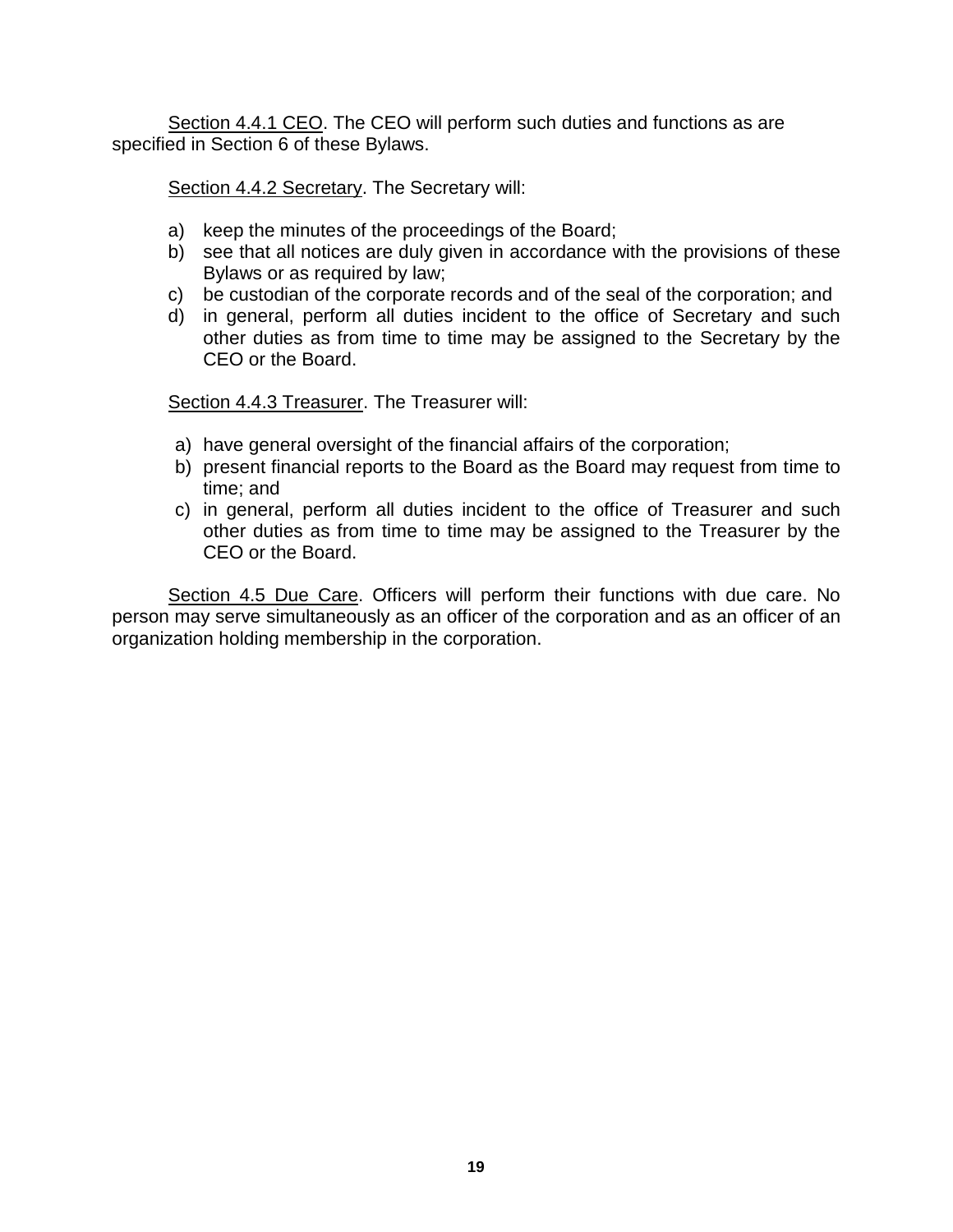#### **COMMITTEES AND TASK FORCES**

Section 5.1 Standing Committees. The corporation will have the following committees: Athlete and NGB Engagement; Compensation; Ethics; Finance, Audit, and Risk; and Nominating and Governance. The Chair will be entitled to attend meetings of all committees and receive copies of all committee correspondence, but will not be entitled to a vote on said committees. The delegation of authority to any committee will not operate to relieve the Board or any member of the Board or the CEO from any responsibility imposed by law. Rules governing procedures for meetings of any committee of the Board will be as set forth in these Bylaws or as established by the Board or, in the absence thereof, by the committee itself. All members of such committees are subject to the qualifications criteria and resolution process set out in Section 3.7 of these Bylaws.

Section 5.2 Other Committees and Task Forces. The Chair may determine that additional committees or task forces and the CEO may determine that task forces, are necessary to assist them in performing their respective functions and obligations and they may appoint such committees or task forces as they deem appropriate and will establish such procedures, guidelines, and oversight of such committees and task forces as they deem necessary to ensure that those committees and task forces are accountable for their performance.

Section 5.3 Athlete and NGB Engagement Committee. The Athlete and NGB Engagement Committee will be comprised in accordance with, governed pursuant to and perform thoseduties as contained in those sections set forth below.

Section 5.3.1 Appointment and Composition. The Committee will consist of eight members. The Chair will appoint, with approval of the Board, three members of the Committee, one of which will be an independent Board member, one of which will be an AAC representative on the Board, and one will be an NGBC representative on the Board. The independent Board member so appointed to the Committee will serve as the Chair of the Committee. Three Committee members will serve *ex officio* as follows: One member will be the Chair of the NGBC or his/her designee from among the members of the Council's elected leadership team; one will be the Chair of the Athletes Advisory Council or his/her designee from among the members of the Council's elected leadership team; and one will be the President of USOPA or his/her designee from among the members of USOPA's leadership team, who are not currently serving any direct Board or employment role with the corporation. The two remaining members of the Committee will be At-Large members appointed by the Nominating and Governance Committee from among individuals not currently serving any direct Board or employment role with the corporation.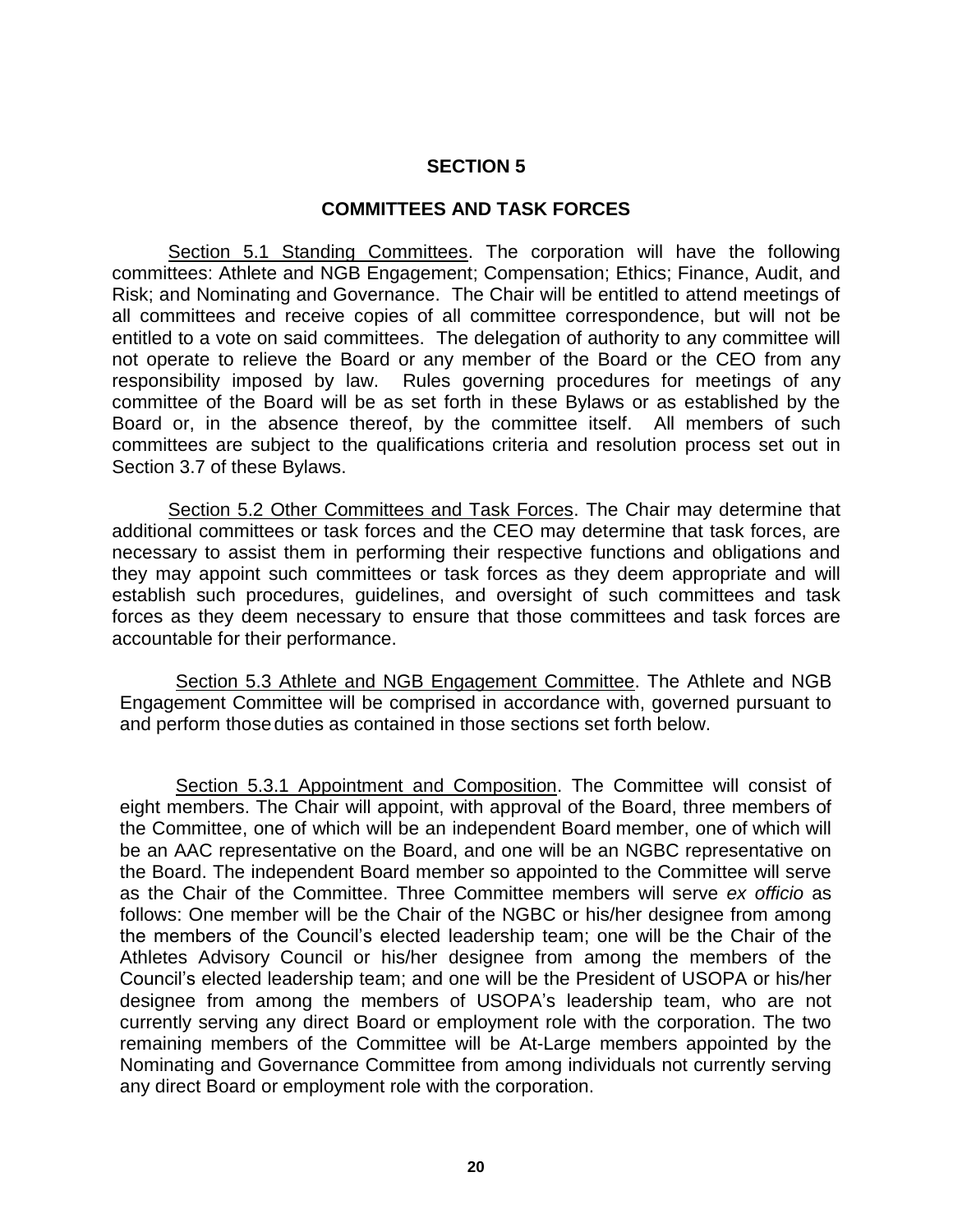The two AAC representatives on the Committee will be 10-Year-Rule Athletes (provided that if they are members of the AAC, the applicable time period is the 10 years preceding when they started serving in that role.)

Section 5.3.2 Term/Term Limit. A Board member will serve until his or her term as a director expires. The NGBC Chair/designee, AAC Chair/designee, and USOPA President/designee will serve until his or her NGBC, AAC, or USOPA leadership term expires. All other members will serve an initial term of four years, and will be eligible for a second four-year term; such members will not be eligible to serve for more than two terms.

The Secretary will maintain a list of Committee members and their terms of service.

Section 5.3.3 Responsibilities. The purpose of the Committee will be to assist the Board in its oversight of:

- a) corporation engagement with NGBs generally and NGB membership and compliance issues under Bylaw Section 8 specifically, and with the NGBC;
- b) the NGBs' compliance with the Act, these Bylaws, and agreements with the USOPC;
- c) corporation engagement with athletes generally and the AAC specifically;
- d) multi-sport organization issues generally and the MSOC specifically;
- e) the USOPC Athlete Ombudsman Office and its work;
- f) athlete safety issues generally and the corporation's relationship with the USCSS specifically;
- g) anti-doping matters generally and the corporation's relationship with USADA specifically;
- h) The corporation's dispute resolution procedures generally and those conducted in connection with Bylaw sections 9, 10, and 11 specifically;

In light of these responsibilities, the Committee will exercise oversight as follows:

- a) the Athlete Ombudsman Office will report directly to and be supervised by the Committee;
- b) the Vice President, Athlete Safety will have a dotted line reporting relationship with the Committee;
- c) the NGB Support, Athlete Support, NGB Compliance, and Dispute Resolution teams will each provide the Committee with updates on a regular basis and generally seek guidance from the Committee;
- d) the Committee will receive copies of all NGB audits and review, as requested by USOPC staff or determined by the Committee itself, those issues identified as having a material effect on an NGB's ability to (i)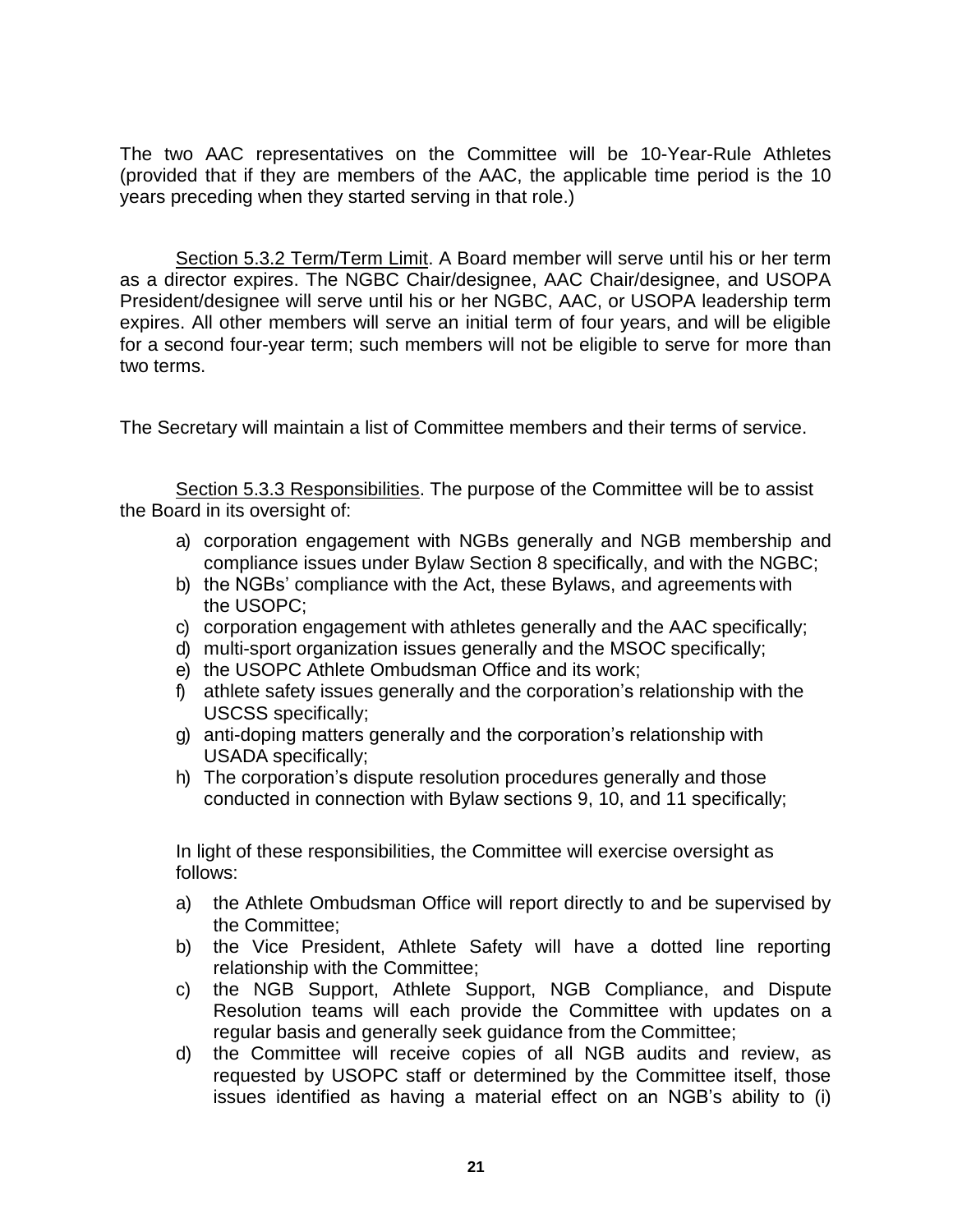adhere to the conditions specified in the Act or these Bylaws, or (ii) continue to be certified and recognized as an NGB;

- e) in connection with all audits of NGBs operated by the corporation itself, the Vice President, NGB Audit will report functionally to the Committee and operationally to the CEO or his/her designee;
- f) the USOPC Membership Working Group will provide reports to the Committee on a regular basis and generally seek guidance from the Committee;
- g) the Committee will receive periodic updates from representatives of USADA and the USCSS;
- h) the Committee will maintain minutes of its activities and records of attendance of its members; and
- i) the Committee will conduct such other activities as may be requested or assigned by the Board or as set forth in these Bylaws.

Section 5.3.4 Meetings. The Committee will meet at least four times a year, of which at least two meetings will be held in-person. The Committee will meet periodically in executive session without management present. The Committee may invite such members of management, corporate employees, individuals associated with the corporation's independent auditors or outside legal counsel, or others to its meetings as it deems desirable or appropriate.

The Committee will report its minutes and recommendations to the Board of Directors after each committee meeting.

Section 5.4 Compensation Committee. The Compensation Committee will be comprised in accordance with, governed pursuant to and perform those duties as contained in those sections set forth below.

Section 5.4.1 Appointment and Composition. The Chair shall appoint the members of the Compensation Committee and its chair, with approval of the Board. The Compensation Committee shall consist of at least three and not more than five members, all of whom shall be members of the Board. The Compensation Committee shall include at least one member who was selected as a member of the Board from among individuals nominated by the AAC.

Section 5.4.2 Term. The term of each member of the Committee will expire automatically when such individual's term as a director expires. In addition, the Board may, from time to time, determine to rotate members of the Board on to and off of the Compensation Committee. The Secretary will maintain a list of Committee members and their terms of services.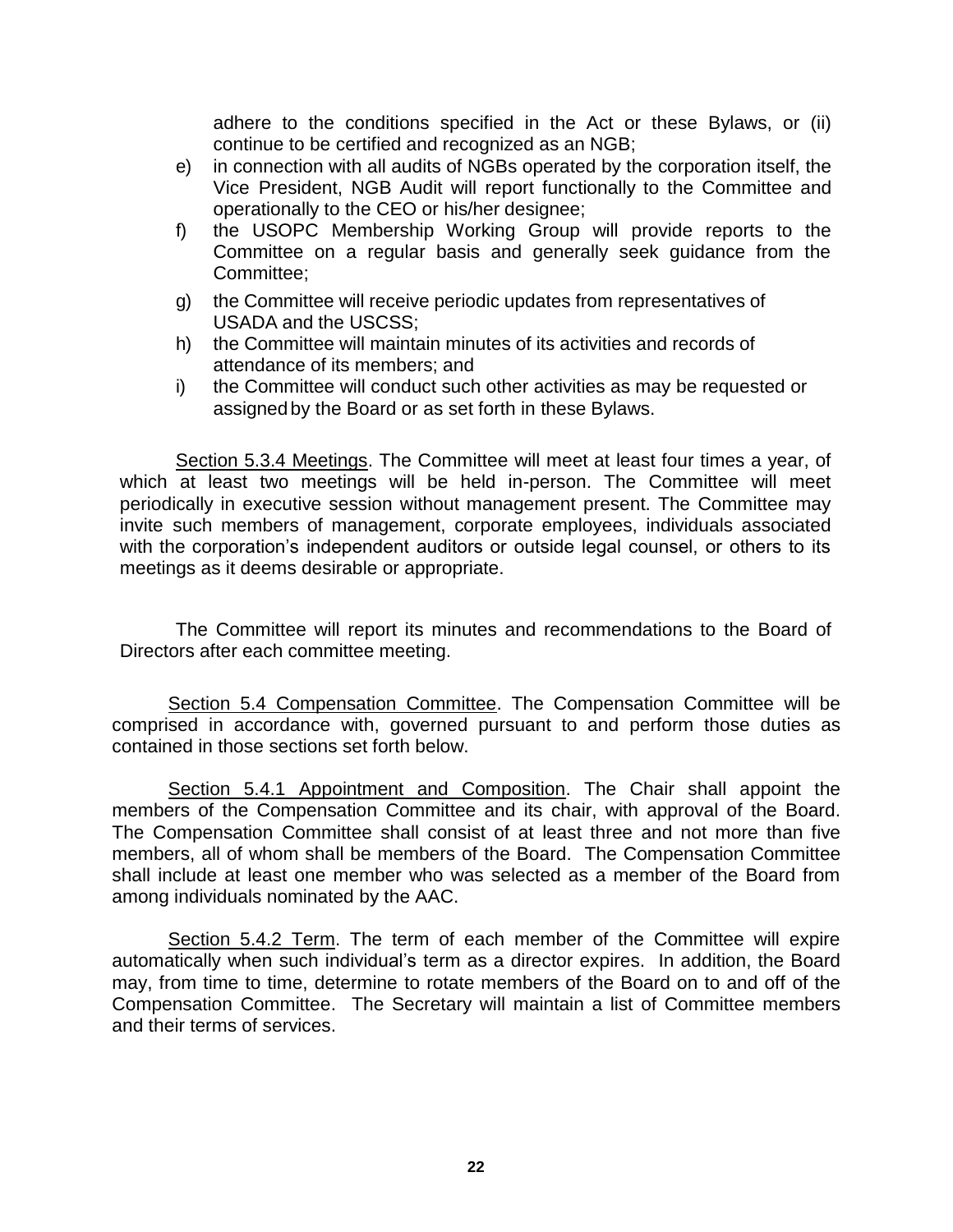Section 5.4.3 Responsibilities. The purpose of the Committee will be to carry out the Board's overall responsibility relating to compensation, benefits, human capital management, and organizational health, including diversity and inclusion.

The responsibilities of the Committee will be as follows:

- a) to assist the Board in developing and evaluating potential candidates for the CEO position, and to oversee the development of executive succession plans;
- b) to review and approve on an annual basis the corporate goals, and objectives with respect to performance and compensation for the CEO, including salary, bonus and incentive compensation, benefits, perquisites, and any other compensation (the Committee will evaluate at least once a year the CEO's performance in light of these established goals and objectives; based upon these evaluations will set the CEO's annual compensation, including salary, bonus, incentive, and any other compensation; and will communicate performance feedback to the CEO following such evaluations);
- c) to review and approve on an annual basis the evaluation process and compensation structure for the corporation's senior executive management (the Committee will review with the CEO the CEO's view of the performance of the corporation's senior executives and will also review and provide oversight of management's decisions concerning the performance and compensation of other corporation executives, and the corporation's policies concerning benefits, retirement plans and contributions thereto, relocation benefits, and all other forms of benefits and perquisites offered to the corporation's employees);
- d) to review the corporation's incentive compensation and other compensation plans and recommend changes to such plans as necessary (the Committee will have and will exercise the authority of the Board with respect to the oversight of such plans);
- e) to conduct periodic review of the reasonableness of the compensation of the corporation's executives using relevant market benchmarks and survey data;
- f) to maintain regular contact with the CEO and/or his designees about compensation issues;
- g) to prepare and follow an annual work plan and report to the Board on its activities (the report to the Board may take the form of an oral report by the chair of the Committee or any other member of the Compensation designated by the chair of the Committee to make such report);
- h) to maintain minutes of its activities and records of attendance of its members;
- i) to conduct such other activities as may be requested or assigned by the Board or as set forth in these Bylaws;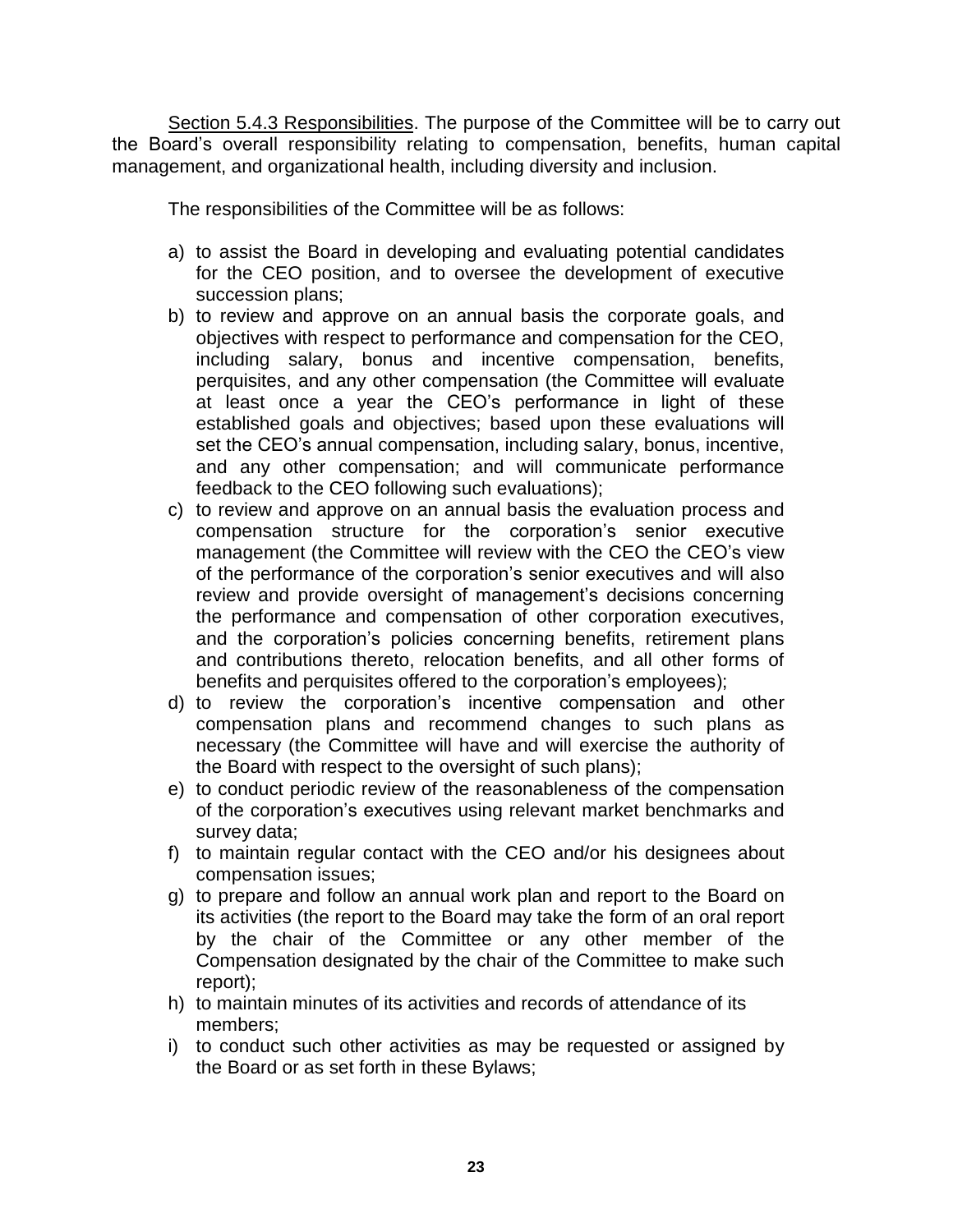j) to manage the initiation and communication of the CEO's employment contract terms and renewal, subject to Board approval.

The Committee will review its Charter at least annually and recommend any proposed changes to the Board for its approval.

Section 5.4.4 Meetings. The Committee will meet at least two times annually, or more frequently as circumstances dictate. The Committee will meet regularly in executive session, without corporation management present. The Committee may invite to its meetings any director or employee of the corporation and such other persons as it deems appropriate to carry out its responsibilities. A member of the corporation's management will not, however, be present at any discussion or review where his or her performance or compensation is being determined.

The chair of the Committee will chair all meetings of the Committee, and, in consultation with the Chair of the Board and the CEO, set the agendas for Committee meetings. Members of the Board may suggest to the chair of the Committee items for consideration by the Committee.

The Committee will report its minutes and any recommendations to the Board of Directors after each Compensation Committee meeting.

Section 5.5 Ethics Committee. The Ethics Committee will be comprised in accordance with, governed pursuant to and perform those duties as contained in those sections set forth below.

Section 5.5.1 Appointment and Composition. The Nominating and Governance Committee shall appoint the members of the Ethics Committee other than its chair. The Ethics Committee shall consist of five members. The chair of the Ethics Committee shall be a member of the Board, appointed by the Chair with approval of the Board.

The members of the Committee, other than its chair, will not be members of the Board and must satisfy the standards of independence for "independent directors" as set forth in Section 3.4 of these Bylaws. The AAC representative on the Committee will be a 10-Year-Rule Athlete (provide that, if s/he is a member of the AAC, the applicable period is 10 years preceding when s/he started serving in that role.)

Section 5.5.2 Term. Other than the chair, who will serve until his or her term as a director expires (unless replaced by the Chair with the Board's approval), each member of the Committee will serve for an initial term of four years. At the end of each member's initial term, s/he will be eligible for a second four year term if so determined by the Nominating and Governance Committee, provided, however, that at the beginning of any such subsequent four-year term, the AAC representative on the Committee must be a 10-Year-Rule Athlete (provided that if they are a member of the AAC, the applicable period is the 10 years preceding when they started serving in that role.) The members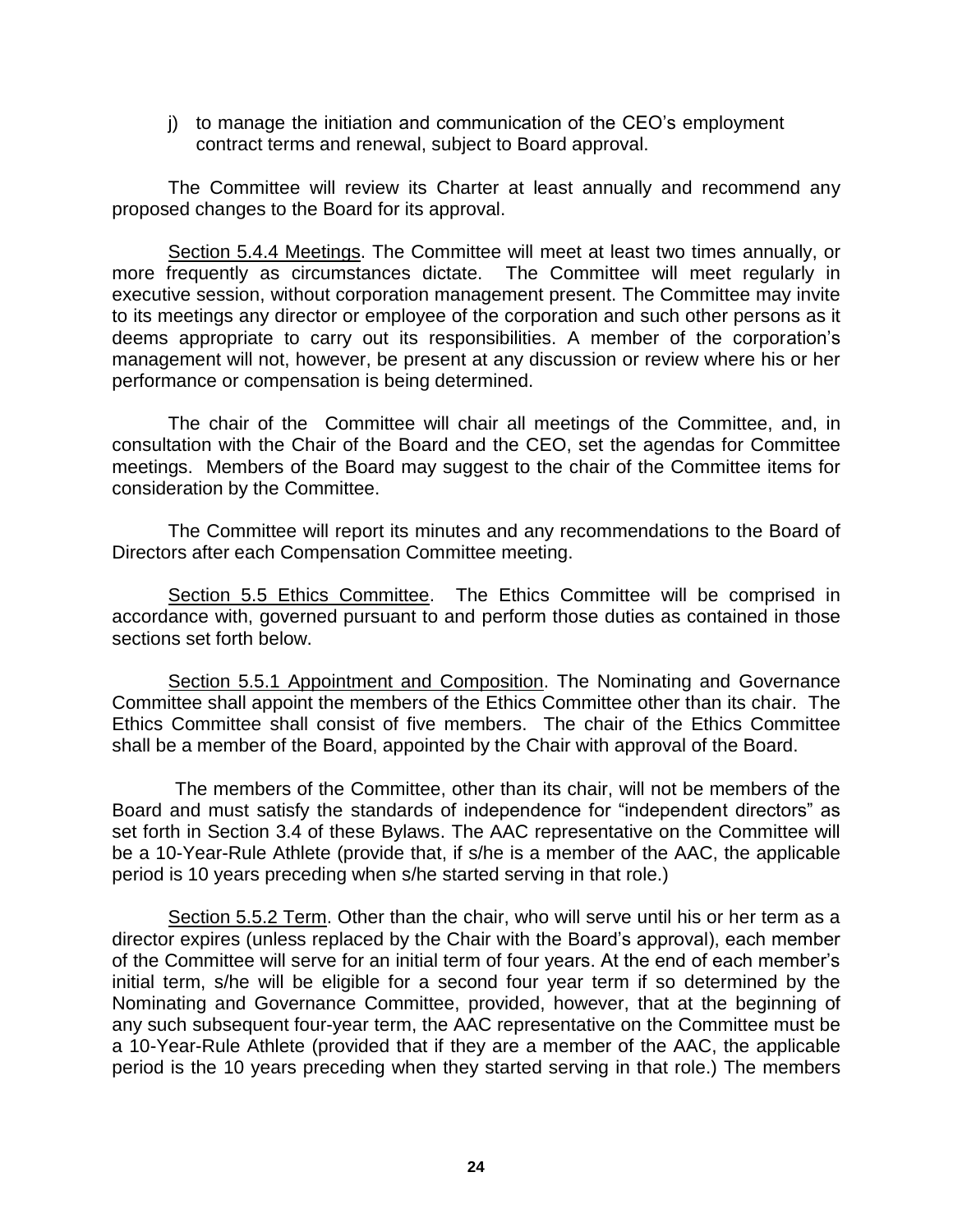of the Committee, excluding the chair, will have staggered terms. The Secretary will maintain a list of Committee members and their terms of service.

Section 5.5.3 Responsibilities. The responsibilities of the Committee will be as follows:

- a) to develop, administer and oversee compliance with the Code of Conduct;
- b) to recommend, for Board consideration, proposed revisions to the Code of Conduct;
- c) to review the ethics and compliance staff functions, including: (i) purpose, authority and organizational reporting lines and (ii) annual ethics and compliance plan, budget and staffing;
- d) to review the handling of ethics-related complaints, and if directed by the Board, to handle directly such complaints;
- e) to report to the Board on its activities;
- f) to maintain minutes of its activities and records of attendance of its members; and
- g) to conduct such other activities as may be requested or assigned by the Board or as set forth in these Bylaws.

Section 5.5.4 Meetings. The Committee will meet at least two times annually, or more frequently as circumstances dictate.

Section 5.6 Finance, Audit, and Risk Committee. The Finance, Audit, and Risk Committee will be comprised in accordance with, governed pursuant to and perform those duties as contained in those sections set forth below.

Section 5.6.1 Appointment and Composition. The Chair shall appoint the members of the Committee and its chair, with approval of the Board. The Committee will consist of at least three and not more than five members, all of whom will be members of the Board.

The Committee shall include at least one member who was selected as a member of the Board from among individuals nominated by the AAC. All members of the Committee must be financially literate and at least one member must have accounting or financial management expertise.

Section 5.6.2 Term. The term for each Committee member will expire automatically when such individual's standing as a director expires. In addition, the Chair, with approval of the Board, may, from time to time, determine to rotate members of the Board on to and off of the Committee. The Secretary will maintain a list of Committee members and their terms of service.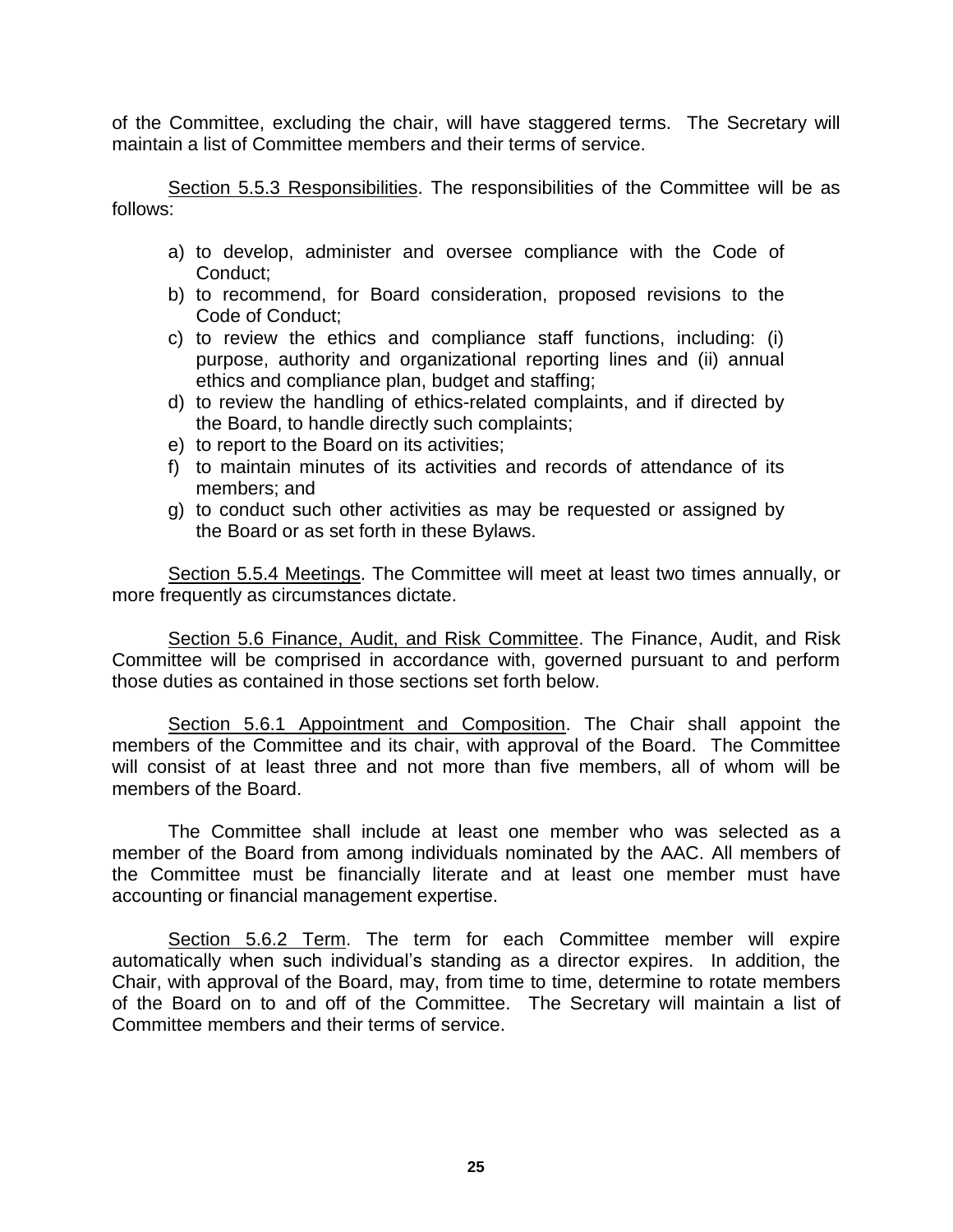Section 5.6.3 Responsibilities. The purpose of the Committee will be to assist the Board in its oversight of:

- a) the integrity of the financial statements of the corporation;
- b) the corporation's compliance with legal and regulatory requirements relating to corporation finances and reporting thereof;
- c) the corporation's risk management function and efforts;
- d) the independence and qualifications of the independent auditor; and
- e) the performance of the corporation's internal audit function and independent auditors.

Additionally, the Committee will perform those duties normally performed by a finance committee.

The responsibilities of the Committee will include the following:

- a) to discuss with management the annual audited financial statements and quarterly financial statements including matters required to be reviewed under applicable legal, regulatory or other requirements;
- b) to approve the corporation's financial statements prior to publication;
- c) to discuss with management and the independent auditor, as appropriate, press releases containing financial information and financial information provided to the public;
- d) to select the independent auditor to examine the corporation's accounts, controls and financial statements (the Committee will have the sole authority to approve all audit engagement fees and terms and the Committee must pre-approve any non-audit service provided to the corporation by the corporation's independent auditor);
- e) to discuss with management and the independent auditor, as appropriate, any audit problems or difficulties and management's response, and the corporation's risk assessment and risk management policies, including the corporation's major financial risk exposure and steps taken by management to monitor and mitigate such exposure;
- f) to review the corporation's financial reporting and accounting standards and principles, significant changes in such standards or principles or in their application and the key accounting decisions affecting the corporation's financial statements, including alternatives to, and the rationale for, the decisions made;
- g) to review and approve the internal audit staff functions, including (i) purpose, authority and organizational reporting lines and (ii) annual audit plan, budget and staffing;
- h) to review and approve of the appointment and compensation of the Director of Internal Audit, who will report functionally to the Committee and operationally to the CEO or his/her designee;
- i) to review, with the CEO, Chief Financial Officer, Director of Internal Audit, General Counsel, independent auditors, and/or others, as the Committee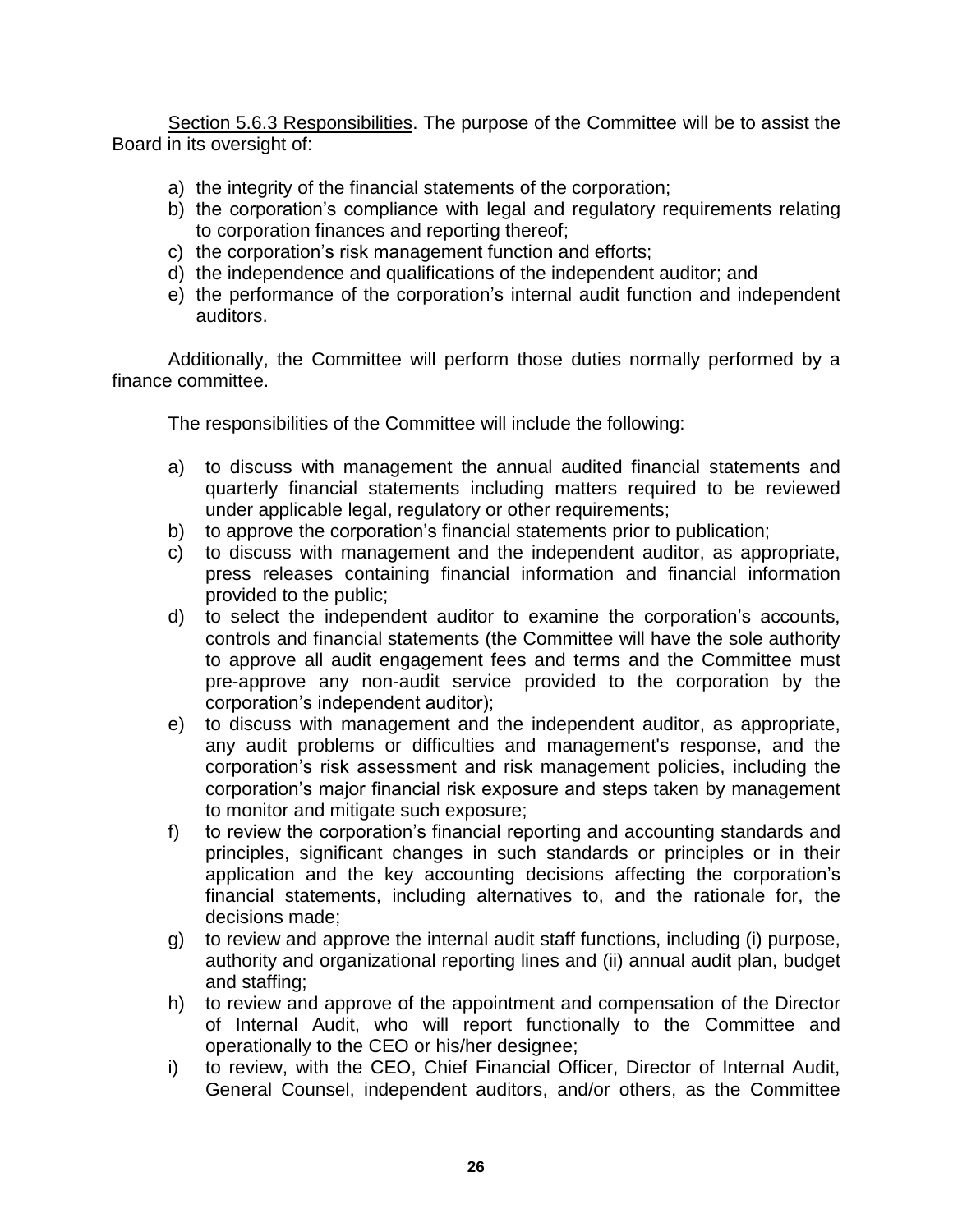deems appropriate, the corporation's internal system of audit and financial controls and the results of internal and independent audits;

- j) to periodically review with the independent auditor the qualifications and performance of the corporation's finance personnel as observed by the independent auditor;
- k) to establish practices or procedures alone or in conjunction with the CEO and or the Ethics Committee as appropriate, providing effective mechanisms for employees and others to make complaints relating to accounting practices, internal accounting controls, or audit matters, with provisions for confidential anonymous submission by employees and others (the Committee will be provided with an analysis of all financial, accounting and audit related complaints and their disposition, and will provide safeguards against retaliation against employees and others who make such complaints);
- l) to obtain and review at least annually a formal written report from the independent auditor delineating (i) the auditing firm's internal quality-control procedures and (ii) any material issues raised within the preceding five years by the auditing firm's internal quality-control reviews, by peer reviews of the firm, or by any governmental or other inquiry or investigation relating to any audit conducted by the firm (the Committee will also review steps taken by the auditing firm to address any findings in any of the foregoing reviews and will also review with the independent auditor any significant lawsuits or criminal action alleged against the independent audit firm and the impact, if any, of such suits on the viability of the independent audit firm);
- m) to maintain minutes of its activities and records of attendance of its members; and
- n) to conduct such other activities as may be requested or assigned by the Board or as set forth in these Bylaws.

Section 5.6.4 Meetings. The Committee will meet at least three times a year with management and with the Internal Auditor, and at least annually with the corporation's independent auditors. The Committee will meet periodically in executive session without management present. The Committee may invite such members of management, corporate employees, individuals associated with the corporation's independent auditors or outside legal counsel, or others to its meetings as it deems desirable or appropriate.

The Committee will report its minutes and recommendations to the Board of Directors after each committee meeting.

Section 5.7 Nominating and Governance Committee. The Nominating and Governance Committee will be comprised in accordance with, governed pursuant to and perform those duties as contained in those sections set forth below.

Section 5.7.1 Appointment and Composition. The Committee will consist of five members. The Chair will appoint, with approval of the Board, two Board members who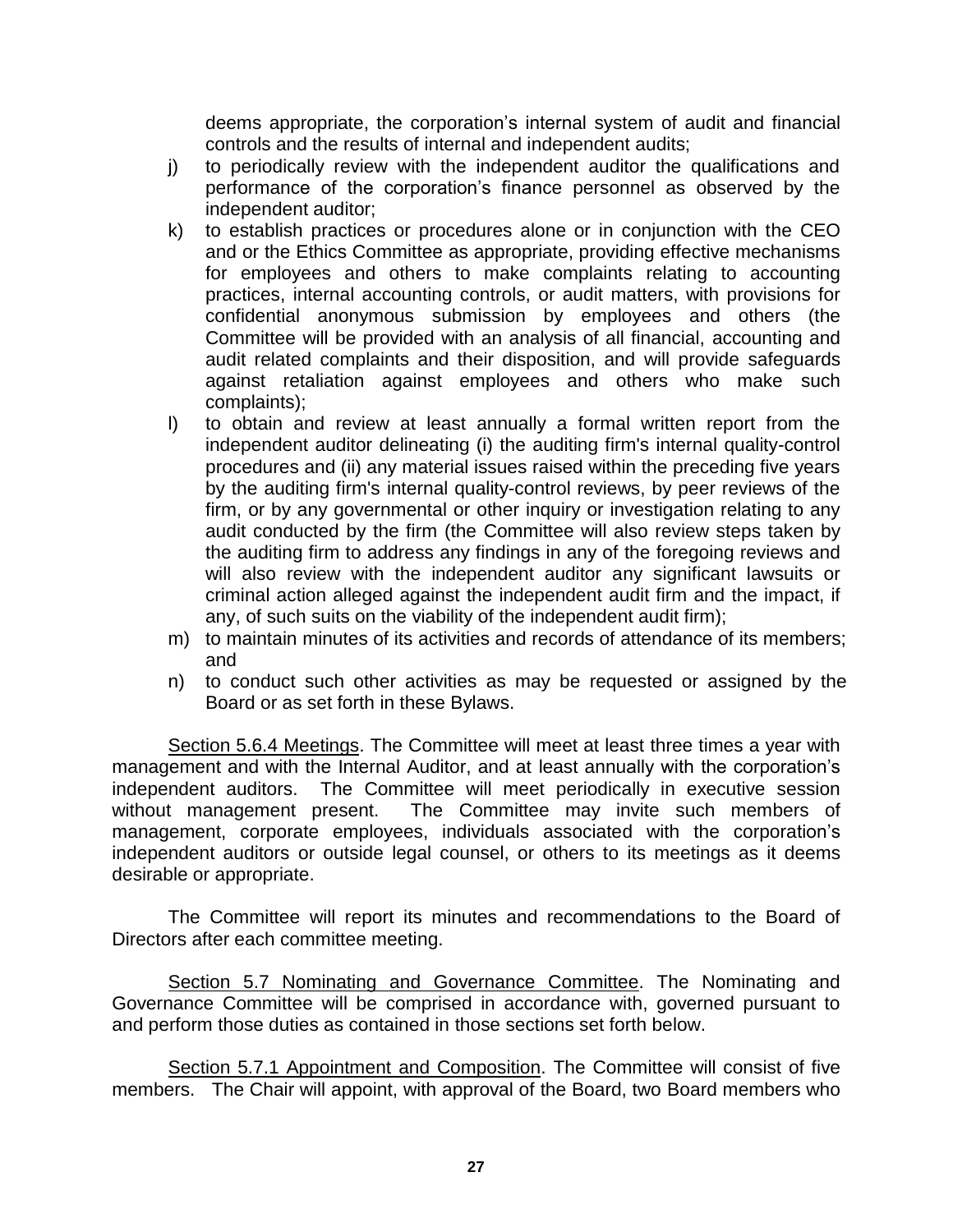are not members of the IOC and who are not eligible for re-election to the Board to serve on the Committee, one of which will be its chair. The three remaining members of the Committee will be selected one each by the NGBC, the AAC, and the Multisport Organizations Council from individuals who are not on the existing Board and who meet the definition of independence as set forth in Section 3.4 of these Bylaws. The AAC representative on the Committee will be a 10-Year-Rule Athlete (provided that if they are a member of the AAC, the applicable period is 10 years preceding when s/he started serving in that role).

Section 5.7.2 Term. Each member of the Committee will serve for an initial term of four years. At the end of each member's initial term, s/he will be eligible for a second four year term if so determined by the body appointing him or her under the terms of these Bylaws; provided, however, that at the beginning of any such subsequent four year term, the AAC representative on the Committee must at the time of re-election be a 10-Year-Rule Athlete (provided that, if they are a member of the AAC, the applicable period is 10 years preceding when they started serving in that role.) The members of the Committee, excluding the chair, will have staggered terms. The Secretary will maintain a list of Committee members and their terms of service.

Section 5.7.3 Responsibilities. The responsibilities of the Committee will include the following:

- a) to lead the search for individuals qualified to become independent members of the Board and to recommend potential directors qualified under the terms of these Bylaws and the director criteria referred to in Section 5.7.3(c) hereof for consideration by the Board (the Committee will recommend individuals to serve as directors who have the highest personal and professional integrity, who have demonstrated exceptional ability and judgment, and who will be most effective, in conjunction with the other nominees to the Board, in collectively serving the long-term interests of the corporation) and to recommend for election appropriate individuals with each such individual recommendation to be accompanied by a written description of the qualifications, skills and experiences of each individual so identified;
- b) to confer with and provide support and guidance as appropriate to the AAC, NGBC, and USOPA in their elections of Board members;
- c) to develop (including in consultation with the AAC, NGBC, and USOPA) and appropriately disseminate a set of consistent written director criteria for all Board seats, taking into consideration the needs of the corporation and the categories of Board seat(s);

d) in recommending candidates for the Board to vote on as potential new Board members and in providing support to other bodies in their election process for Board members, to endeavor to achieve diversity and balance in Board members' skills, experience, and qualifications, including by taking into account these characteristics of then-current Board members, and to e) endeavor to ensure that there is at least one director on the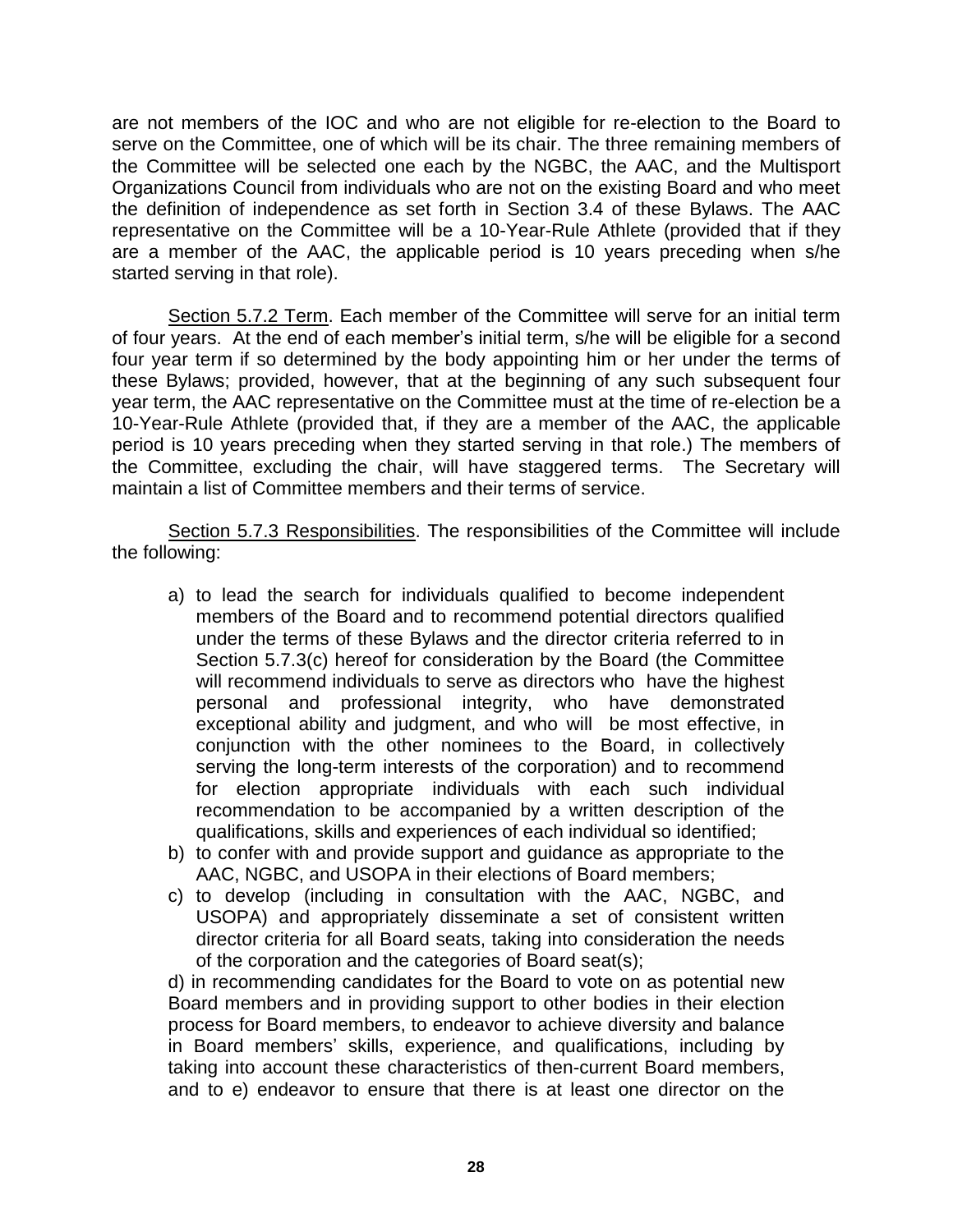Board who has leadership experience within, or other substantial experience with, Paralympic sport in the United States, and at least two directors on the Board who competed in the Olympic Games at some time during their lives;

- d) to work with the Chair and CEO and their designees to develop and implement an appropriate training program for new directors and continuing education of existing directors, including a set of required training elements for all directors and additional, optional training elements for directors who seek them, and to support and track each director's participation in such training;
- e) to develop and conduct a recurring Board member evaluation process applicable to all USOPC Board members, including by reference to the consistent director criteria referred to above, and to report process results as appropriate;
- f) to report to the Board of Directors on its activities (the report to the Board of Directors may take the form of an oral report by the chair of the Committee or any other member of the Committee designated by the chair of the Committee to make such report);
- g) to maintain minutes of its activities and records of attendance of its members; and
- h) to conduct such other activities as may be requested or assigned by the Board or as set forth in these Bylaws.

Section 5.8 General Board Committee Powers/Requirements. Each Board committee will have the authority to delegate any of its responsibilities to a subcommittee or to an individual member of the committee as the Board committee may deem appropriate in its discretion, subject to review and oversight by the Board. Each Board committee will have the authority to retain such compensation consultants, outside counsel and other advisors as the Board committee may deem appropriate in its sole discretion, consistent with the policies, budgets, and controls established by the Board. The Board committee in question will have the authority to approve related fees and retention terms unless specifically restricted by the Board or restricted by policies established by the Board. Each Board committee will report its actions and any recommendations and the attendance of its membership to the Board after each committee meeting and will conduct and present to the Board an annual performance evaluation of the Board committee. Each Board committee will review at least annually the adequacy of its charter and will recommend any proposed changes to the Board for review and consideration.

Section 5.9 Vacancies. Notwithstanding any provision herein to the contrary, committee members (whether members of the Board or not) will hold office until such committee member's successor will have been appointed or until such committee member's earlier death, disability, resignation, disqualification, incapacity or removal.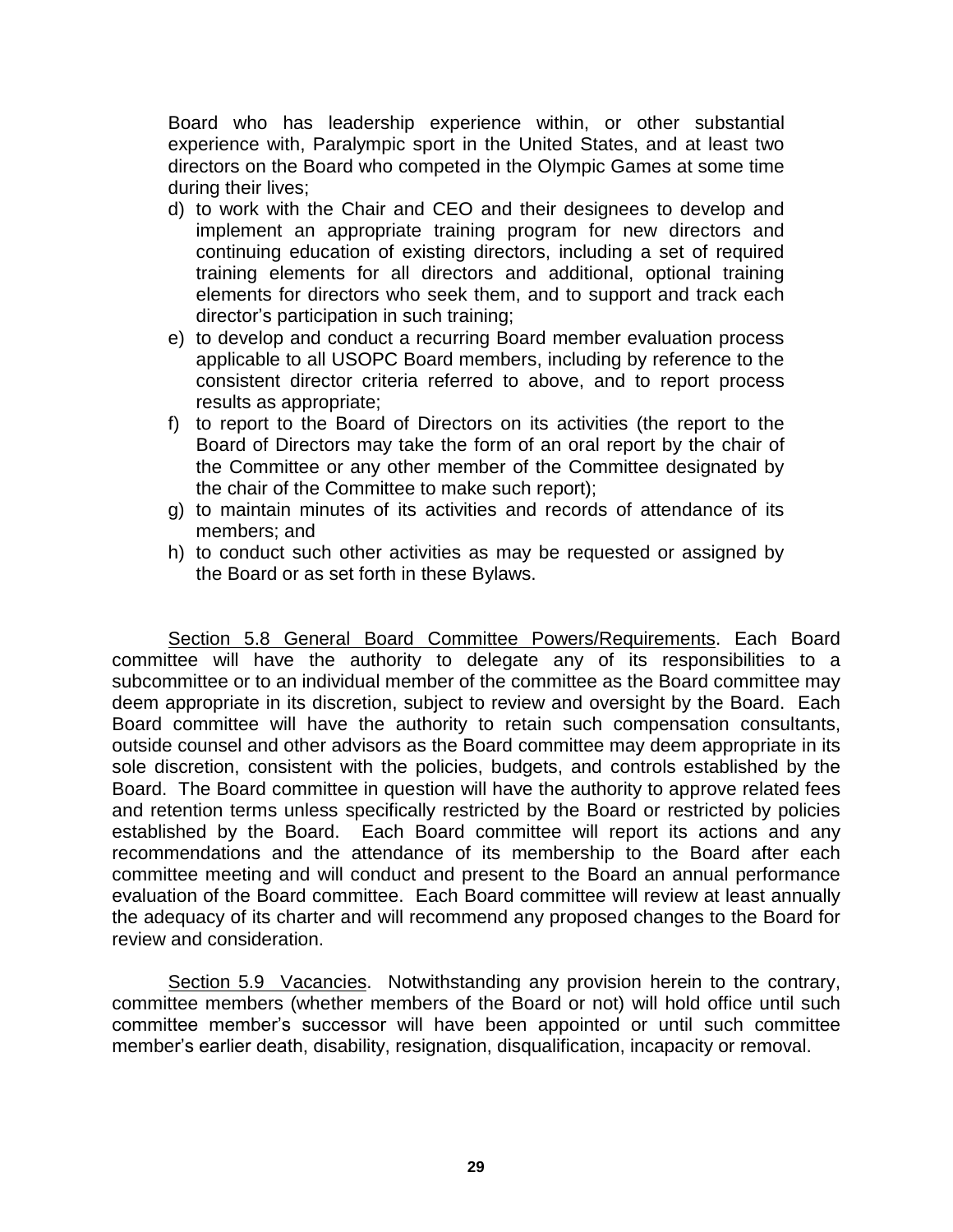Section 5.10 Resignation and Removal. The absence of any committee member, without adequate excuse, from two or more consecutive meetings may be construed as his/her resignation from such committee by a majority vote of the Board. Members of any committee may be removed, for cause or not for cause, upon the majority vote of the Board, after the member has been provided an opportunity to be heard by the Board.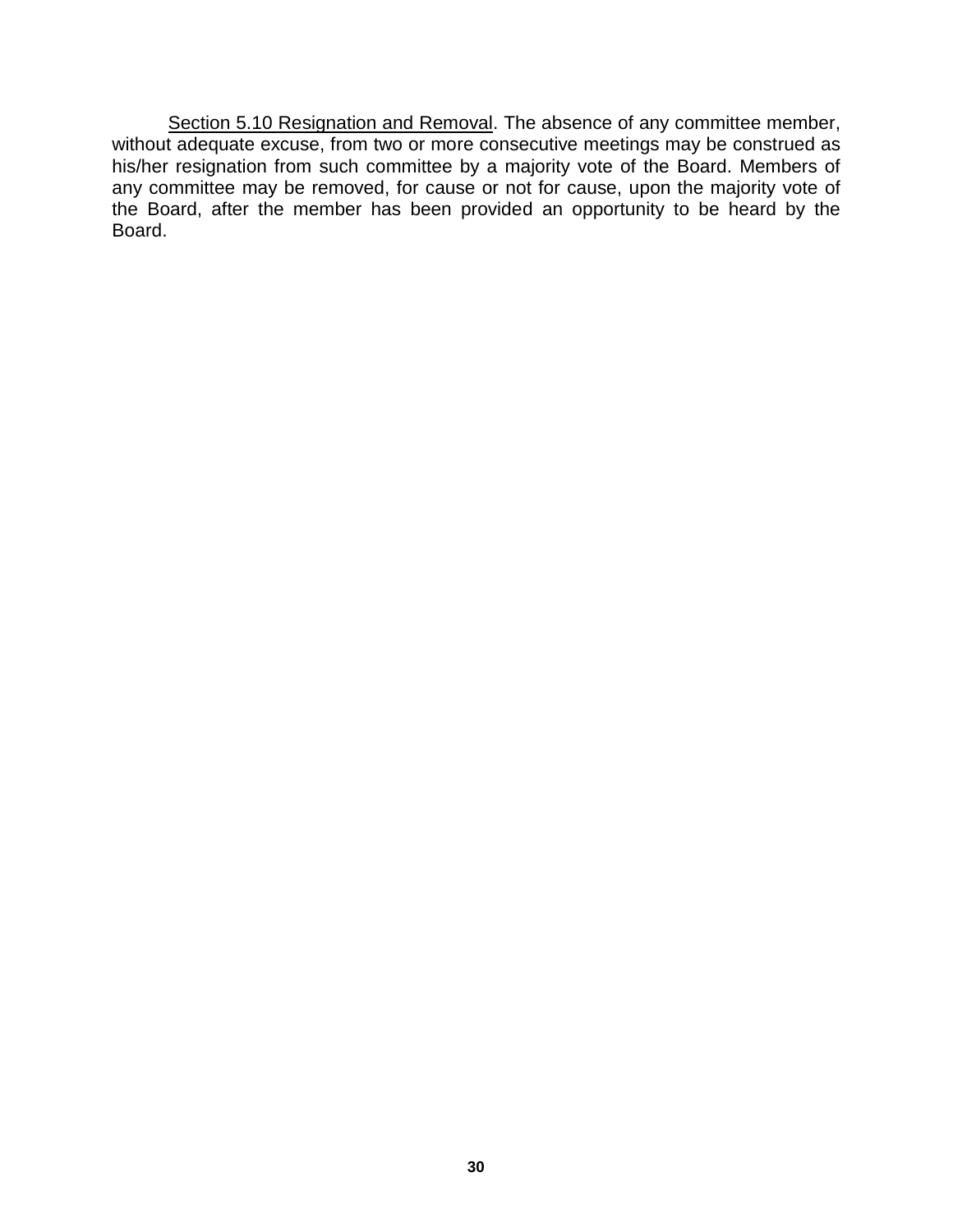#### THE CEO

Section 6.1 Employment. There will be a CEO of the corporation, who will report to the Board. Internationally, the CEO may also be referred to as the Secretary General of the corporation. The CEO will be employed by the Board for whatever term the Board deems appropriate and may be removed at any time for or not for cause by the Board without prejudice to the CEO's contract rights, if any, and the contract of employment between the corporation and the CEO, if any, will provide that the CEO's employment may be terminated by the Board for cause or not for cause.

Section 6.2 Management Responsibilities. The CEO will either directly or by delegation, manage all staff functions; determine the size and compensation of, hire and terminate the professional staff in accordance with the corporation's compensation policies and guidelines established by the Compensation Committee and/or the Board; develop a strategy for achieving the mission, goals and objectives of the corporation as established by, and consistent with the policies of the Board; be responsible for resource generation and allocation; manage key government relationships and coordinate government relations activities; work collaboratively with the Chair to manage key international relationships, with the allocation of international responsibilities between the CEO and the Chair to be determined by the Board in the event of a conflict between the two; coordinate the international relations activities of the corporation; act as the corporation's spokesperson; be primarily responsible for coordinating the corporation's communications on all issues, subject to communication policies established by the Board; prepare and submit quadrennial and annual budgets to the Board; oversee the activities of all task forces the CEO appoints; and perform such other functions as usually pertain to that office. The CEO will implement the policies established by the Board and report to the Board concerning the results achieved.

Section 6.3 Official Notices. All official notices intended for the corporation or its Board, or any of its committees or task forces, may be addressed in care of the CEO or any member of management designated by the CEO, who will be responsible for proper attention thereto.

Section 6.4 Service. The CEO will devote his/her entire time and service to the affairs of the corporation and will not engage in any other profession or employment (other than reasonable appropriate membership on boards of directors of other organizations as approved by the Ethics Committee and the corporation's Board). The CEO will receive such salary, benefits and other perquisites as will be set forth in the CEO's contract of employment with the corporation, if any, or as otherwise determined by the Board or the Compensation Committee.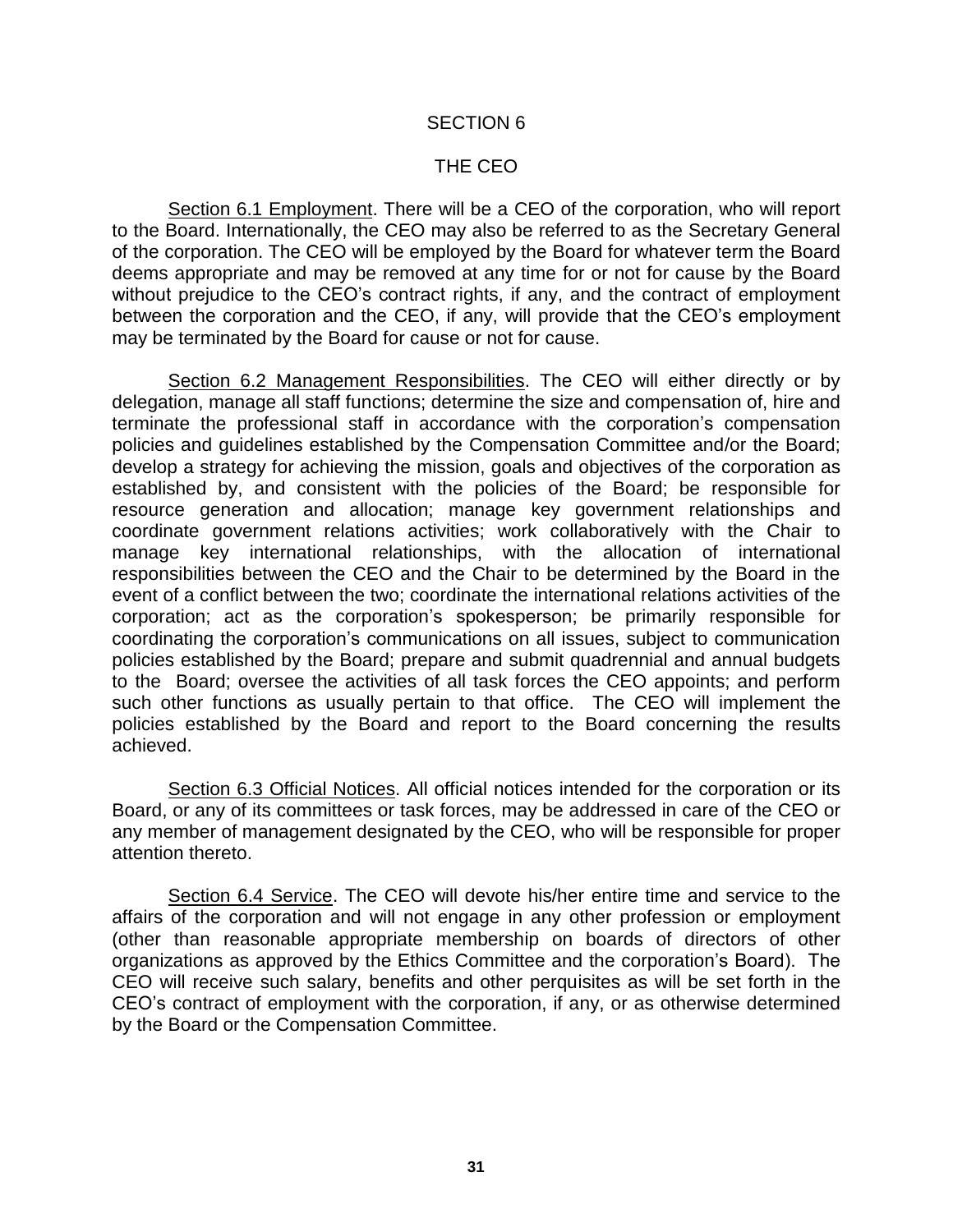#### THE OLYMPIC AND PARALYMPIC ASSEMBLY

Section 7.1 Purpose and Attendance. Once each year, in association with a regularly scheduled Board meeting, the corporation will hold an Olympic and Paralympic Assembly. The purpose of the Assembly will be to facilitate communication between and among the corporation, the Board, the corporation's members and other constituents. Representatives of all members of the corporation and the members of the AAC may choose to attend the Olympic and Paralympic Assembly as well as such others as the Board determines may attend. The Board will determine the parameters for attendance at the Olympic and Paralympic Assembly, including but not limited to determining a limit on the number of attendees and the amount of travel expenses, if any, that the corporation will pay, associated with the attendance of individuals at the Olympic and Paralympic Assembly.

Section 7.2 Development of Assembly Content and Format. The CEO will oversee and coordinate all operational aspects of the Olympic and Paralympic Assembly and will convene an Assembly Advisory Committee to provide him or her with advice and input regarding the Assembly format, sessions and content. The Assembly Advisory Committee will consist of a representative from the Board, one representative each appointed by the NGBC, the AAC, USOPA, and the MSOC, and such other individuals as the CEO may determine in his or her discretion. The Assembly Advisory Committee will meet telephonically as and when deemed appropriate by the CEO, and the CEO will, in good faith, consider all recommendations made by the Assembly Advisory Committee prior to making any Assembly-related recommendations to the Board. The purpose of the work of the Assembly Advisory Committee will be to ensure that the Assembly is designed so as to facilitate communication between and among the Board, the CEO and senior management of the corporation, the three councils and their members, and other members of the Olympic and Paralympic community; and to advance the mission of the corporation. The Board will ultimately decide the time, place, and format of the Olympic and Paralympic Assembly based upon the recommendation of the CEO.

Section 7.3 Information to Assembly Attendees. The Board, in conjunction with the CEO, will provide information to the attendees at the Olympic and Paralympic Assembly on the affairs of the corporation, which will include information on the performance of the organization, the financial performance and well-being of the corporation, preparations for the Olympic, Paralympic and Pan American Games, achievement of the corporation's mission, and actions taken, results achieved, and programs being implemented by the corporation, or such other matters as are determined by the Board and/or CEO to be included.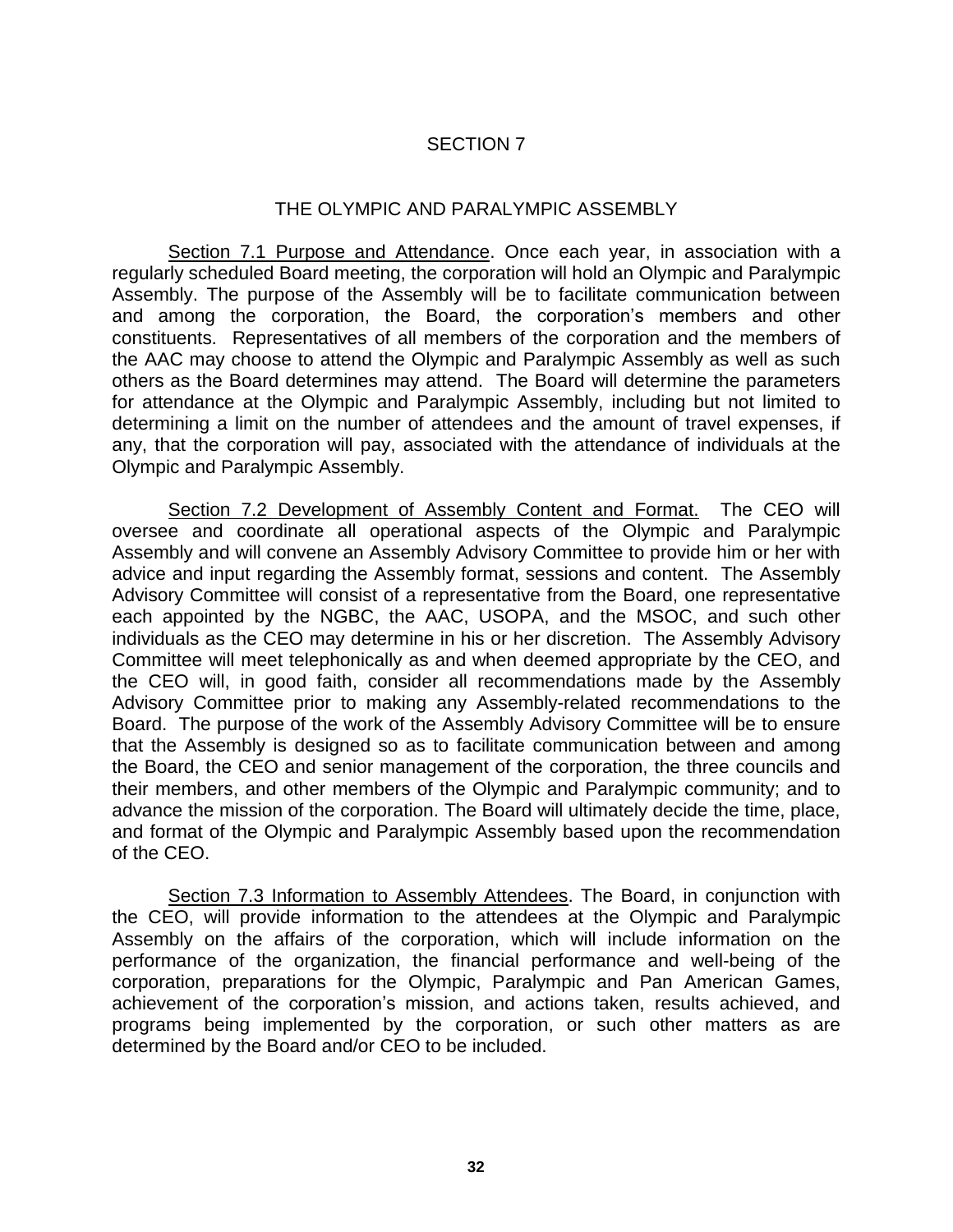Section 7.4 Communications with the Board. At the Olympic and Paralympic Assembly attendees will have an opportunity to provide information and to communicate with the Board and the CEO concerning the performance, policies and other matters related to the corporation. Such input will be advisory in nature and will not be deemed to direct the Board or the CEO to take or not take any particular action. The Olympic and Paralympic Assembly will not conduct or perform any governance functions.

Section 7.5 Board and Council Meetings. The Board, NGBC, AAC, USOPA, and Multisport Organizations Council will each also meet in association with the Olympic and Paralympic Assembly in the same geographic location.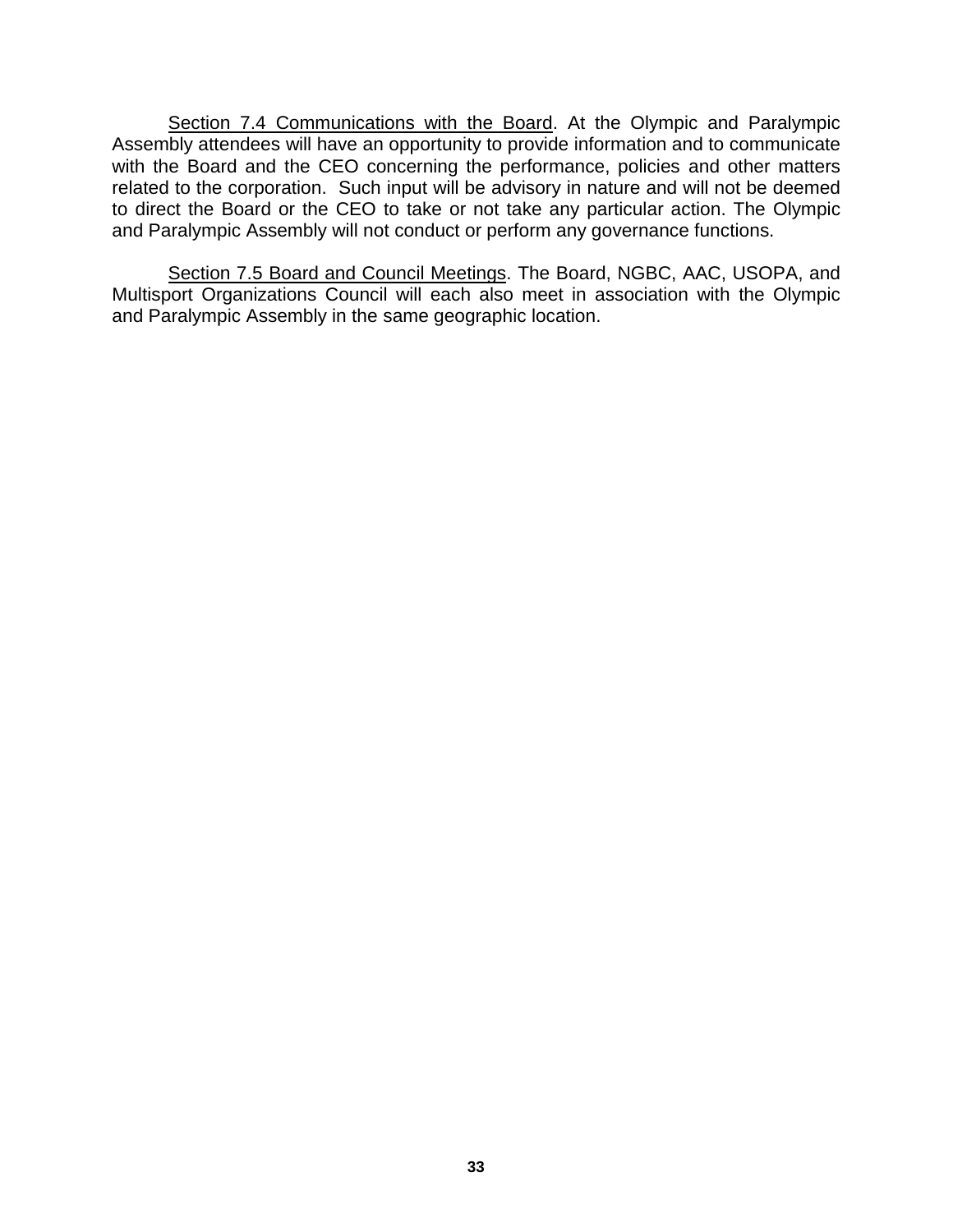#### **MEMBERS**

Section 8.1 Board Authority. The Board has the power to elect properly qualified organizations to membership in each of the categories of membership listed in this Section 8, to transfer a member organization from one membership category to another and to terminate a member organization's membership. The Board will specify the date upon which the rights and duties of new and transferred members will become effective. If no date is specified, such rights and duties will become effective immediately.

Also, the Board has the power to certify qualified organizations as NGBs. Further, the Board has the power to review all matters relating to the continued certification of an NGB and may take such action as it considers appropriate, including, but not limited to, placing conditions upon the continued certification of an NGB, placing an NGB on probation, suspending an NGB or decertifying an NGB, provided that notice of any such proposed action will be given to the NGB.

Section 8.2 General Membership Requirements. Organizations eligible for membership will be those that take some active part in the administration of one or more sports or competitions on the program of the Olympic, Pan American or Paralympic Games, organizations that administer other sports that are widely practiced in the United States and organizations (patriotic, educational, or cultural) that are engaged in efforts to promote the participation in, or preparation for, amateur athletic competition. Organizations that are purely commercial or political in character are not eligible for membership.

Section 8.3 Olympic Sport Organizations. Eligibility for membership as Olympic Sport Organization will be limited to those amateur sports organizations that are recognized and certified by the corporation as the NGBs for sports that have competed on the program of the Olympic Games or competed in medal sports in the immediate past Olympic Games. The term "sports that have competed on the program" means sports that have been approved by the IOC to participate as medal sports at an upcoming Olympic Games. An Olympic Sport Organization that has participated in the immediate past Olympic Games is eligible to remain an Olympic Sport Organization until determined that it is not included on the program of the next Games. Each Olympic Sport Organization will be identified with a sport included on the program of the Olympic Games. In accordance with the IOC's Olympic Charter, the corporation will not recognize or certify more than one NGB in each sport. Olympic Sport Organizations will be United States members of IFs recognized by the IOC.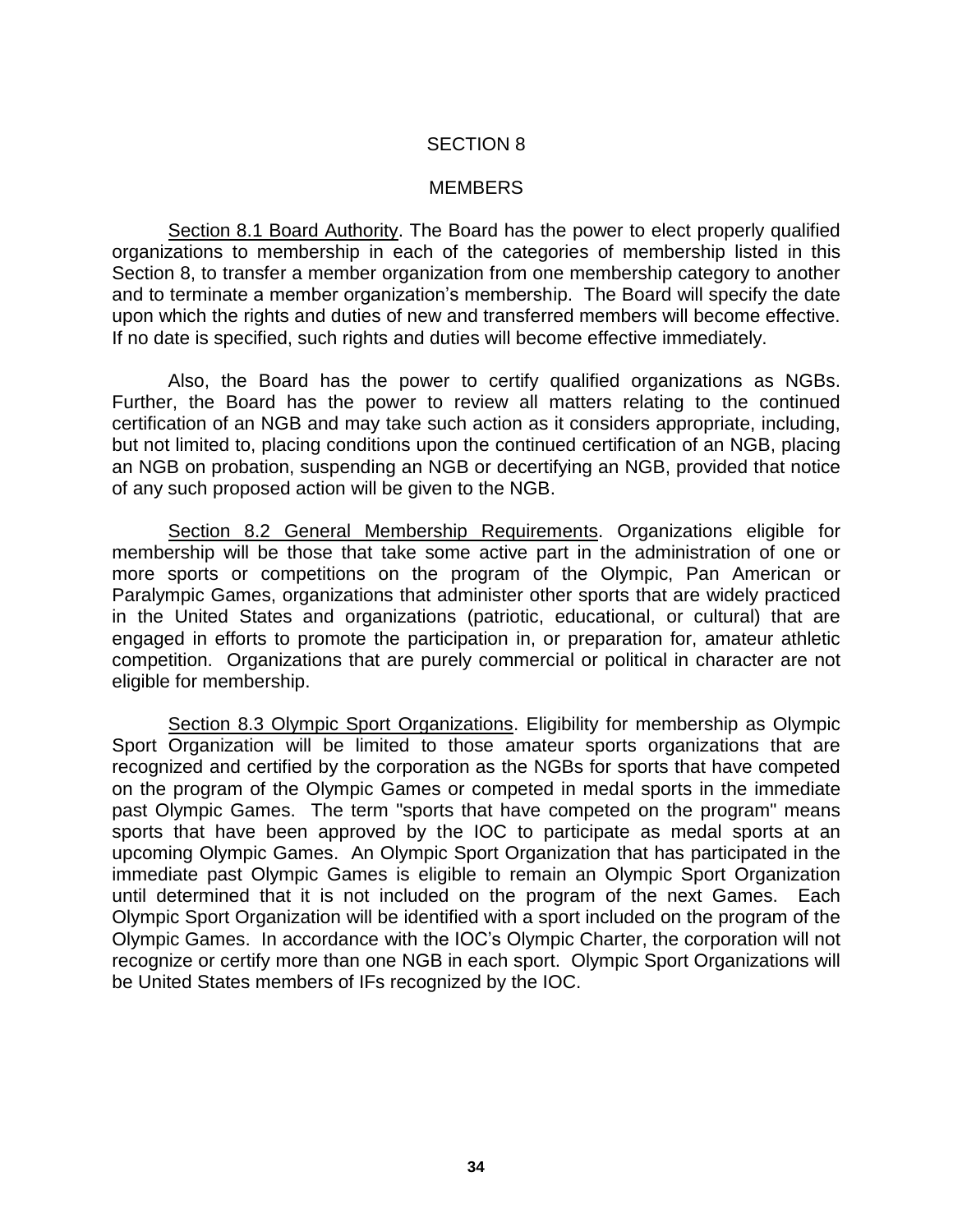Section 8.4 Pan American Sport Organizations. Eligibility for membership as Pan American Sport Organizations will be limited to those amateur sports organizations that are recognized and certified by the corporation as the NGBs for sports that have competed on the program of the Pan American Games, but which are not competing at the Olympic Games. The term "sports that have competed on the program" means sports that have been approved by Panam Sports to participate as medal sports at an upcoming Pan American Games or competed as medal sports in the immediate past Pan American Games. A Pan American Sport Organization that has participated in the immediate past Pan American Games is eligible to remain a Pan American Sport Organization until determined that it is not included on the program of the next Games. Each Pan American Sport Organization will be identified with a sport included on the program of the next Pan American Games. In accordance with the IOC's Olympic Charter, the corporation will not recognize or certify more than one Pan American Sport Organization in each sport. Pan American Sport Organizations will be United States members of IFs recognized by the IOC.

Section 8.5 Designation to Govern a Paralympic Sport. For any sport that is included on the program of the Paralympic Games, the corporation is authorized to designate, where feasible and when such designation would serve the best interest of the sport, and with the approval of the affected NGB, an NGB recognized under this Section 8 to govern such sport.

Section 8.6 Paralympic Sport Organizations. Eligibility for membership as a Paralympic Sport Organization will be limited to those amateur sports organizations that are recognized and certified by the corporation as the NGBs to govern a sport that is included on the program of the Paralympic Games. The term "sports that are included on the program" means sports that have been approved by the IPC to participate as medal sports at an upcoming Paralympic Games. A PSO, with the approval of the corporation, may govern more than one sport included on the program of the Paralympic Games. Subject to the terms of these Bylaws, any such PSO will comply with the criteria for NGBs applicable to Olympic and Pan American Sport Organization members, and will perform those duties, and have those powers that the corporation, in its sole discretion, determines are appropriate to meet the objects and purposes of the Act and these Bylaws. A PSO will be a member of each IF or International Sports Organization of the sport or sports it governs.

Section 8.7 NGB Certification Requirements. An Olympic, Pan American or Paralympic Sport Organization, in order to fulfill its membership obligations and to be considered a member in good standing with the corporation must cooperate with and satisfy all aspects of the corporation's NGB Certification program. Any entity not so certified, and any entity decertified by the corporation will automatically be ineligible for membership.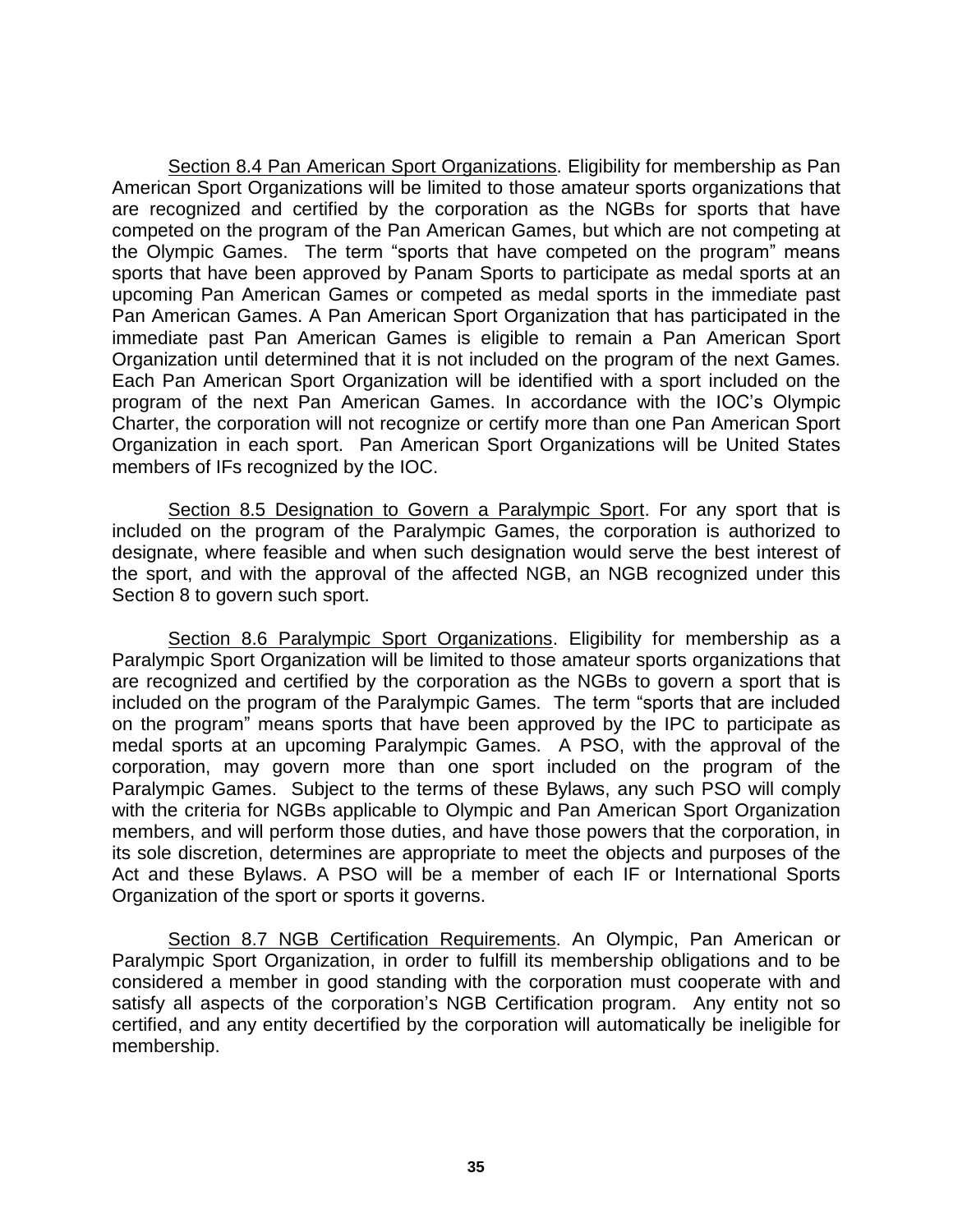## Section 8.7.1. Certification Standards.

To be certified, an NGB must satisfy these requirements:

## a) Governance and Compliance.

- i. fulfill all responsibilities as an NGB as set forth in the Act
- ii. adopt and maintain governance and athlete representation policies complying with the requirements of these Bylaws
- iii. adopt and maintain appropriate good governance practices
- iv. be recognized by the Internal Revenue Service as a tax-exempt organization under the Internal Revenue Code
- v. adopt and enforce a code of conduct for its employees, members, board of directors, and officers including clear conflicts of interest principles
- vi. adopt and enforce ethics policies and procedures
- vii. demonstrate an organizational commitment to diversity and inclusion
- viii. satisfy such other requirements as are set forth by the corporation
- b) Financial Standards and Reporting Practices.
	- i. demonstrate financial operational capability to administer its sport
	- ii. be financially and operationally transparent and accountable to its members and to the corporation
- iii. adopt a budget and maintain accurate accounting records in accordance with accounting principles generally accepted in the United States of America (GAAP)
- iv. submit its complete IRS Form 990 and audited financial statements, including management letter and budget, to the corporation annually
- v. post on its website its current bylaws and other organic documents, its IRS Form 990 for the three most recent years, and its audited financial statements for the three most recent years
- vi. satisfy such other requirements as are set forth by the corporation
- c) Athlete Safety.
	- i. comply with all applicable athlete safety and child protection laws
	- ii. comply with the policies and requirements of the US Center for **SafeSport**
- iii. maintain and enforce an athlete safety program consistent with the policy(ies) and standards directed by the corporation
- iv. comply with the anti-doping policies of the corporation and with the policies and procedures of USADA
- v. satisfy such other requirements as are set forth by the corporation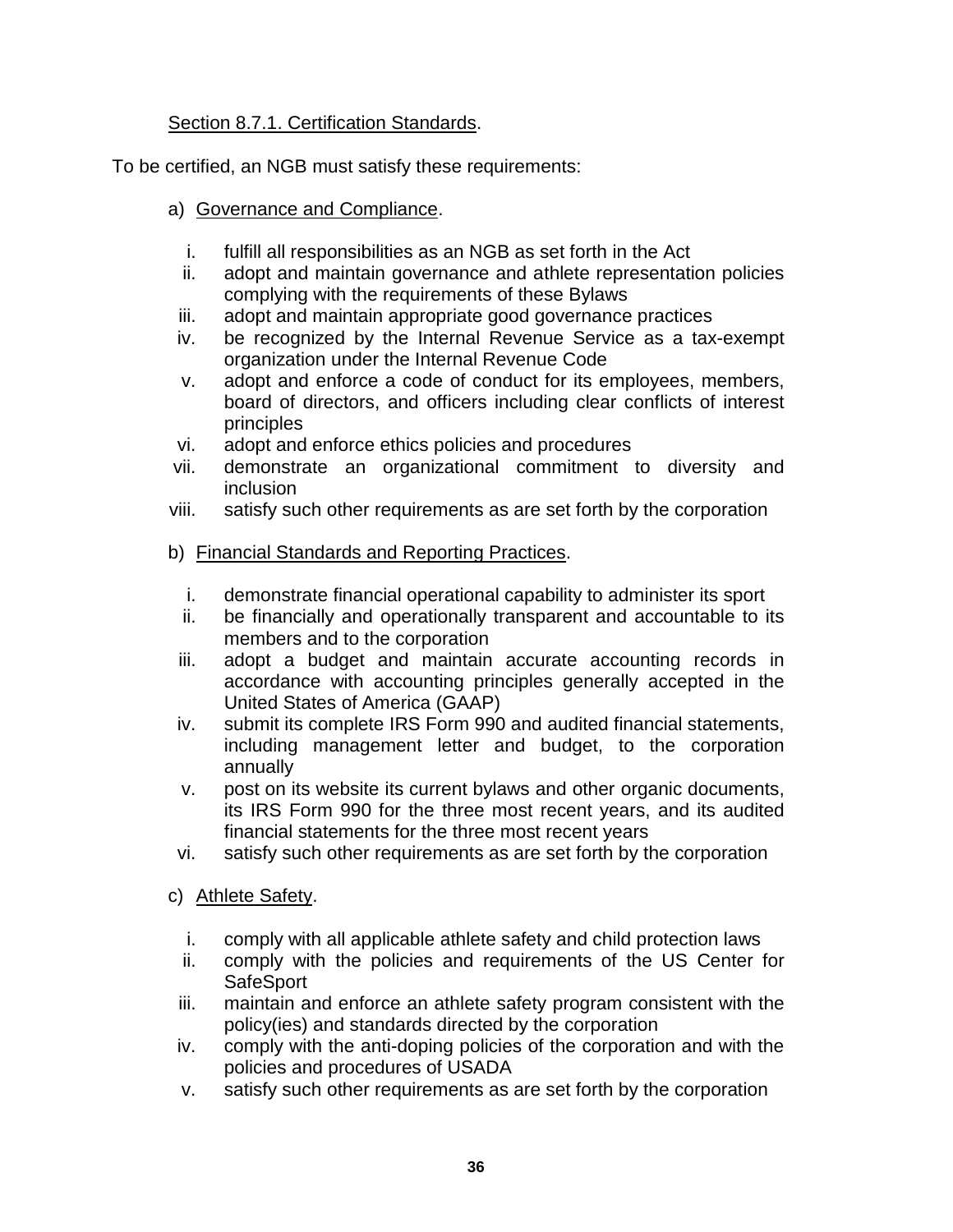# d) Sport Performance.

- i. maintain and execute on a strategic plan that is capable of supporting athletes in achieving sustained competitive excellence, and in growing the sport
- ii. establish clear athlete, team, and team official selection procedures approved by a Designated Committee (or if no such Designated Committee exists by the NGB Board) and by the corporation, for the Olympic, Paralympic or Pan American Games teams as applicable, and timely disseminate such procedures to the athletes and team officials
- iii. effectively conduct, in accordance with such selection procedures, a selection process, including any Games trials (as approved by the corporation), to select athletes for the Olympic, Paralympic and Pan American Games teams
- iv. competently and timely recommend to the corporation athletes, teams, and team officials for the Olympic, Paralympic and Pan American Games teams as applicable
- v. maintain and implement effective plans for successfully training Olympic, Paralympic and Pan American Games athletes
- vi. satisfy such other requirements as are set forth by the corporation
- e) Operational Performance.
	- i. demonstrate managerial capability to administer its sport
	- ii. obtain and keep current insurance policies in such amount and for such risk management as appropriate
	- iii. actively seek, in good faith, to generate revenue in addition to any resources that may be provided by the corporation, sufficient to achieve financial sustainability
	- iv. maintain and enforce grievance procedures that provide for prompt and equitable resolution of grievances and fair notice and an opportunity for a hearing before declaring an individual ineligible to participate;
	- v. adopt a whistleblower policy;
	- vi. cooperate with the corporation in preventing the unauthorized use of the names and trademarks of the corporation, the words "Olympic," "Paralympic" and "Pan American," and their derivatives, as well as their symbolic equivalents
	- vii. satisfy such other requirements as are set forth by the corporation

These standards and the particular measures to be used in evaluating compliance with them will be set out in the corporation's NGB Certification Standards Policy approved by the Board and administered by the corporation's NGB Audit team.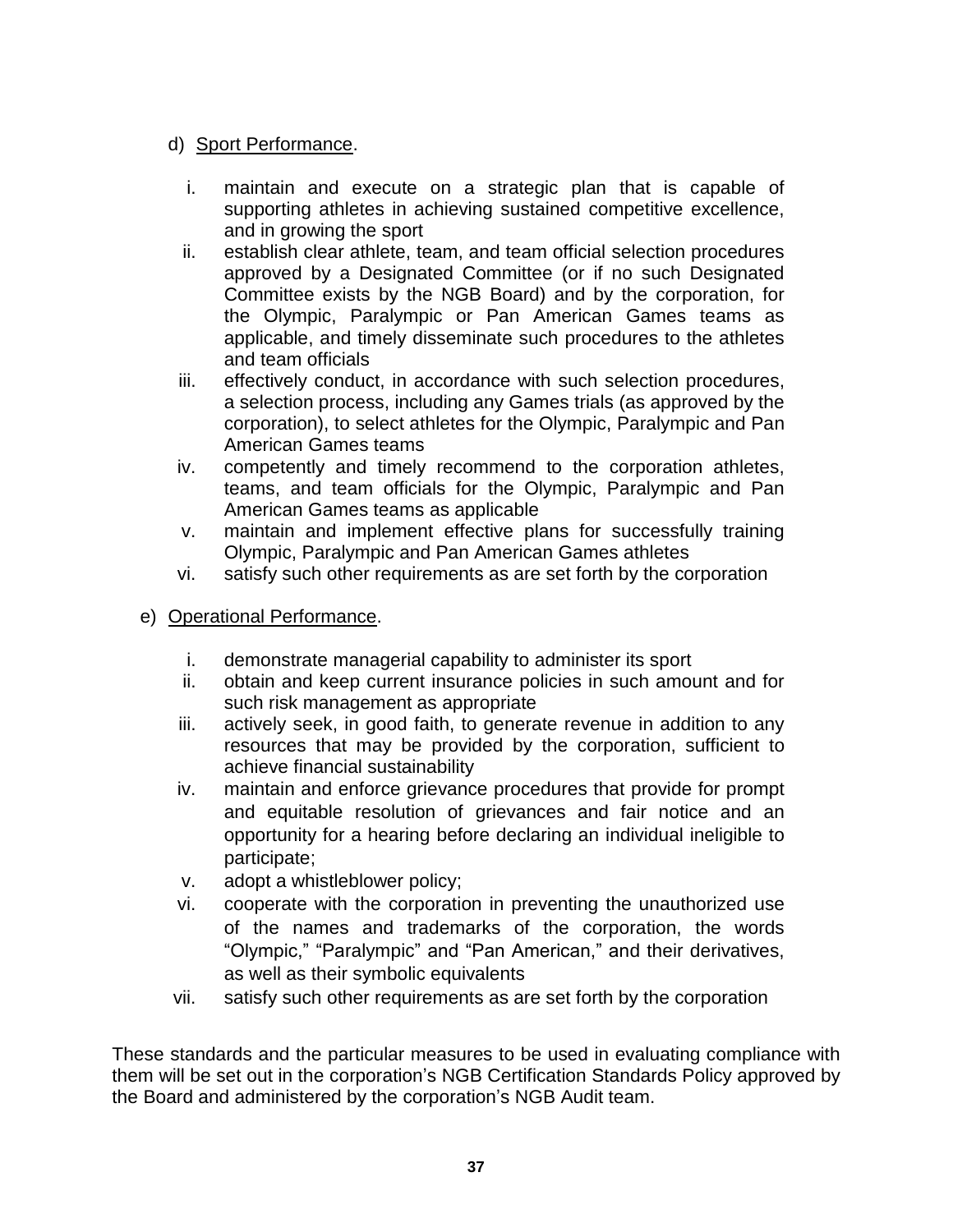Section 8.7.2 Certification Standards Exceptions. The corporation may provide limited exceptions to the foregoing standards as applied to an NGB that, as a result of its overall structure or other activities, cannot and need not reasonably be required to meet a particular standard. In the case of any such exceptions, the corporation will specify in writing the limited exceptions made and post the exceptions online for public access.

Section 8.7.3 Certification Audits. Every NGB must cooperate with and demonstrate its satisfaction of the certification requirements set out in these Bylaws and the corporation's NGB Certification Standards Policy as set out in the NGB Audit Procedures connected to that policy.

Section 8.7.4 Phased Initiation of Section 8.7 Requirements. The specific requirements of this Section 8.7 and the NGB certification program generally will be phased in during calendar 2020 and become fully binding on NGBs beginning in calendar 2021, based on specifics set out in the NGB Certification Standards Policy.

Section 8.8 Athlete Representation on NGB Boards and Committees. An Olympic or Pan American Sport Organization, in order to fulfill its membership obligations and to be considered a member in good standing with the corporation, will comply with the athlete representation requirements as set forth below.

Section 8.8.1 Representation on Boards and Designated Committees. Athlete representatives will equal at least 20 percent of all NGB boards of directors, executive boards, and other governing boards, as well as those committees that are "Designated Committees" within the meaning of these Bylaws. For purposes of these Bylaws, the phrase "Designated Committees" means nominating and budget committees, panels empowered to resolve grievances and committees that prepare, approve or implement programs in the following areas:

- a) expenditures of funds allocated to NGBs by the corporation; and
- b) selection of international, Olympic, Paralympic and Pan American Games Team members including athletes, coaches, administrators and sports staff.

If approved by the corporation, NGBs may use proportional or weighted voting to achieve the necessary level of athlete representation in extraordinarily large legislative bodies such as "Houses of Delegates" or "Boards of Governors."

Section 8.8.2 Standards. Athlete representatives on those NGB boards or committees described in Section 8.8.1 of these Bylaws will meet the following standards:

a) at least one-half of the individuals serving as athlete representatives will have competed in the NGB's events or disciplines that are on the sport's program in the Olympic or Pan American Games;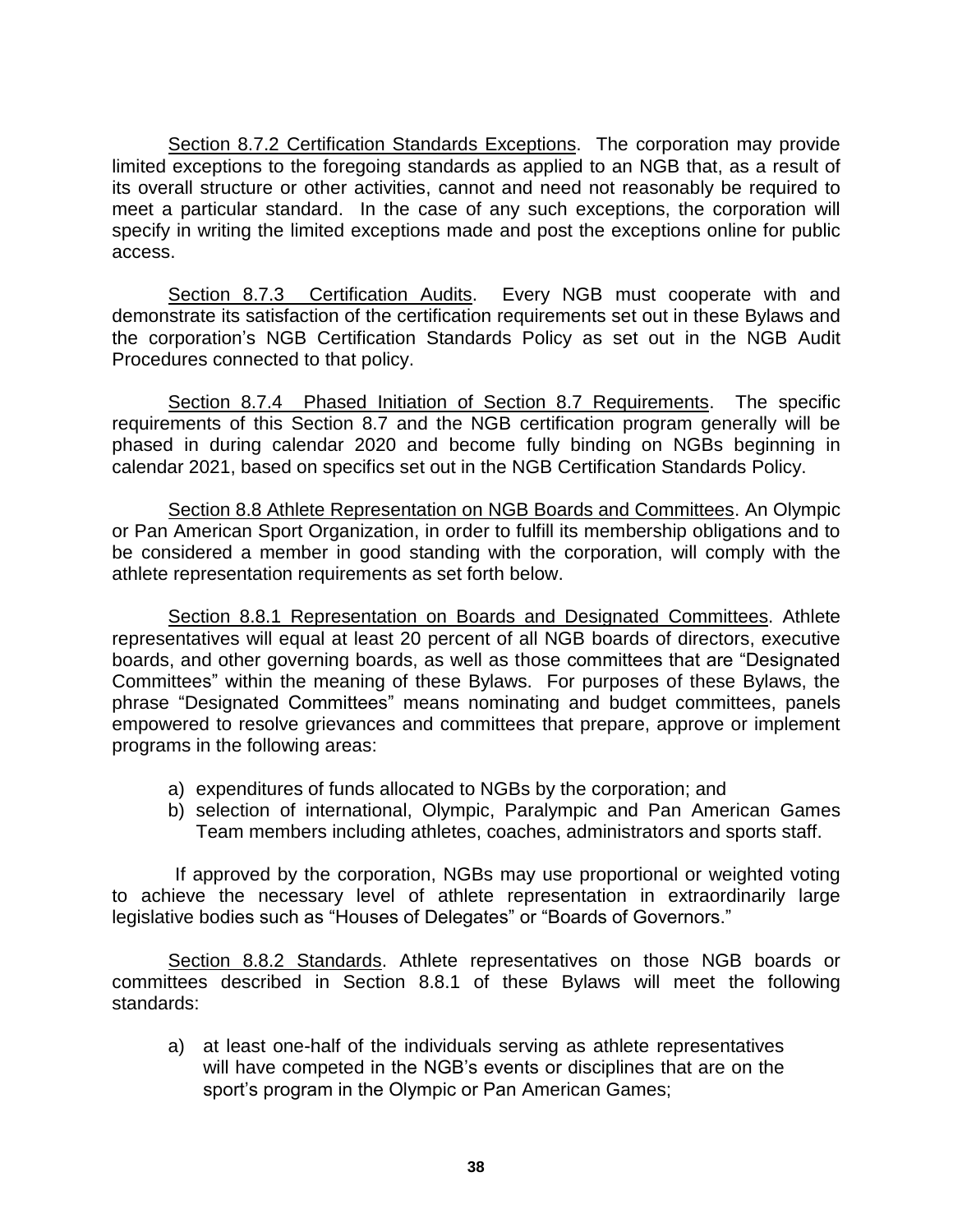- b) up to one-half of the individuals serving as athlete representatives may have competed in (i) an event or discipline not on the program of the Olympic or Pan American Games, provided that such event or discipline is recognized by the IF of the NGB or is regularly included in the international competition program of the IF, or (ii) the Paralympic Games, or an IPC-recognized World Championship in events on the Paralympic Games program; and
- c) at the time of election, all NGB athlete representatives will have demonstrated their qualifications as athletes by having:
	- 1. within the 10 years preceding election, represented the United States in the Olympic or Pan American Games, or an Operation Gold event, or a World Championship recognized by the NGB's IF for which a competitive selection process was administered by the NGB, or, in a team sport, an international championship recognized by the IF of the NGB; or
	- 2. within the 24 months before election, demonstrated that they are actively engaged in amateur athletic competition by finishing in the top half of the NGB's national championships or team selection competition for the events outlined in subparagraphs (1) or (2) or in a team sport, have been a member of the NGB's national team; or for the purposes of the standards outlined in this Section 8.8.2.b(ii) only, within the 10 years preceding election, represented the United States in the Paralympic Games, or an IPC-recognized World Championship in events on the Paralympic Games program.

Athlete representatives may not be drawn from events that categorize entrants in age-restricted classifications commonly known as "Juniors," "Masters," "Seniors," "Veterans" or other similarly designated age-restricted competition. This provision is not meant to exclude from eligibility athletes who compete in an event for which the IOC or an IF has established an age restriction but whom otherwise meet the standard set forth in this Section 8.8.2.

Section 8.8.3 Representation on Other Committees. Athlete representatives will also equal at least 20 percent of those NGB committees that are not Designated Committees, except that qualification as an "athlete representative" will be determined as follows:

- a) at least one-half of the individuals serving as athlete representatives will have competed in the NGB's events or disciplines that are on the sport's program in the Olympic or Pan American Games;
- b) up to one-half of the individuals serving as athlete representatives may have competed in (i) an event or discipline not on the program of the Olympic or Pan American Games, provided that such event or discipline is recognized by the IF of the NGB or is regularly included in the international competition program of the IF, or (ii) the Paralympic Games, or an IPC-recognized World Championship in events on the Paralympic Games program; and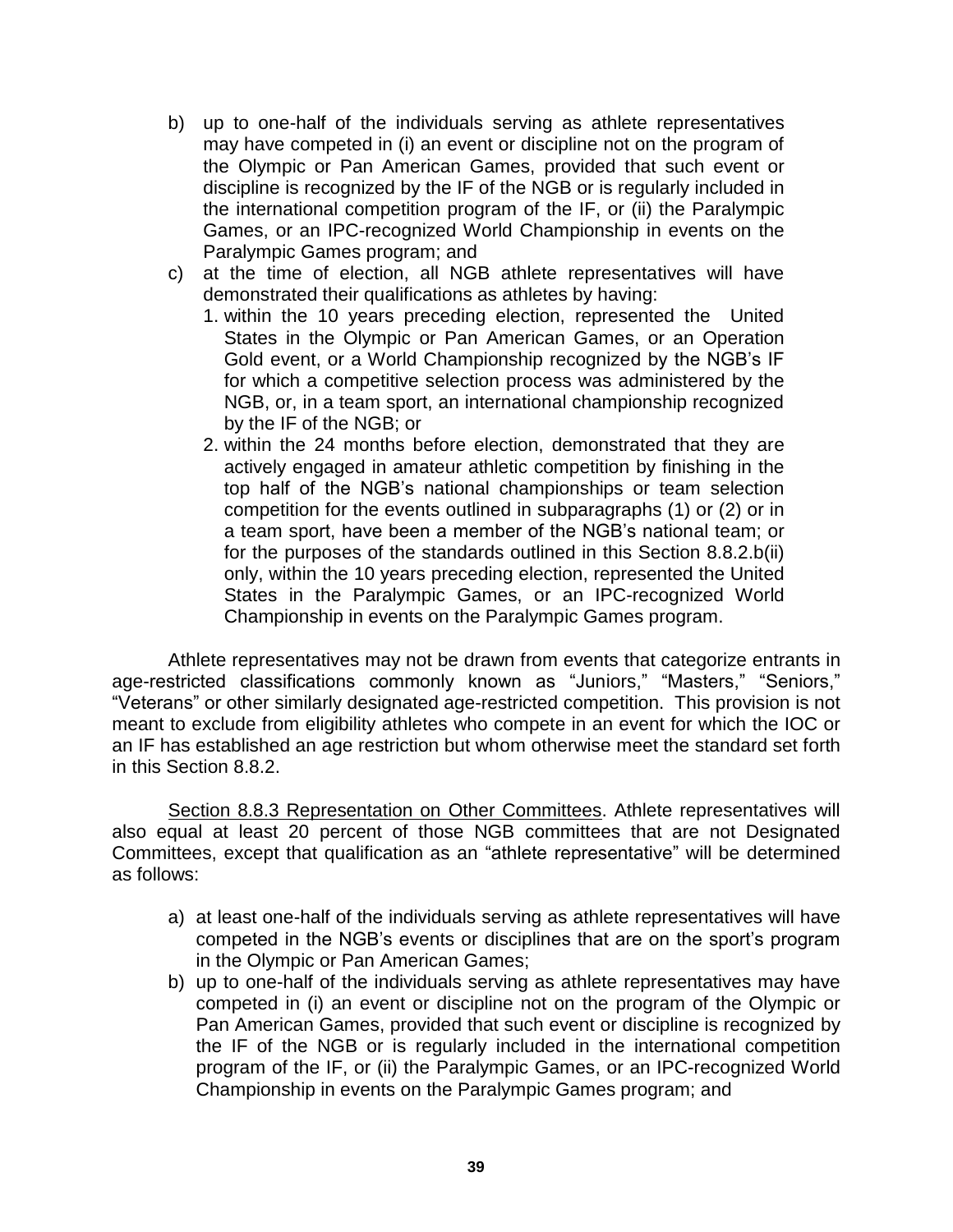- c) at the time of selection, all NGB athlete representatives under this Section 8.8.3 will have demonstrated their qualifications as athletes by having:
	- 1. within the 10 years preceding selection, represented the United States in the Olympic or Pan American Games, or an Operation Gold event, or a World Championship recognized by the NGB's IF for which a competitive selection process was administered by the NGB, or, in a team sport, an international championship recognized by the IF of the NGB; or the Paralympic Games, or an IPCrecognized World Championship in events on the Paralympic Games program; or
	- 2. within the 24 months before selection, demonstrated that they are actively engaged in amateur athletic competition; or
	- 3. for the purposes of the standards outlined in this Section 8.8.3.b.(ii) only, within the 10 years preceding selection, represented the United States in the Paralympic Games, or an IPC-recognized World Championship in events on the Paralympic Games program.

Athlete representatives may not be drawn from events that categorize entrants in age-restricted classifications commonly known as "Masters," "Seniors," "Veterans" or other similarly designated age-restricted competition. This provision is not meant to exclude from eligibility athletes who compete in an event for which the IOC or IF has established an age restriction but whom otherwise meet the standard set forth in Sections 8.8.2 or 8.8.3 of these Bylaws.

Section 8.8.4 Permissibility of Higher Standards. An NGB may set standards for its athlete representatives that are higher than those in Sections 8.8.2 and 8.8.3 of these Bylaws provided that such standards are not in conflict with the Act or these Bylaws.

Section 8.8.5 Direct Election by Athletes. Athlete representatives to an NGB's board of directors, executive committee, and other such governing boards as defined in Section 8.8.1 of these Bylaws will be directly elected by athletes who meet the standards set forth in Section 8.8.2 of these Bylaws. Athlete Representatives to all other NGB committees and task forces will be selected by the NGB with the approval of the athletes, or a representative group of athletes, who meet the standards set forth in Section 8.8.3 of these Bylaws.

Section 8.8.6 Application for Review. Any NGB may submit an Application for Review ("Application") to the CEO. The Application will set forth:

- a) the reasons why the NGB believes it cannot meet the requirements of this Section 8.8; and
- b) the NGB's proposed alternative plan for compliance with this Section 8.8, which should expand on the standards set forth in Sections 8.8.2 and 8.8.3 of these Bylaws only to the extent necessary to achieve the required 20 percent athlete representation.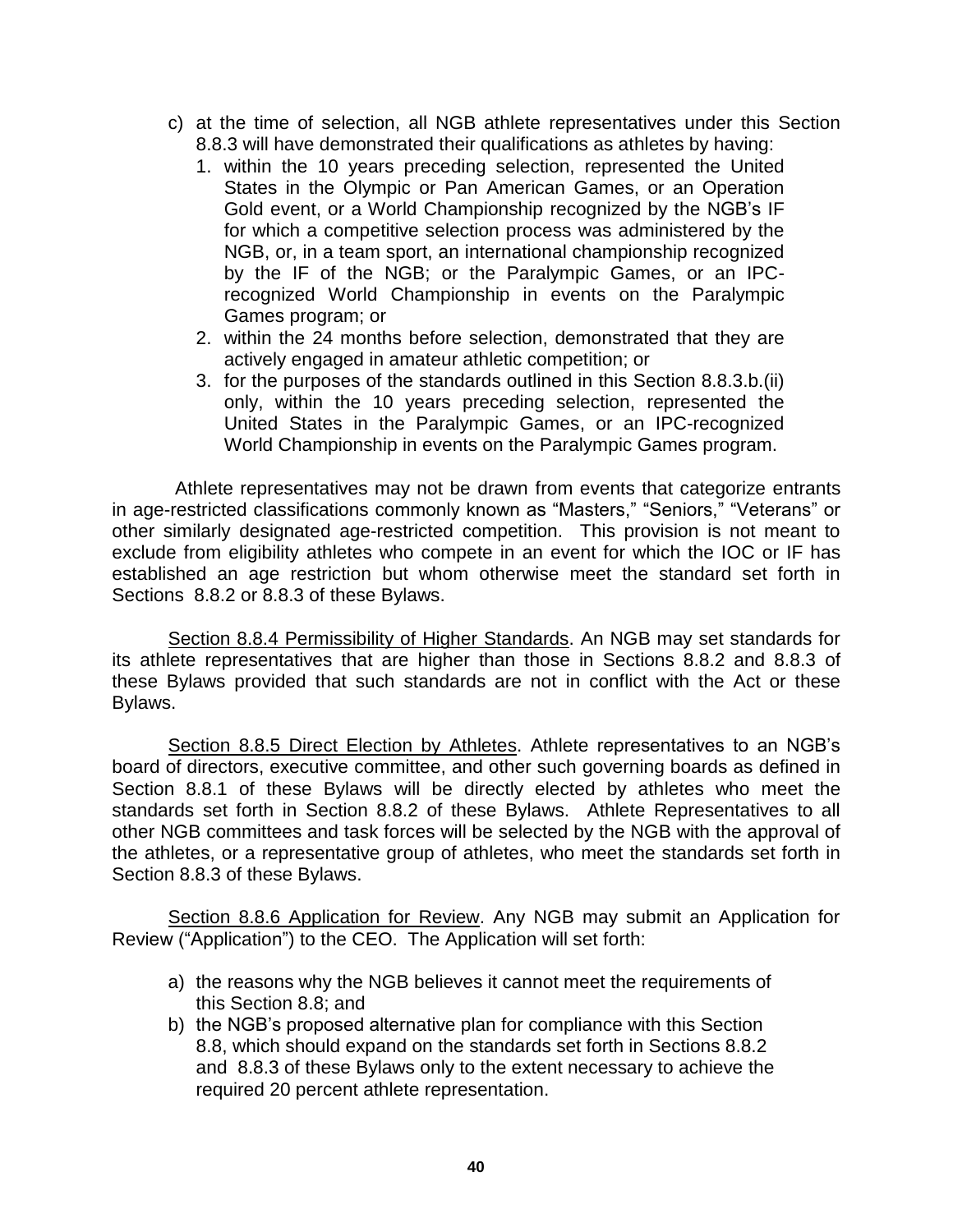If the Application is not approved by the CEO, the provisions of this Section 8.8 will apply. An NGB may appeal the decision of the CEO on the Application to a threeperson panel composed of one individual appointed by the AAC Chair, one individual appointed by the NGBC Chair, and one individual appointed by the CEO.

Section 8.9 Community-Based Multisport Organizations. Eligible for membership as Community-Based Multisport Organizations will be those national amateur sports organizations in the United States that are not Armed Forces or Education-Based Multisport Organizations and meet one or more of the following criteria: (i) directly or indirectly conduct a national program or regular national amateur athletic competition in two or more sports that are included on the official program of the Olympic, Pan American or Paralympic Games on a level of proficiency appropriate for the selection of amateur athletes to represent the United States in unrestricted international amateur athletic competition; (ii) promote and encourage physical fitness and public participation in amateur athletic activities; (iii) encourage and provide assistance to amateur athletic activities for women and/or minorities; or (iv) encourage and provide assistance to amateur athletic programs and competition for amateur athletes with disabilities.

Section 8.10 Education-Based Multisport Organizations. Eligible for membership as Education-Based Multisport Organizations will be those sports organizations comprised of member educational institutions regularly conducting programs in sports that are included on the program of the Olympic and Pan American Games on a level of proficiency appropriate for the selection of amateur athletes to represent the United States in athletic competition and that base the eligibility of athletes upon enrollment in an educational institution sanctioned by a national accrediting body.

Section 8.11 Armed Forces Organizations. Eligible for membership as Armed Forces Organizations will be any branch of the armed services recognized by the United States Government.

Section 8.12 Recognized Sport Organizations. Eligible for membership as Recognized Sport Organizations will be those national amateur sports organizations (i) that are not eligible for membership as an Olympic, Pan American or Paralympic Sport Organization, (ii) that administer sports not considered to be disciplines of Olympic, Pan American or Paralympic sports, (iii) that are widely practiced in this and other countries and continents, and (iv) whose international sports federation is recognized by the IOC as administering a Recognized Sport. Additionally, such sports organizations will:

- a) comply substantially with Sections 220522 through 220525 of the Act;
- b) be incorporated as a not-for-profit organization in the United States;
- c) be recognized by the Internal Revenue Service as a tax exempt organization under the Internal Revenue Code;
- d) administer and support an annual national championship of athletes from several different areas or regions of the United States;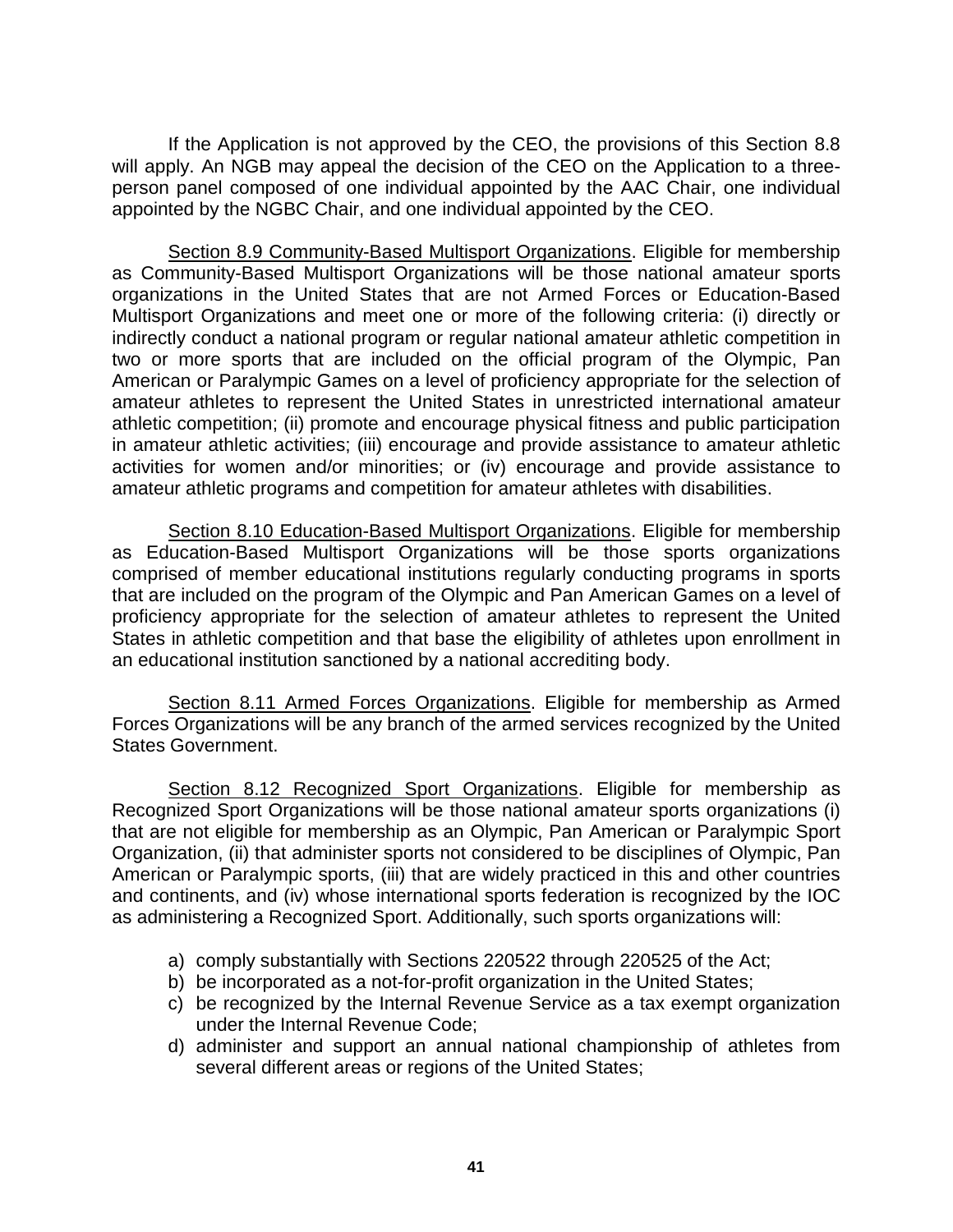- e) have an active athlete training and competition program financially supported by self-generated funds;
- f) have participated with a full contingent in two of the last three World Championships as sanctioned by its appropriate IF; and
- g) satisfy such other requirements as are set forth by the corporation.

Section 8.13 Other Sport Organizations. Eligible for membership as Other Sport Organizations will be those national sports organizations in the United States not eligible to be recognized in any of the other categories of membership that meet one or more of the following criteria: (i) foster the development of amateur athletic facilities for use by amateur athletes and assisting in making existing amateur athletic facilities available for use by amateur athletes; (ii) provide and coordinate technical information on physical training, equipment design, coaching and performance analysis; (iii) encourage and support research, development and dissemination of information in the areas of sports medicine and sports safety; or (iv) are recognized by the Board in its discretion as organizations that should be included as attendees at the Olympic and Paralympic Assembly to advance the mission of the corporation.

Section 8.14 Dues. The Board will fix the amount of annual dues, if any, for each member organization of the corporation. Such dues will be fixed on an equitable basis and will be due and payable on the first day of January each year. A member's failure to pay its dues by the first day of February will suspend all membership privileges of the delinquent member, including participation in the Olympic and Paralympic Assembly, until all arrearages are paid. Membership will be terminated automatically if the delinquent member remains in arrears for dues by the first day of February of the next succeeding year.

Section 8.15 Attendance at the Olympic and Paralympic Assembly. USOPA and other organizations that meet the requirements for membership as Olympic, Paralympic or Pan American Sport Organizations, Community-Based Multisport Organizations, Education-Based Multisport Organizations, Armed Forces Organizations, Recognized Sport Organizations, or Other Sport Organizations will be entitled to attend the Olympic and Paralympic Assembly.

Section 8.16 Publication of Members. The corporation will publish on its website a list of its member organizations.

Section 8.17 General Procedures Applicable to Membership Matters. Except for changes in membership and recognition as an NGB as provided for in Sections 10 and 11 of these Bylaws, all questions relating to membership in the corporation including termination of membership status, will be decided by the Board, after a report by the CEO. In preparing his or her report to the Board, the CEO will solicit input from the affected constituent(s).

Section 8.18 Applications for Membership. An amateur sports organization that desires to become a member of the corporation, or that desires to transfer membership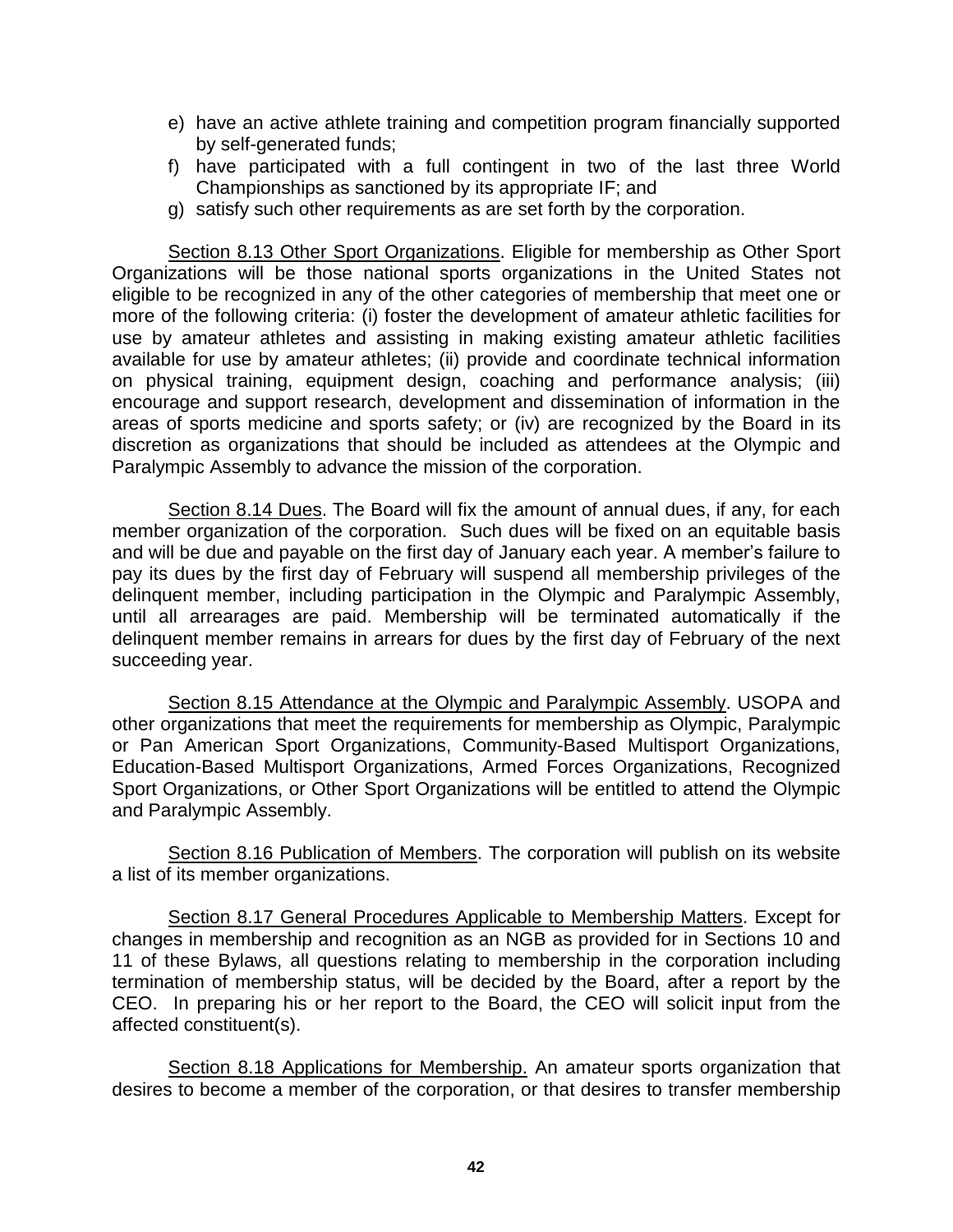from one membership group to another, will apply in writing to the corporation through the CEO. Applications made under this Section will be of sufficient detail to demonstrate that the applicant meets the criteria for membership in the group for which application is made. Prior to action by the Board on an application for membership, or for membership transfer, the CEO will submit a written report with recommendations to the Board showing the facts that relate to the proposed action. In the case of an application for membership as an Olympic, Pan American or Paralympic Sport Organization, prior to preparing his or her report to the Board, the CEO will hold at least two public hearings concerning the application for membership. The corporation will publish on its website, not less than 30 days or more than 60)days prior to the date of each hearing, a notice of the time, place, and nature of such hearing. The corporation will send written notice, which will include a copy of the application, at least 30 days prior to the date of any such public hearing to all amateur sports organizations in that sport that are known to the corporation. At such hearing, the CEO or the CEO's designee will afford both the applicant organization and any other interested parties an opportunity to comment on the merits of the application, and the CEO will summarize in the CEO's report to the Board the comments so received.

Section 8.19 NGB Compliance; Decertification. Any action by the corporation to decertify or otherwise suspend or revoke the membership of an Olympic, Pan American or Paralympic Sport Organization pursuant to the provisions of Section 220521(d) of the Act and Section 8.1 of these Bylaws will be taken at the initiative of the CEO and will be finally determined by the Board. Such action may be taken as a result of a compliance review undertaken by the corporation or pursuant to other information known to, or provided by a third party to, the corporation.

Section 8.19.1. NGB Compliance. The corporation's NGB Compliance team will oversee matters involving potential or actual failures of any NGB to comply with the certification and membership requirements in these Bylaws. The NGB Compliance team will work with the corporation's NGB Audit team and Dispute Resolution teams as well as other elements of the organization, to inform its work. In addition to prosecuting NGB decertification actions in support of the CEO, the NGB Compliance team may implement a consistent series of compliance steps for application across NGB compliance matters, and develop a standing set of recommended corporation compliance actions for application in particular matters. These may be published in corporation NGB compliance policies.

Section 8.190.2 Initiation of Decertification Action. The CEO, upon initiation of such an action, will (i) issue a complaint to the Olympic, Pan American or Paralympic Sport Organization setting forth the legal and factual basis of non-compliance or other deficiency, and (ii) the remedy requested. The CEO will alsoappoint an independent hearing panel of three individuals to hear the complaint. The hearing panel will consist of one member of the Board (who will chair the panel), one individual who is a member of the NGBC, and one individual who is a member of the AAC. The hearing panel will not include any individual having a direct interest, either personally or by virtue of organizational affiliation, in the outcome of the proceeding.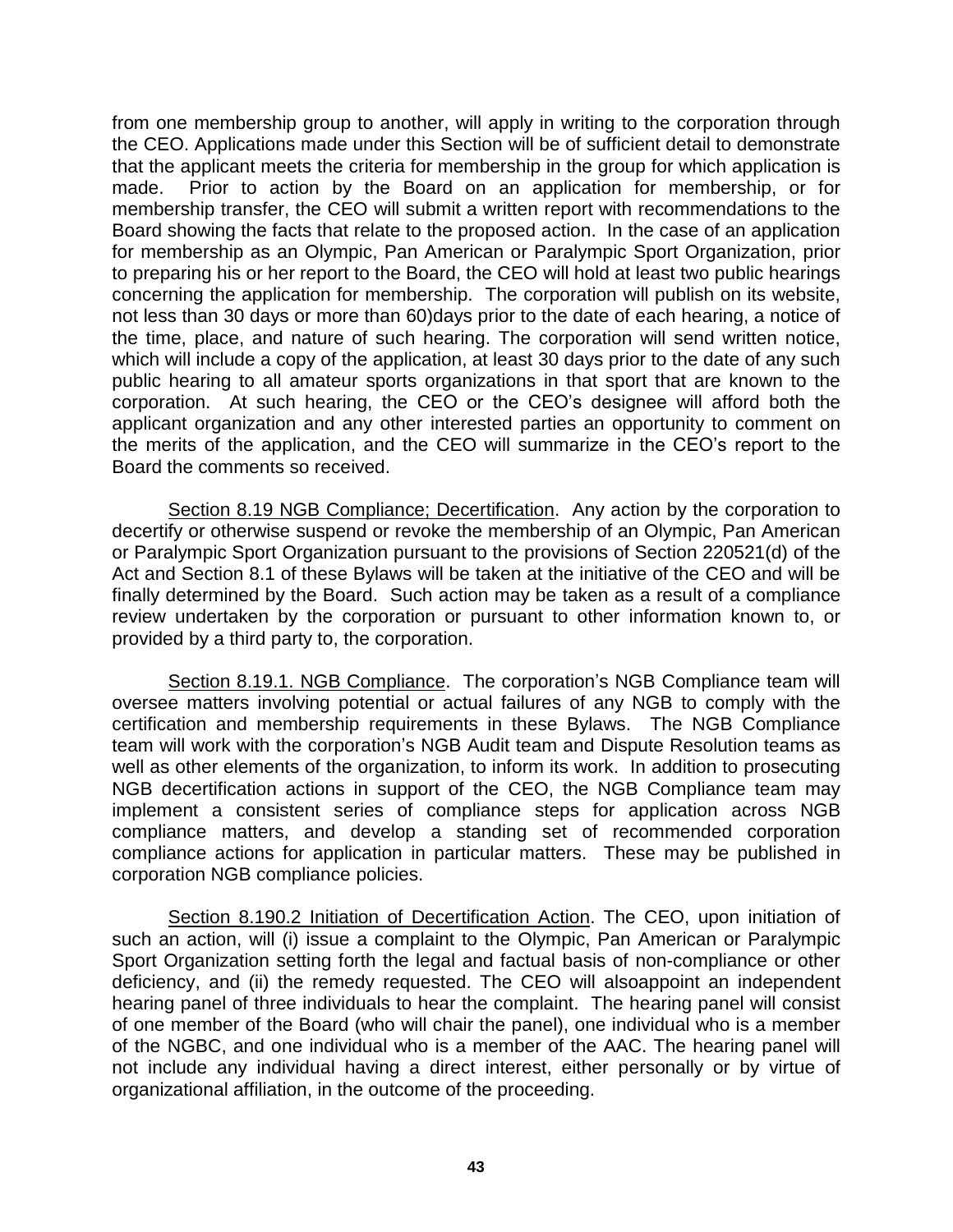Section 8.19.3 Hearing. A hearing will be held at which the Olympic, Pan American or Paralympic Sport Organization will be given a reasonable opportunity to present factual evidence and legal argument regarding the allegations of the complaint. Upon conclusion of the hearing, the hearing panel will prepare a report to the Board on the organization's non-compliance or deficiency. The report will also include a recommendation as to the action to be taken by the Board.

Section 8.19.4 Report to the Board. The CEO will provide the hearing panel's report and recommendation, together with any report the CEO wishes to make, to the Board. The Olympic, Pan American or Paralympic Sport Organization will also be furnished with a copy of the hearing panel's report and recommendation, and with a copy of the CEO's report, if any. The Olympic, Pan American or Paralympic Sport Organization may also present a written report to the Board.

Section 8.19.5 Board Consideration. The Board will consider the matter relating to the Olympic, Pan American or Paralympic Sport Organization's certification and/or membership as soon as is practicable. The Board will not hold a further hearing on the matter, but will only be required to consider the reports and recommendations provided to it. The Board will then determine what action it will take concerning the Olympic, Pan American or Paralympic Sport Organization's membership and recognition. The action of the Board will be final and binding on the Olympic, Pan American or Paralympic Sport organization.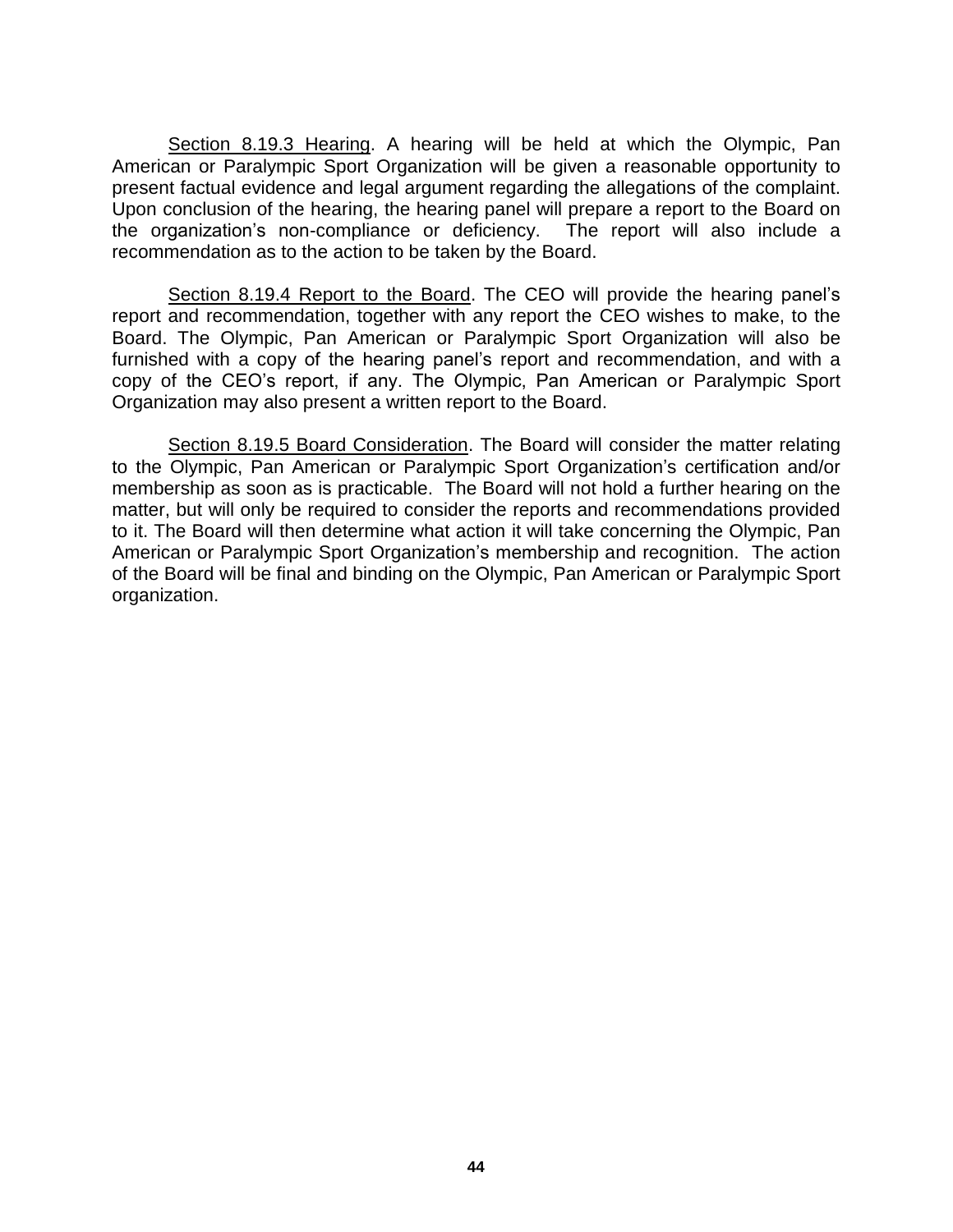#### ATHLETES' RIGHTS

Section 9.1 Opportunity to Participate. No member of the corporation may deny or threaten to deny any amateur athlete the opportunity to participate in the Olympic Games, the Pan American Games, the Paralympic Games, a World Championship competition, or other such protected competition as defined in Section 1.3 of these Bylaws nor may any member, subsequent to such competition, censure, or otherwise penalize, (i) any such athlete who participates in such competition, or (ii) any organization that the athlete represents. The corporation will, by all reasonable means, protect the opportunity of an amateur athlete to participate if selected (or to attempt to qualify for selection to participate) as an athlete representing the United States in any of the aforesaid competitions. In determining reasonable means to protect an athlete's opportunity to participate, the corporation will consider its responsibilities to the individual athlete(s) involved or affected, to its mission, and to its membership.

Any reference to athlete in this Section 9 will also equally apply to any coach, trainer, manager, administrator or other official.

Section 9.2 Manner of Filing a Complaint. Any athlete who alleges that s/he has been denied by a corporation member an opportunity to participate as established by Section 9.1 of these Bylaws, may seek to protect his or her opportunity to participate by filing a complaint with the CEO, with a copy to the corporation's legal division. A copy of the complaint will also be served on the respondent. The party filing the complaint will file with the corporation proof of service on the respondent. An athlete competing in a team sport, where the team as a whole is affected, may bring a claim on behalf of the team.

Section 9.3 The Complaint. The complaint must be in writing and filed on the form provided by the corporation. Such form will be set forth on the corporation's website. The complaint will contain at a minimum the following:

- a) the name and addresses of the parties;
- b) the factual and legal basis upon which the claimant alleges that his or her opportunity to participate has been denied;
- c) the competition that is the subject of the complaint; and
- d) the relief sought.

Section 9.4 Failure to Properly File. A complaint that is not filed in accordance with Sections 9.2 and 9.3 of these Bylaws will render the filing ineffective and the complaint will not be considered to have been properly filed.

Section 9.5 Administration. Complaints filed under this Section 9 will be administered by the corporation's dispute resolution team. When a complaint is filed,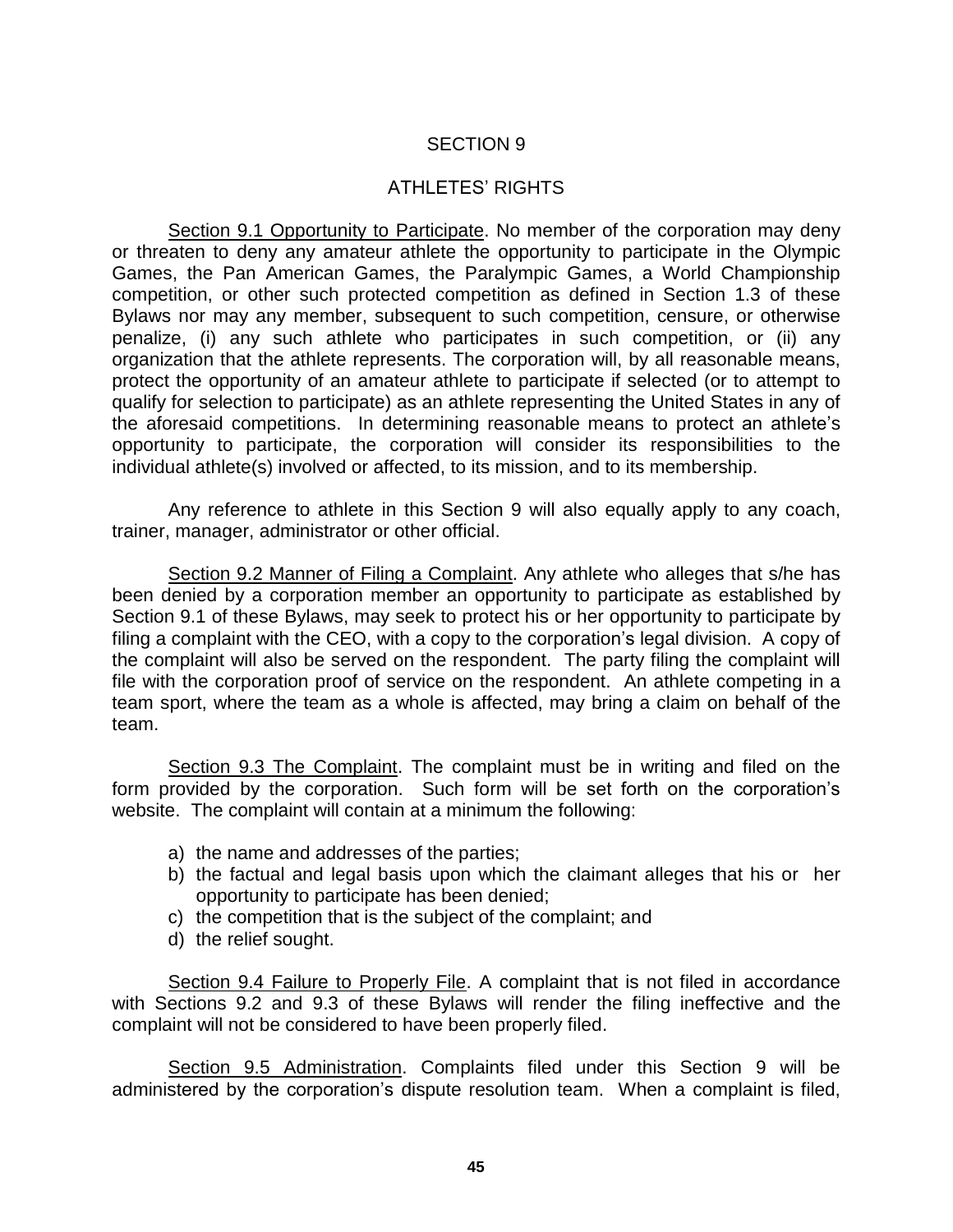the dispute resolution team will promptly notify the athlete Ombudsman and the Chair of the AAC of the complaint and confirm that the complaint has been served on the respondent.

Section 9.6 Action by the Corporation. Upon the filing of a complaint, the CEO, or his or her designee, and the Athlete Ombudsman will review the complaint, seek information from the parties as to the merits of the complaint, and determine whether the complaint can be informally resolved to the satisfaction of the parties. The parties will cooperate with the CEO, or his or her designee, in providing information regarding the complaint and in exploring resolution of the complaint.

Section 9.7 Arbitration. If the complaint is not settled to the athlete's satisfaction the athlete may file a claim with the arbitral organization designated by the corporation against the respondent for final and binding arbitration. If an impending competition requires immediate resolution of the complaint, an athlete may file a claim with the arbitral organization simultaneously with the filing of the complaint with the CEO.

The corporation has the right to participate in the arbitration proceeding, but it cannot be involuntarily joined by a party.

The arbitrator will render a reasoned award in writing. All such awards will be made public and may be published on the corporation's website.

Section 9.8 Affected Parties. In any arbitration brought pursuant to this Section 9, the athlete filing the claim will submit with the claim a list of all individuals the athlete believes may be adversely affected by the arbitration. The respondent will also promptly submit to the arbitrator a list of individuals it believes may be adversely affected by the arbitration, along with the relevant contact information for the individuals identified by the respondent and by the athlete. The arbitrator may also determine that individuals not listed by either the athlete or the respondent will be given notice. The arbitrator will then promptly determine which individuals must receive notice of the arbitration. The arbitrator will also approve the notice to be given. Unless determined otherwise by the arbitrator, the arbitrator will then be responsible for providing notice to those individuals. Any individual so notified of the claim, will have the option to participate in the arbitration as a party. If an individual is notified of the claim, then that individual will be bound by the decision of the arbitrator even though the individual chose not to participate.

Section 9.9 Expedited Procedures. Upon the request of a party, and provided that it is necessary to expedite the proceeding in order to resolve a matter relating to a competition that is so scheduled that compliance with regular procedures would not be likely to produce a sufficiently early decision to do justice to the affected parties, the arbitrator will hear and decide the claim within 48 hours of the filing of the claim. In such case, the arbitrator is authorized to hear and decide the claim under such procedures as are necessary, but fair to the parties involved.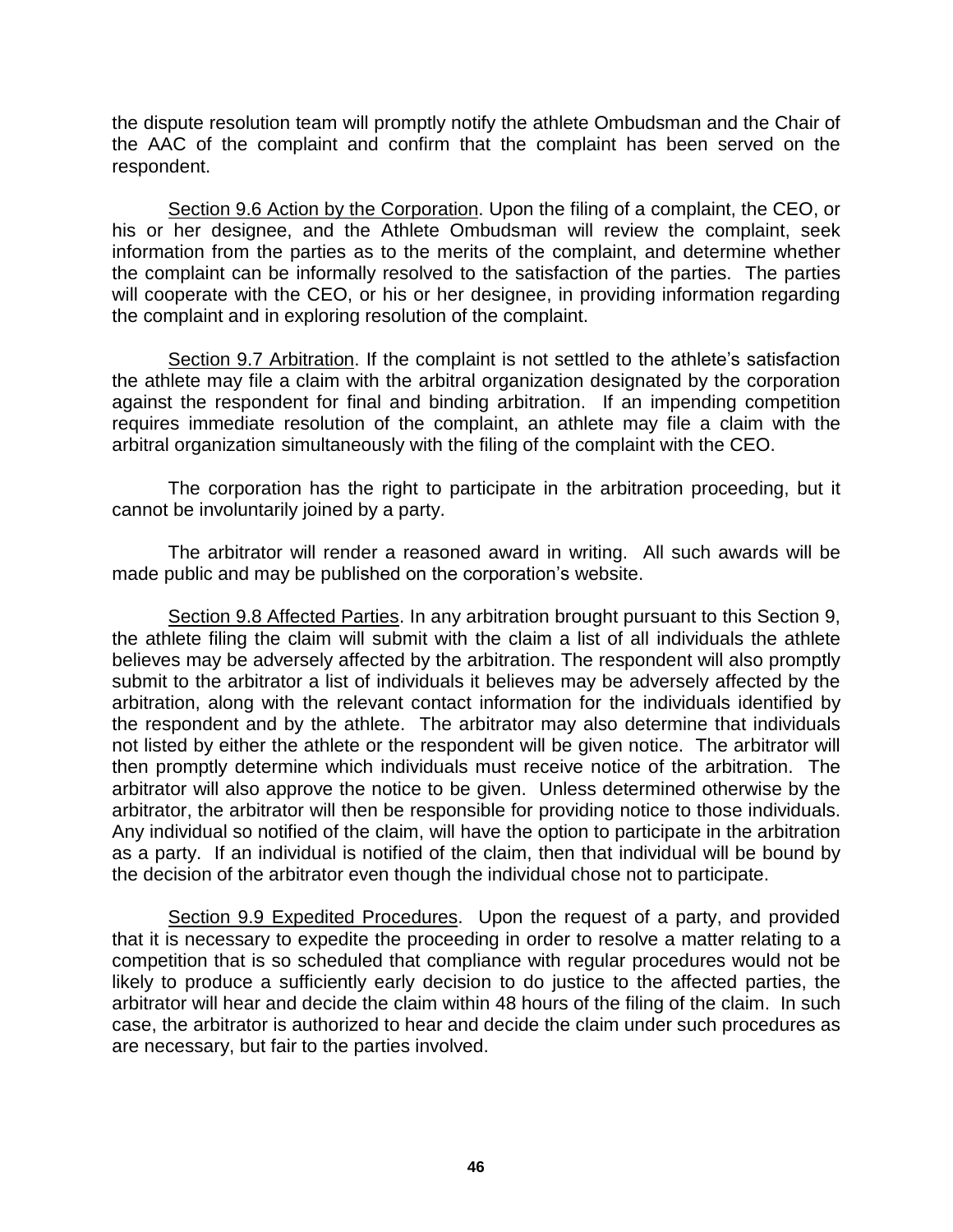Section 9.10 Time Bar. A claim against a respondent will be prohibited unless filed with the arbitrator not later than six months after the alleged date of denial.

Section 9.11 Anti-Doping Violations. A decision concerning an anti-doping rule violation adjudicated by USADA is not reviewable through, or the subject of, these complaint procedures.

Section 9.12 SafeSport Violation. A decision concerning a SafeSport rule violation adjudicated by the USCSS is not reviewable through, or the subject of, these complaint procedures.

Section 9.13 Field of Play Decisions. The final decision of a referee during a competition regarding a field of play decision (a matter set forth in the rules of the competition to be within the discretion of the referee) is not reviewable through or the subject of these complaint procedures unless the decision is (i) outside the authority of the referee to make or (ii) the product of fraud, corruption, partiality or other misconduct of the referee. For purposes of this Section, the term "referee" includes any individual with discretion to make field of play decisions.

Section 9.14 Complaints Regarding Compliance. No action taken by an athlete under this Section 9 will preclude, or act as a bar, to the filing of a complaint by the athlete under Section 10 of these Bylaws.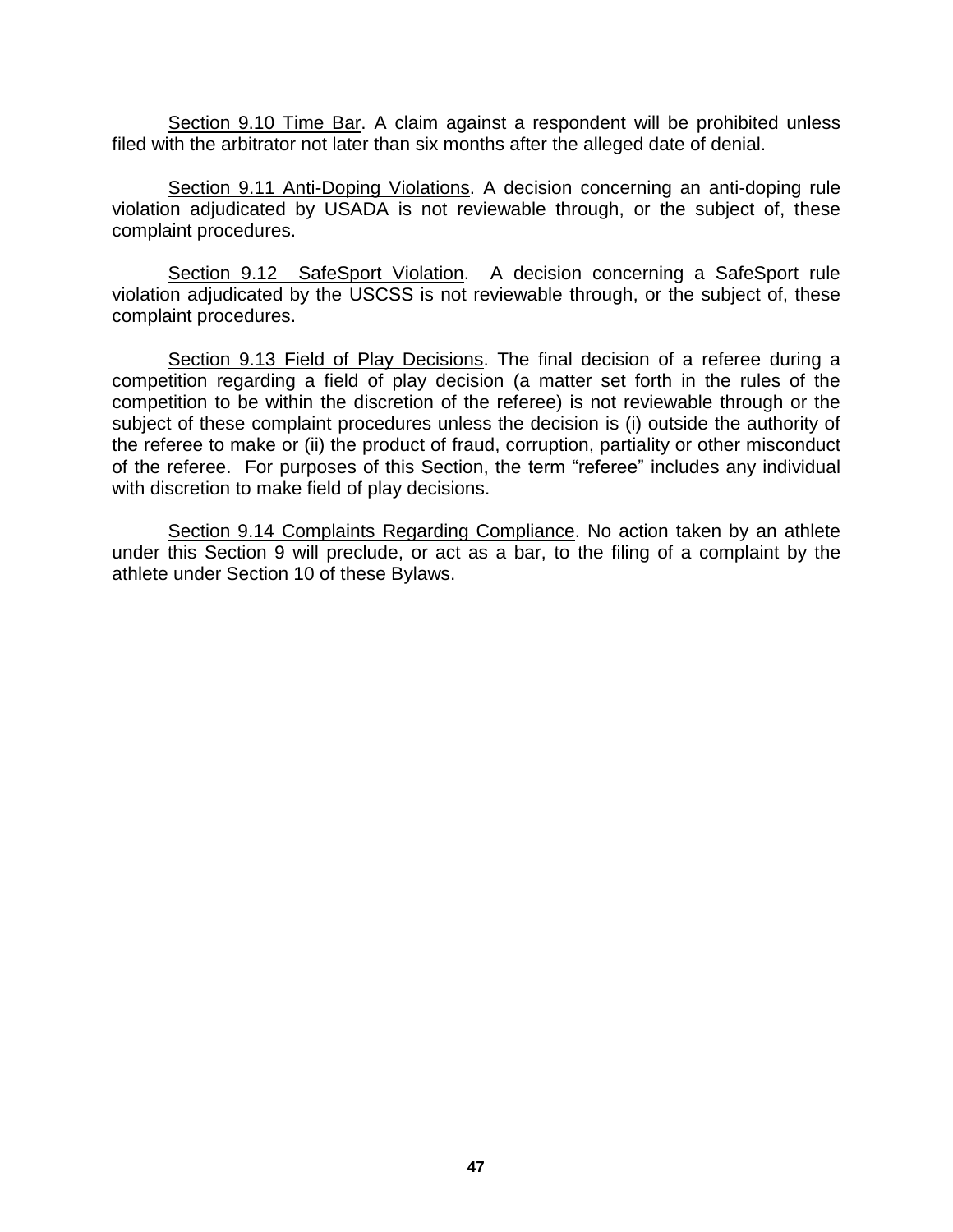## COMPLAINTS OF NON-COMPLIANCE AGAINST AN NGB

## Section 10.1 Complaints of NGB Non-Compliance.

Section 10.1.1 Request for Corporation Compliance Action. Any amateur sports organization or person that belongs to, or is eligible to belong to, an NGB may ask the corporation to investigate and take any appropriate compliance action against such NGB to compel satisfaction of the requirements of Section 8 of these Bylaws and Sections 220522-220525 of the Act by making a request to the corporation's compliance division and providing full factual details and bases for the request. The corporation will consider any such request and inform the requestor if it will pursue direct compliance action including possible filing of a complaint under Section 8.20 of these Bylaws.

Section 10.1.2 Formal Complaint. In any case where the corporation declines to pursue direct compliance action under Section 10.1.1 hereof or where an amateur sports organization or person that belongs to, or is eligible to belong to, an NGB itself otherwise wishes to compel such NGB to comply with the requirements of Section 8 of these Bylaws and Sections 220522-220525 of the Act, such party may file a written complaint with the corporation's CEO, with a copy to the corporation's legal division, and serving the complaint on the applicable NGB. The party filing the complaint will file with the corporation proof of service on the NGB.

Section 10.2 The Complaint. The complaint will be in writing and signed by the individual or the chief executive officer of the group or organization making the complaint. The complaint will set forth the factual allegations in numbered paragraphs, each paragraph containing a single factual allegation, and will contain, at a minimum, the following:

- a) the names and addresses of the parties;
- b) the jurisdictional basis of the complaint;
- c) the efforts made to exhaust available remedies, or if such remedies
- d) have not been exhausted, the grounds upon which the complainant
- e) alleges that exhaustion would result in unnecessary delay;
- f) the alleged grounds of noncompliance;
- g) the supporting evidence or documentation forming the basis of the
- h) complaint; and
- i) the relief sought.

Section 10.3 Filing Fee. A complaint filed by an individual will be accompanied by a \$250 filing fee. A complaint filed by an organization will be accompanied by a \$500 filing fee. Such filing fee will be made payable to the corporation. The complainant may request that the filing fee be reimbursed for reasons of significant financial hardship or if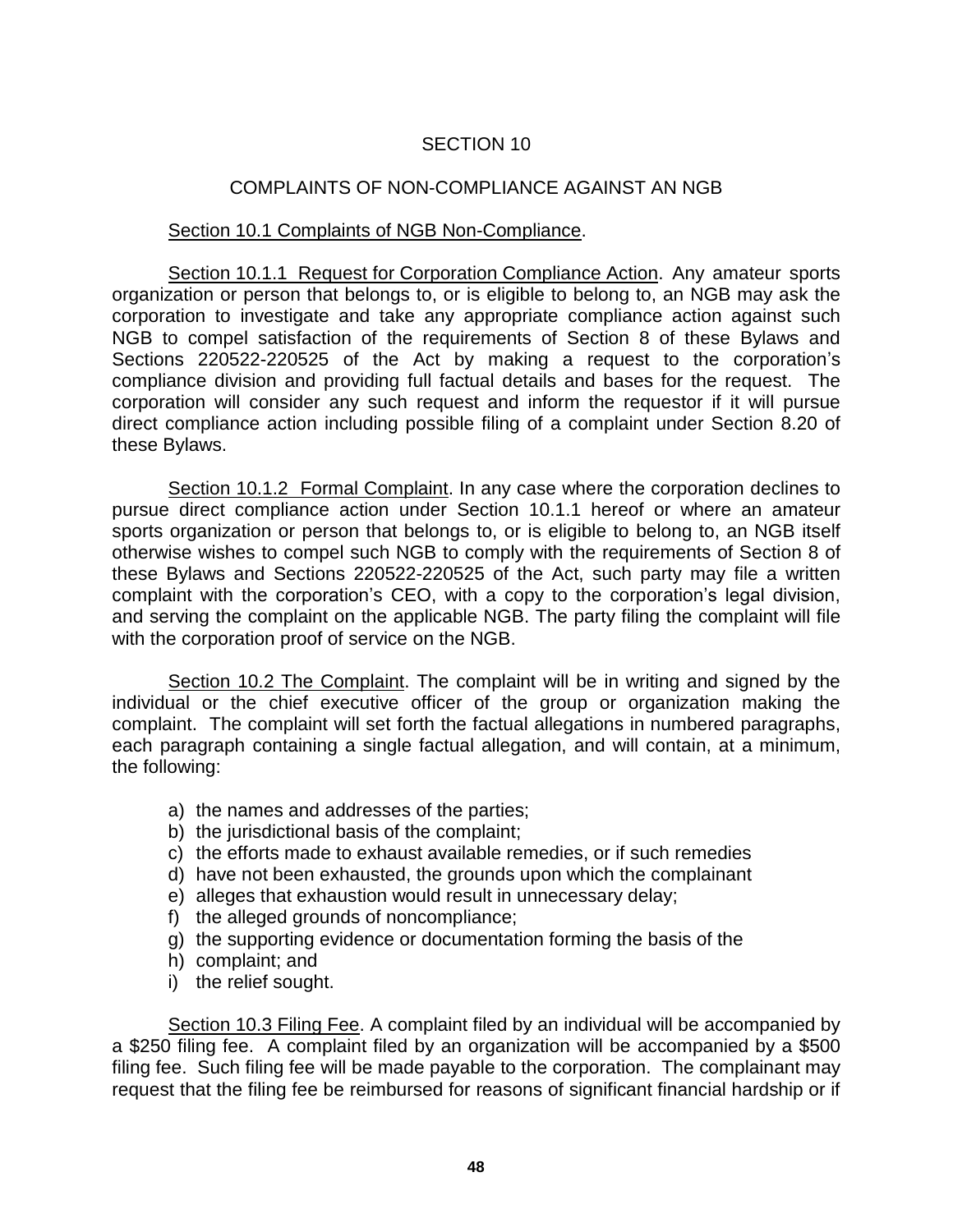there is otherwise just cause. If such request is made, the hearing panel will determine whether or not to reimburse the filing fee.

Section 10.4 Failure to Properly File. A complaint that is not filed in accordance with Sections 10.2 and 10.3 of these Bylaws, or which is not accompanied by the designated filing fee as set forth in Section 10.3 of these Bylaws will render the filing ineffective and the complaint will not be considered to have been properly filed.

Section 10.5 Administration. Complaints filed under this Section 10 will be administered by the corporation's dispute resolution division.

Section 10.6 Hearing Panel. A complaint properly filed under this provision will be heard by a corporation hearing panel. The hearing panel will consist of a panel of three individuals appointed by the CEO. The hearing panel will consist of one member of the Board, one individual who is a member of the NGBC and one individual who is a member of the AAC. The CEO will also appoint the chair of the hearing panel. The hearing panel will not include any individual having a direct interest, either personally or by virtue of organizational affiliation, in the outcome of the proceeding.

If for any reason a hearing panel member is unable to perform his or her duties as a Panel member, and such vacancy occurs prior to commencement of a hearing on the merits, the CEO will appoint a substitute hearing panel member. If such vacancy occurs after commencement of the hearing, the remaining hearing panel members may continue with the hearing and render a decision on the complaint, unless the parties agree to have a substitute hearing panel member appointed.

Section 10.7 Communication with the Hearing Panel. No party and no one acting on behalf of any party will communicate directly with a hearing panel member unless the communication is simultaneously provided to all hearing panel members and parties involved.

Section 10.8 Mediation. At the request of a party, the hearing panel may adjourn the proceeding to allow for mediation of the complaint. The hearing panel will set a deadline for completion of the mediation. The CEO will appoint a mediator, after consultation with the parties. The mediator will not be a member of the hearing panel associated with the mediation.

Section 10.9 Conduct of the Proceeding. The hearing panel will have the authority to rule on all motions and other matters raised in the proceeding. The hearing panel will set such timelines and other rules regarding the proceeding, and the conduct of the hearing, as it deems necessary.

Section 10.10 Time Computation. In computing any period of time, the last day of the period so computed will be included, unless it is a Saturday, a Sunday or a legal holiday, in which event the period runs until the end of the next day which is not one of the aforementioned days. The parties may modify any period of time by mutual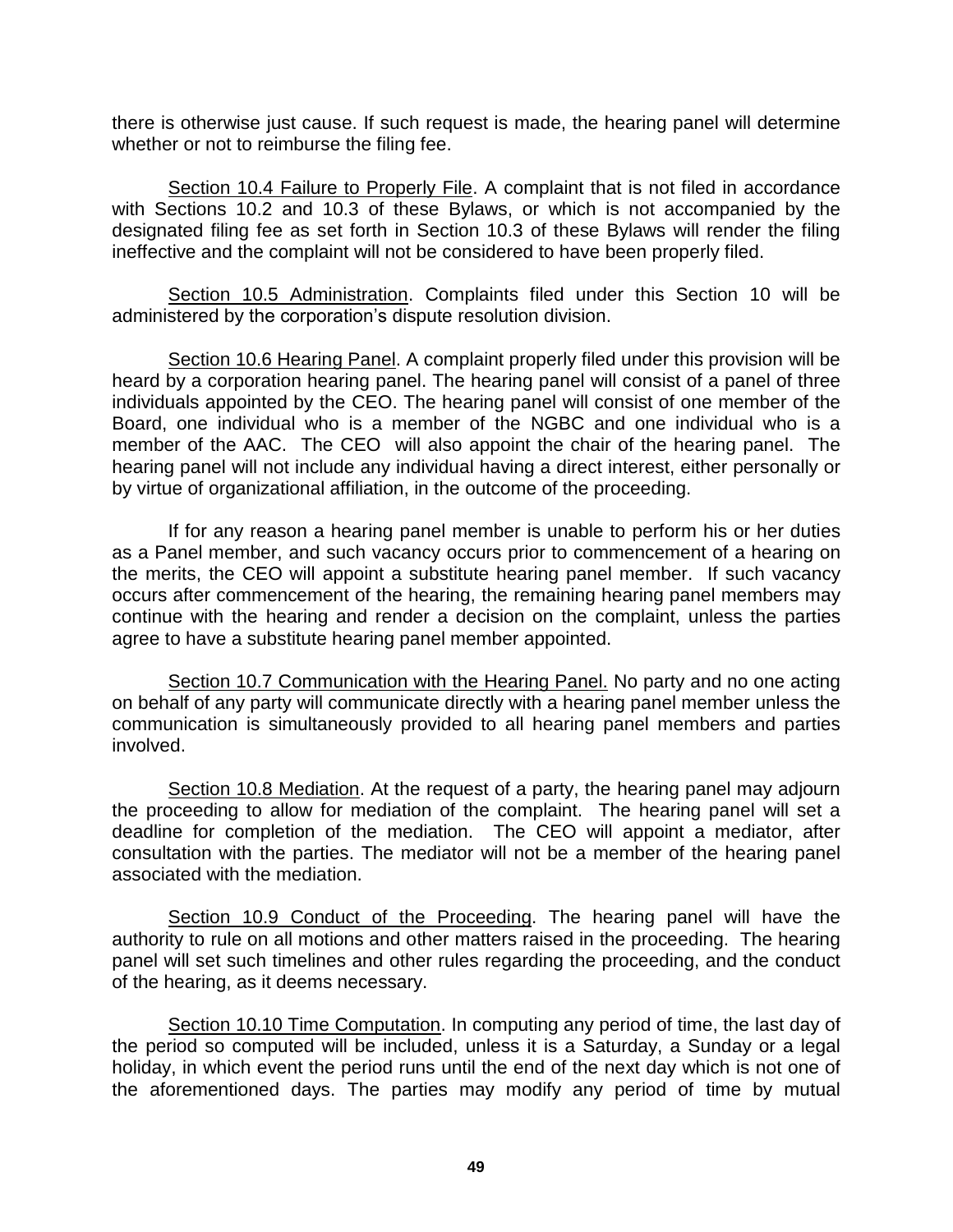agreement and consent of the hearing panel. The hearing panel may extend any period of time as it deems necessary.

Section 10.11 Exhaustion of Remedies. The complainant may file a complaint under this Section 10 only after exhausting all available remedies with the NGB for correcting deficiencies, unless it can be shown by clear and convincing evidence that those remedies would have resulted in unnecessary delay. The hearing panel will determine whether the complainant has exhausted his or her or its remedies within the applicable NGB. If the hearing panel determines that such remedies have not been exhausted, it may direct that such remedies be pursued before the hearing panel will further consider the complaint.

Section 10.12 Motion to Dismiss. If the respondent contends that jurisdiction of the complaint is improper, that the complainant has failed to exhaust available remedies, that there is some other procedural or jurisdictional defect that would preclude a hearing on the merits, or that the complaint fails to state a claim upon which relief can be granted, it may move to dismiss the complaint. Such motion to dismiss will set forth the grounds for dismissal and will be filed within 30 days after receipt of the complaint by the respondent. The complainant will be given the opportunity to submit papers in opposition to the respondent's motion to dismiss. The hearing panel will determine whether or not to have argument on the motion to dismiss.

Section 10.13 Answer. If no motion to dismiss is filed, the respondent will file an answer within 30 days after receipt of the complaint by the respondent. If the hearing panel finds against the respondent with respect to its motion to dismiss, the respondent will file an answer to the complaint within 30 days after the hearing panel issues its decision on the motion to dismiss. If no answer is filed within the stated time, the respondent will be deemed to have agreed with the claim.

Section 10.14 Preliminary Hearing. Either on its own directive or at the request of a party, the hearing panel may schedule a preliminary hearing with the parties. The preliminary hearing may be conducted by telephone at the hearing panel's discretion. During the preliminary hearing, the parties and the hearing panel will discuss the future conduct of the proceeding, including clarification of the issues and claims, a schedule for the hearing and any other preliminary matter.

Section 10.15 Exchange of Information. Either on its own directive or at the request of a party, the hearing panel may direct the production of documents and other information. Further, the hearing panel may require that the parties (i) identify any witnesses the parties intend to call at the hearing and (ii) exchange copies of all exhibits the parties intend to submit at the hearing. The hearing panel will set due dates for the exchange of such information. The hearing panel is authorized to resolve any disputes concerning the exchange of information.

Section 10.16 Recording the Proceedings. Proceedings may be recorded by a court reporter upon the request of a party. The party making the request will pay for the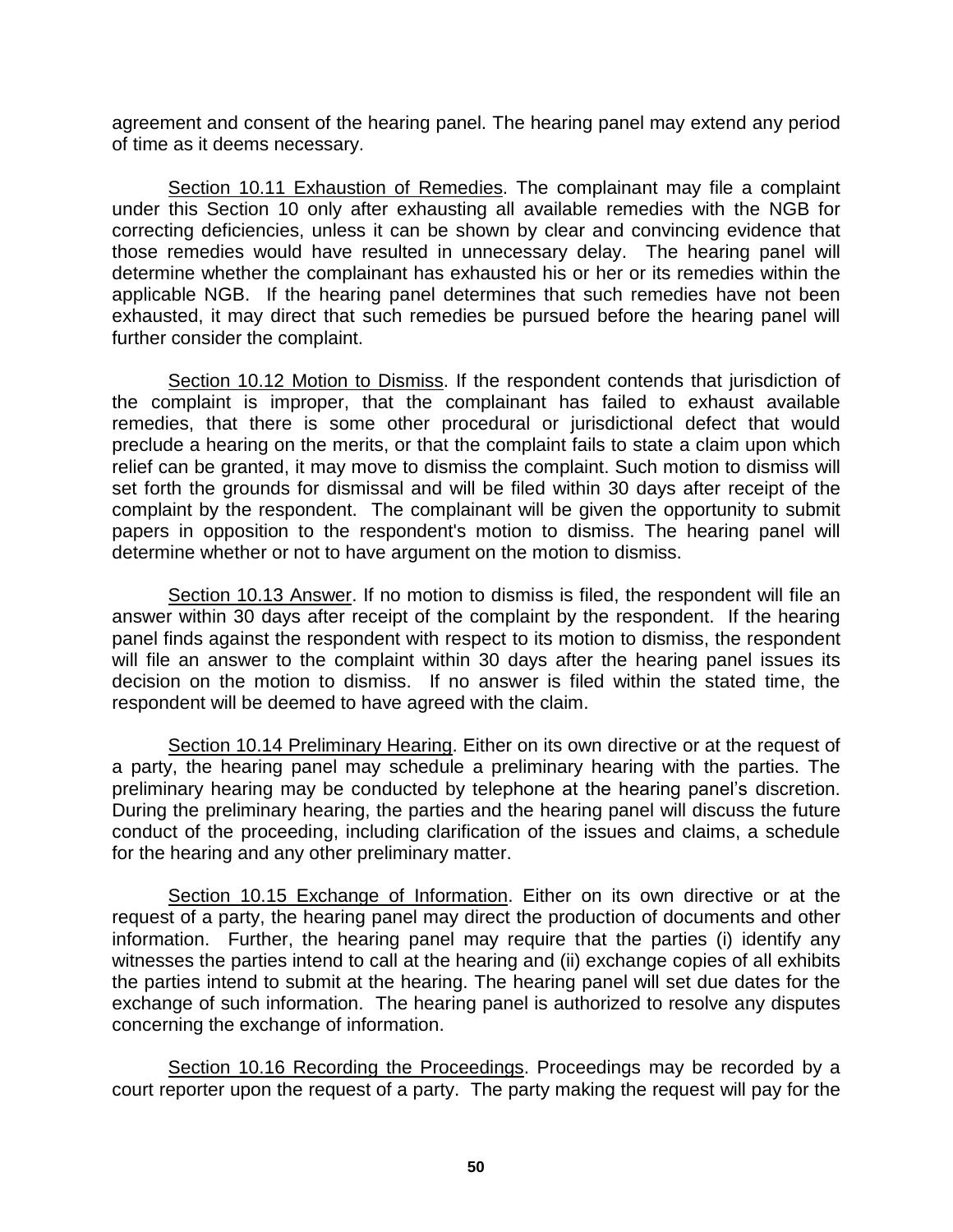services of the court reporter, or if the parties mutually agree, the cost may be equally divided between the parties. A party requesting a transcript will pay for the cost of the transcript. Any transcript ordered by a party will be made available to the hearing panel upon request of the panel.

Section 10.17 Hearing. Provided that the complaint is not dismissed, the hearing panel will hold a hearing on the merits of the complaint. The hearing panel will set such timelines and other rules regarding the hearing as it deems necessary.

At any hearing all parties will be given a reasonable opportunity to present oral or written evidence, to cross-examine witnesses, and to present such factual or legal claims as desired. Rules of evidence generally accepted in administrative proceedings will be applicable. The hearing panel will determine the admissibility, relevance, and materiality of the evidence offered and may exclude evidence it deems to be cumulative or irrelevant. The hearing panel will have the right to question witnesses or the parties to the proceeding at any time.

The burden of proof will be upon the complainant who will also initially have the burden of going forward with the evidence. The respondent will then have the burden of going forward with evidence in opposition to the complaint and in support of respondent's position.

The complainant must establish by a preponderance of the evidence that the NGB has failed to meet one or more of the criteria of Section 8 of these Bylaws and/or Sections 220522-220525 of the Act.

Section 10.18 Decision. A decision will be determined by a majority of the hearing panel. The hearing panel will issue a written reasoned decision of its findings. The decision will be made public and may be published on the corporation's website.

If the hearing panel determines that the NGB is in compliance with the requirements of Section 8 of these Bylaws and Sections 220522-220525 of the Act, it will so notify the Board, the complainant and such NGB.

If the hearing panel determines that the NGB is not in compliance with the requirements of Section 8 of these Bylaws and/or Sections 220522 –220525 of the Act, it will so notify the Board, the complainant and the NGB. Further, the hearing panel will make a recommendation to the Board either to place the NGB on probation or to decertify the NGB. However, if the hearing panel finds that the NGB's non-compliance can readily be rectified, then, prior to making a recommendation to the Board, the hearing panel may issue an order directing that the NGB take such action as is appropriate to correct the deficiency, and if such deficiency is corrected, the hearing panel may then make a finding of compliance.

Section 10.19 Action of the Board. Upon receipt of the hearing panel's notification of non-compliance, the Board will determine whether: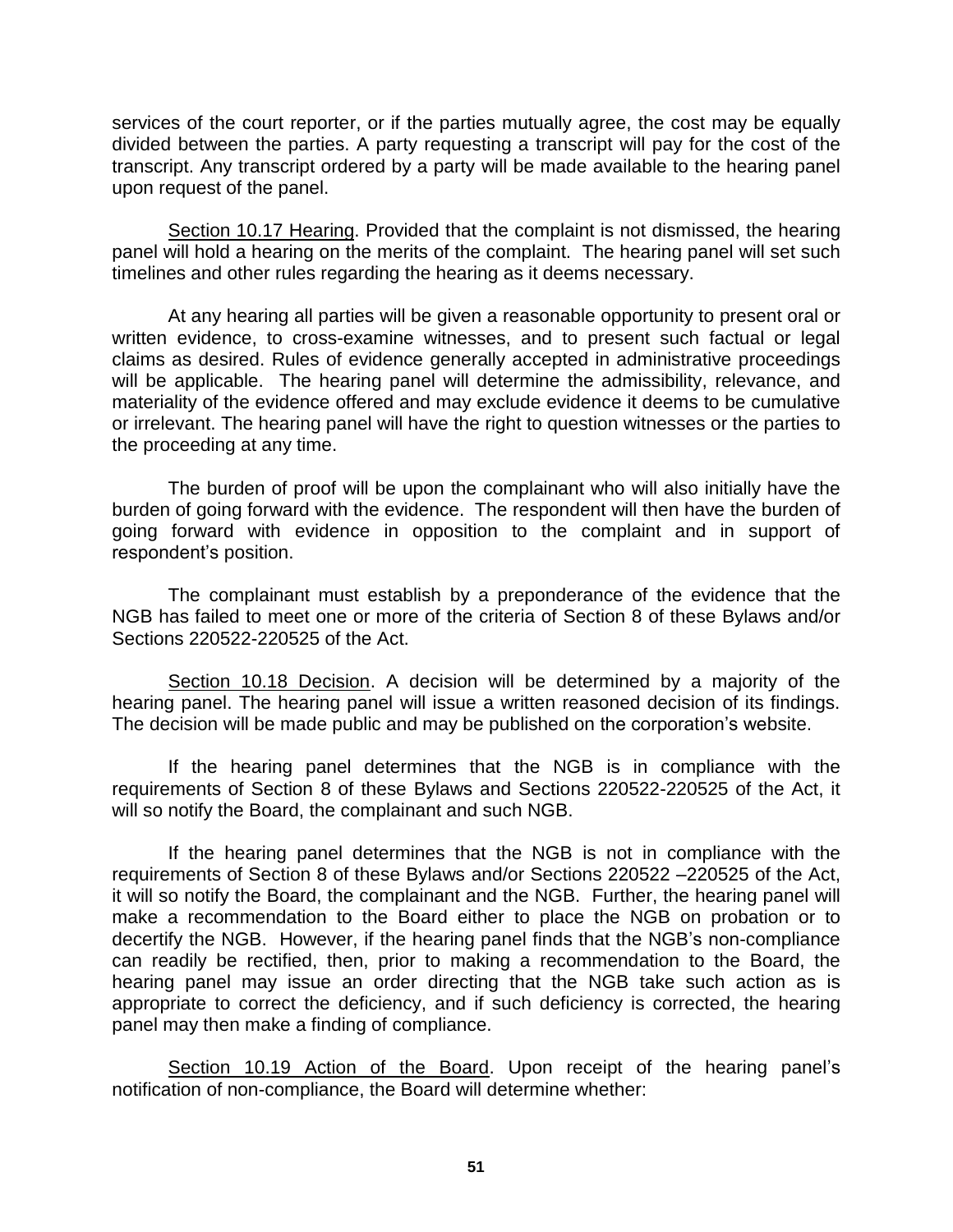- a) to place the NGB on probation for a specified period of time, not to exceed 180 days, which it considers necessary to enable such NGB to comply with such requirements; or
- b) to decertify the NGB.

In making this determination the Board will consider the recommendation of the hearing panel, but is not bound by it.

Section 10.20 Probation. If an NGB is placed on probation, it will, at the conclusion of the probationary period, submit a report to the hearing panel as to whether or not it is in compliance. The hearing panel will then convene to consider the report.

If, after considering the report of the NGB, the hearing panel determines that such NGB is in compliance with the requirements of Section 8 of these Bylaws and Sections 220522-220525 of the Act, it will it will so notify the Board and the NGB.

If, after consideration of the report of the NGB, the hearing panel determines that such NGB is not in compliance with the requirements of Section 8 of these Bylaws and/or Sections 220522-220525 of the Act, it will so notify the Board and the NGB. If the hearing panel determines that the NBAs proven by clear and convincing evidence that, through no fault of its own, it needs additional time to comply with such requirements, the hearing panel may recommend to the Board that the probationary period be extended.

If, at the end of the probationary period allowed by the Board, the NGB has not complied with such requirements, the Board will decertify the NGB.

Section 10.21 Arbitration. There shall be no right of appeal to any other body of the corporation from a decision of the hearing panel or from a remedy imposed by the Board. Any party that considers itself aggrieved by a decision of the hearing panel on the merits of the complaint or by a remedy imposed by the Board may, within 30 days after such decision or imposition of remedy, file a demand for arbitration with the arbitral organization designated by the corporation. The corporation has the right to participate in the arbitration proceeding, but it cannot be involuntarily joined by a party.

A respondent shall be entitled in a demand for arbitration to raise any jurisdictional or procedural objection to the complaint raised in its original motion to dismiss, but determined against it by the hearing panel that considered the jurisdictional or procedural challenge.

The arbitrator shall render a reasoned award in writing. All such awards shall be made public and may be published on the corporation's website. The arbitral award shall be binding upon the parties, and unless the award is inconsistent with the terms of the Act, these Bylaws, or the rules of the IOC, upon the corporation.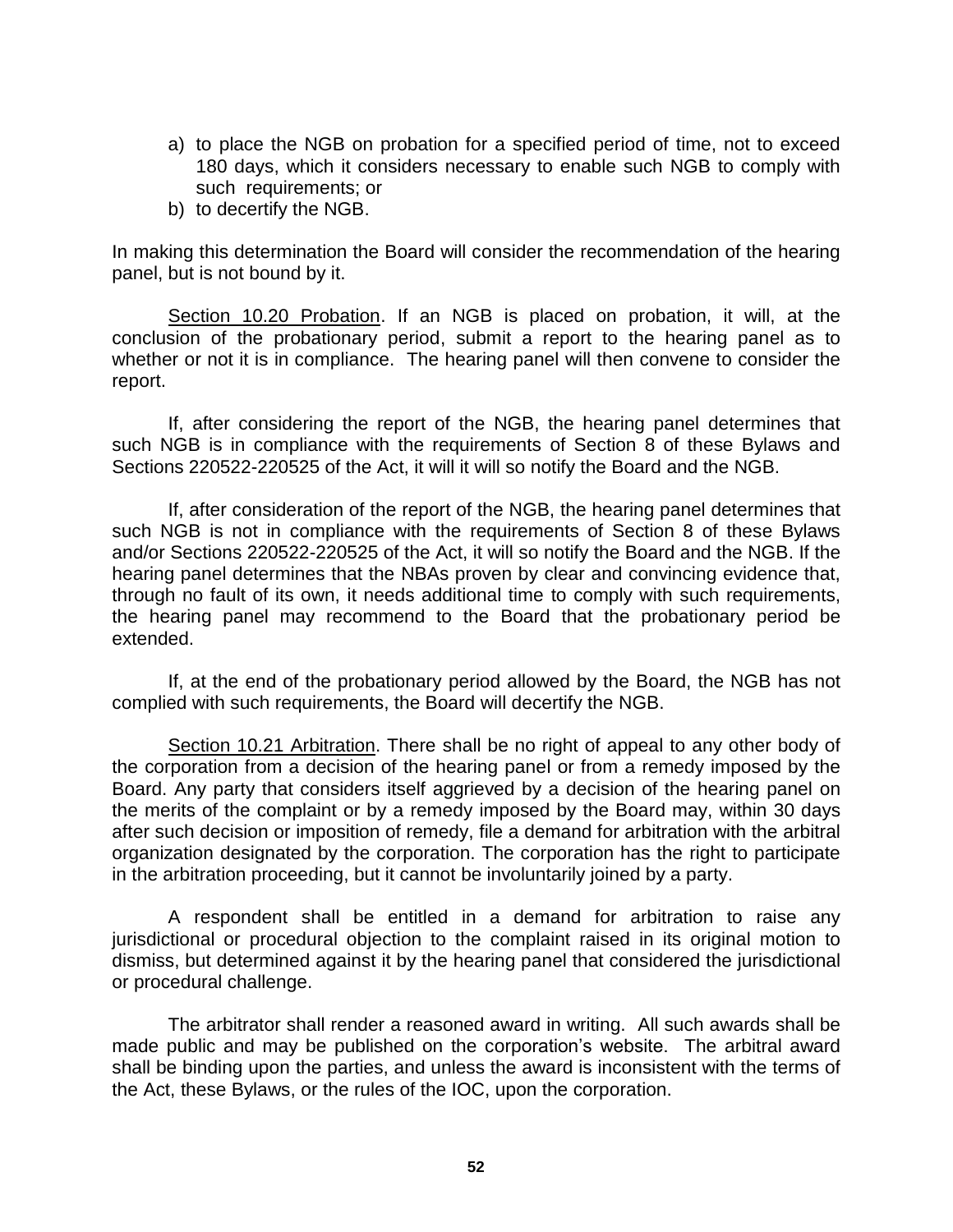#### APPLICATION TO REPLACE AN NGB

Section 11.1 Manner of Filing the Application. Any amateur sports organization may seek to replace an incumbent as the NGB for a particular sport by filing with the corporation a written application for such recognition with the CEO, with a copy to the corporation's legal division. A copy of the application will also be served on the applicable NGB. The party filing the application will file with the corporation proof of service on the NGB.

Section 11.2 Multiple Applications. If two or more organizations file applications for the same sport, the applications will be considered in a single proceeding. Each applicant will serve a copy of its application on the other applicant, and will file with the corporation proof of such service.

Section 11.3 Filing Period. An application under this Section 11 must be filed (i) within the one-year period after the final day of any Olympic Games in the case of a sport for which competition is held in the Olympic Games or Paralympic Games, or in both the Olympic and Pan American Games, or (ii) within the one-year period after the final day of any Pan American Games in the case of a sport for which competition is held in the Pan American Games and not in the Olympic Games.

Section 11.4 The Application. The application will be in writing and signed by the chief executive office of the organization making the application. The application will set forth the factual allegations in numbered paragraphs, each paragraph containing a single factual allegation, and will contain at a minimum the following;

- a) the names and addresses of the parties;
- b) the jurisdictional basis of the challenge; and
- c) the factual basis upon which, pursuant to the criteria of Section 8 of these Bylaws and Sections 220522-220525 of the Act, the applicant claims that it should replace the respondent;

A copy of the applicant's corporate formation and governance documents must be appended to the application.

Section 11.5 Filing Fee. An application filed by an applicant will be accompanied by a 500 dollar filing fee. Such filing fee will be made payable to the corporation.

Section 11.6 Failure to Properly File. An application that is not filed in accordance with Sections 11.1 through 11.4 of these Bylaws, and which is not accompanied by the designated filing fee as set forth in Section 11.5 of these Bylaws will render the filing ineffective and the application will not be considered to have been properly filed.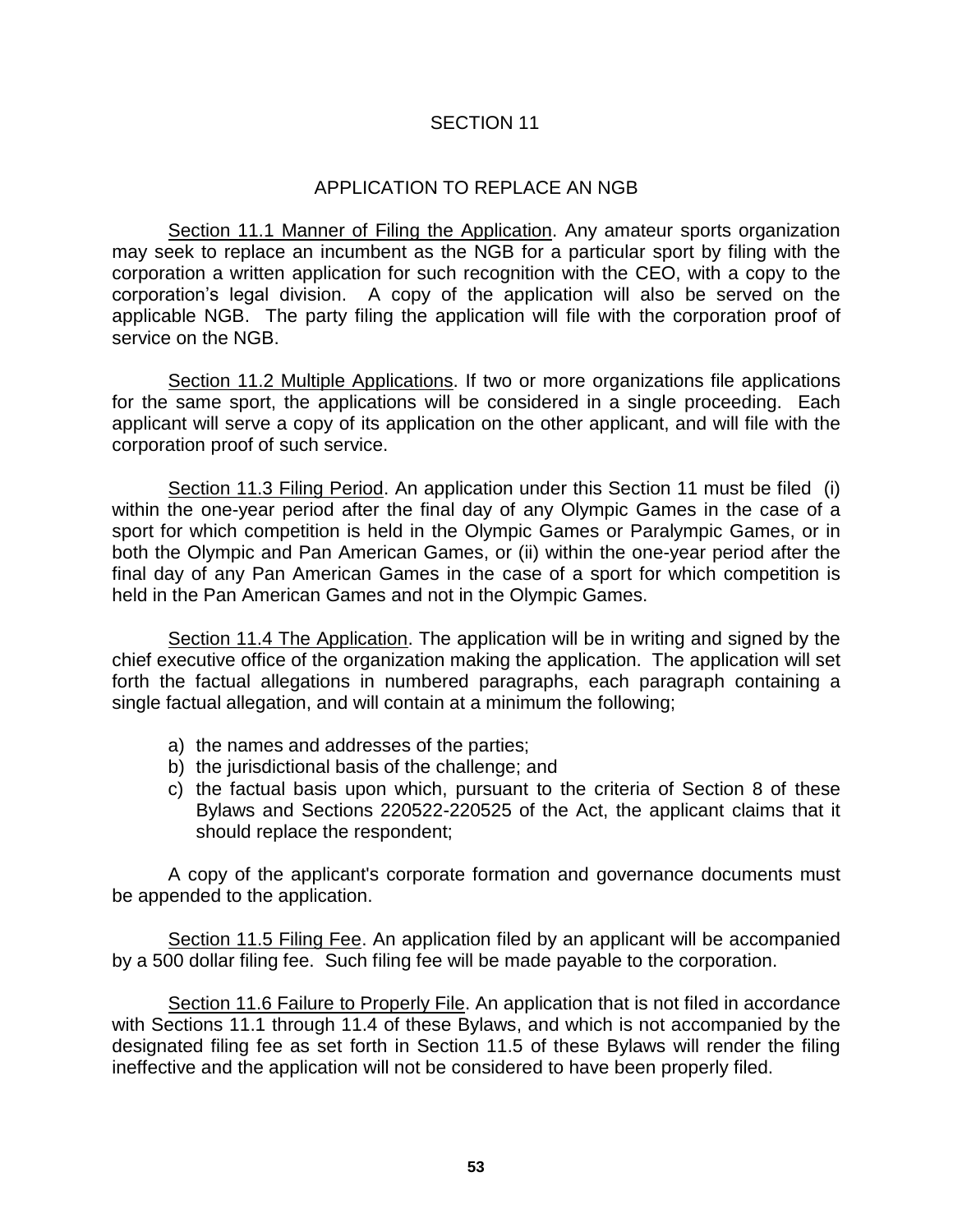Section 11.7 Administration. Applications filed under this Section 11 will be administered by the corporation's dispute resolution division.

Section 11.8 Hearing Panel. An application properly filed under this provision will be heard by a corporation hearing panel. The hearing panel will consist of three individuals appointed by the CEO. The hearing panel will consist of one individual who is a member of the Board, one individual who is a member of the NGBC or Multisport Organizations Council, and one individual who is a member of the AAC. The CEO will also appoint the chair of the hearing panel. The hearing panel will not include any individual having a direct interest, either personally or by virtue of organizational affiliation, in the outcome of the proceeding.

If for any reason a hearing panel member is unable to perform his or her duties as a panel member, and such vacancy occurs prior to commencement of a hearing on the merits, the CEO will appoint a substitute hearing panel member. If such vacancy occurs after commencement of the hearing, the remaining hearing panel members may continue with the hearing and render a decision on the application, unless the parties agree to have a substitute hearing panel member appointed.

Section 11.9 Communication with the Hearing Panel. No party and no one acting on behalf of any party will communicate directly with a hearing panel member unless the communication is simultaneously provided to all hearing panel members and parties involved.

Section 11.10 Mediation. At the request of a party, the hearing panel may adjourn the proceeding to allow for mediation of the application. The hearing panel will set a deadline for completion of the mediation. The CEO will appoint a mediator, after consultation with the parties. The mediator will not be a member of the hearing panel. The parties will bear all costs associated with the mediation.

Section 11.11 Conduct of the Proceeding. The hearing panel will have the authority to rule on all motions and other matters raised in the proceeding. The hearing panel will set such timelines and other rules regarding the proceeding, and the conduct of the hearing, as it deems necessary.

Section 11.12 Time Computation. In computing any period of time, the last day of the period so computed will be included, unless it is a Saturday, a Sunday or a legal holiday, in which event the period runs until the end of the next day that is not one of the aforementioned days. The parties may modify any period of time by mutual agreement and consent of the hearing panel. The hearing panel may extend any period of time as it deems necessary.

Section 11.13 Motion to Dismiss. If the respondent contends that jurisdiction of the application is improper, that there is some other procedural or jurisdictional defect that would preclude a hearing on the merits, or that the application fails to state a claim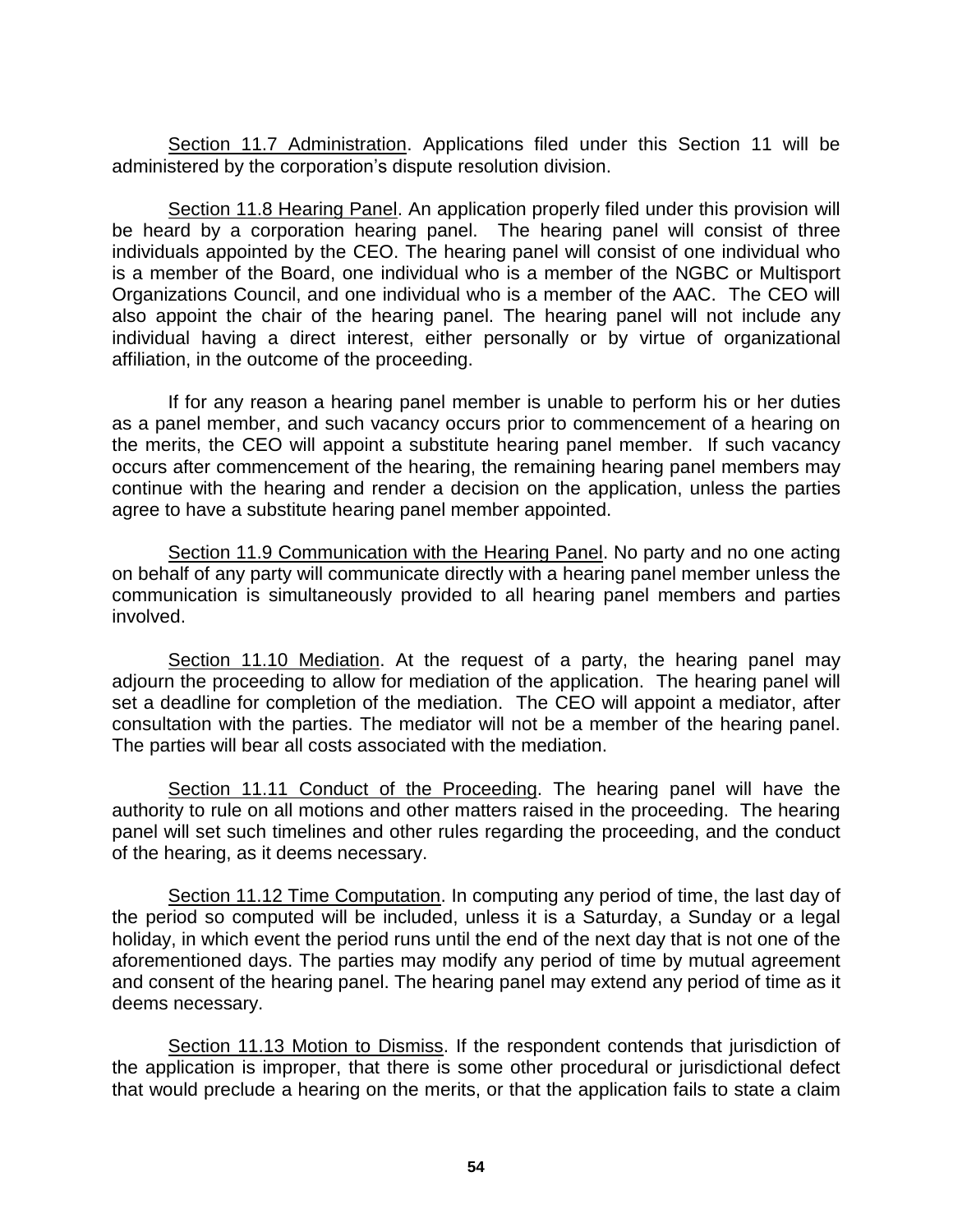upon which relief can be granted, it may move to dismiss the application. Such motion to dismiss will set forth the grounds for dismissal and will be filed within 30 days after receipt of the application by the respondent.

The applicant will be given the opportunity to submit papers in opposition to the respondent's motion to dismiss. The hearing panel will determine whether or not to have argument on the motion to dismiss.

Section 11.14 Answer. If there is no motion to dismiss, the respondent will file an answer within 30 days after receipt of the application by the respondent. If the panel finds against the respondent with respect to its motion to dismiss, the respondent will file an answer to the application within 30 days after the hearing panel issues its decision on the motion to dismiss. If no answer is filed within the stated time, the respondent will be deemed to have agreed with the claim.

Section 11.15 Preliminary Hearing. Either on its own directive, or at the request of a party, the hearing panel may schedule a preliminary hearing with the parties. The preliminary hearing may be conducted by telephone at the hearing panel's discretion.

During the preliminary hearing, the parties and the hearing panel should discuss the future conduct of the proceeding, including clarification of the issues and claims, a schedule for the hearing and any other preliminary matter.

Section 11.16 Exchange of Information. Either on its own directive, or at the request of a party, the hearing panel may direct the production of documents and other information. Further, the hearing panel may require that the parties (i) identify any witnesses the parties intend to call the hearing, and (ii) exchange copies of all exhibits the parties intend to submit at the hearing. The hearing panel will set due dates for the exchange of such information. The hearing panel is authorized to resolve any disputes concerning the exchange of information.

Section 11.17 Recording the Proceedings. Proceedings may be recorded by a court reporter upon the request of a party. The party making the request will pay for the services of the court reporter, or if the parties mutually agree, the cost may be equally divided between the parties. A party requesting a transcript will pay for the cost of the transcript. Any transcript ordered by a party will be made available to the hearing panel upon request of the panel.

Section 11.18 Hearing. Provided that the application is not dismissed, the hearing panel will hold a hearing on the merits of the application. The hearing panel will set such timelines and other rules regarding the hearing as it deems necessary.

The corporation will publish notice of the time and place of such hearing on its website at least 30 days, but not more than 60 days, prior to the date of the hearing. The parties, at the direction of the hearing panel, will send written notice, including a copy of the application, at least 30 days prior to the date of the hearing to all amateur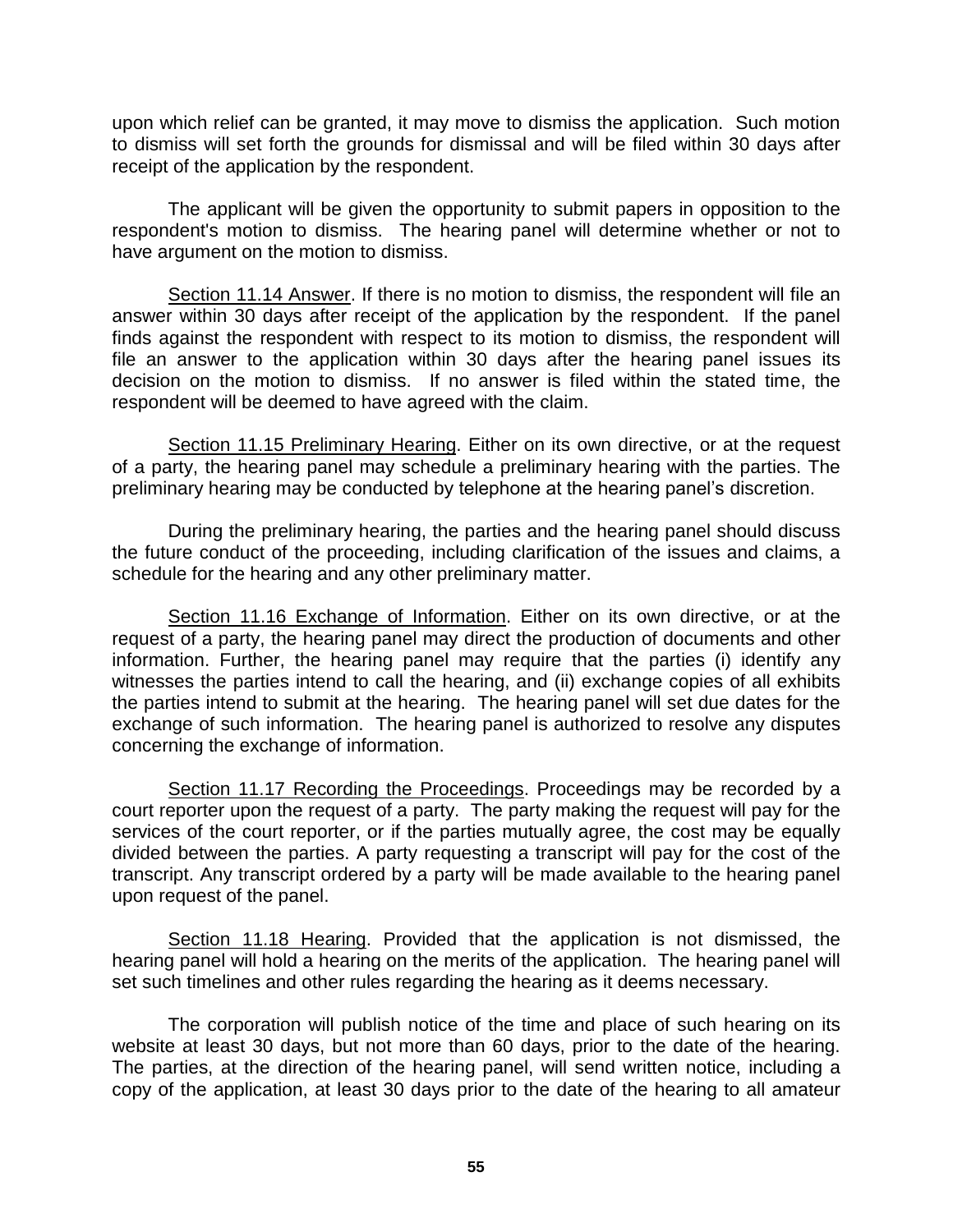sports organizations known to the parties in that sport. The hearing will be open to the public.

At any hearing each party will be given a reasonable opportunity to present oral or written evidence, to cross-examine witnesses, and to present such factual or legal claims as desired. Rules of evidence generally accepted in administrative proceedings will be applicable. The hearing panel will determine the admissibility, relevance, and materiality of the evidence offered and may exclude evidence deemed by the hearing panel to be cumulative or irrelevant. The hearing panel will have the right to question witnesses or the parties to the proceeding at any time.

The burden of proof will be upon the applicant who will also initially have the burden of going forward with the evidence. The respondent will then have the burden of going forward with evidence in opposition to the challenge and in support of respondent's position.

The applicant must establish by a preponderance of the evidence that:

- a) it meets the criteria for recognition and certification as an NGB under Section 220522 of the Act; and
- b) (i) the NGB does not meet the criteria of Section 8 of these Bylaws or Sections 220522-220525 of the Act, or (ii) the applicant more adequately meets the criteria of Section 220522 of the Act, is capable of more adequately meeting the criteria of Section 8 of these Bylaws and Sections 220523- 220524 of the Act, and provides, or is capable of providing, a more effective national and international program of competition than the NGB in the sport for which it seeks recognition.

Section 11.19 Decision. A decision will be determined by a majority of the hearing panel. The hearing panel will issue a written reasoned decision of its findings. The decision will be made public and may be published on the corporation's website.

If the hearing panel determines that such NGB should continue as the NGB for its sport the hearing panel will so notify the Board, the applicant and such NGB.

If the hearing panel determines that such NGB would have retained recognition and certification except for a minor deficiency in one of the requirements of Section 8 of these Bylaws or Sections 220522-220525 of the Act, the hearing panel will so notify the Board, the applicant and the NGB. The hearing panel will also make a recommendation to the Board to place the NGB on probation for a specified period of time not to exceed 180 days, pending compliance by the NGB.

If the hearing panel determines that the recognition and certification of such NGB should be revoked, it will so notify the Board, the applicant, and such NGB. Further, the hearing panel will make a recommendation to the Board either to (i) declare a vacancy in the NGB for that sport, or (ii) recognize and certify the applicant as the NGB.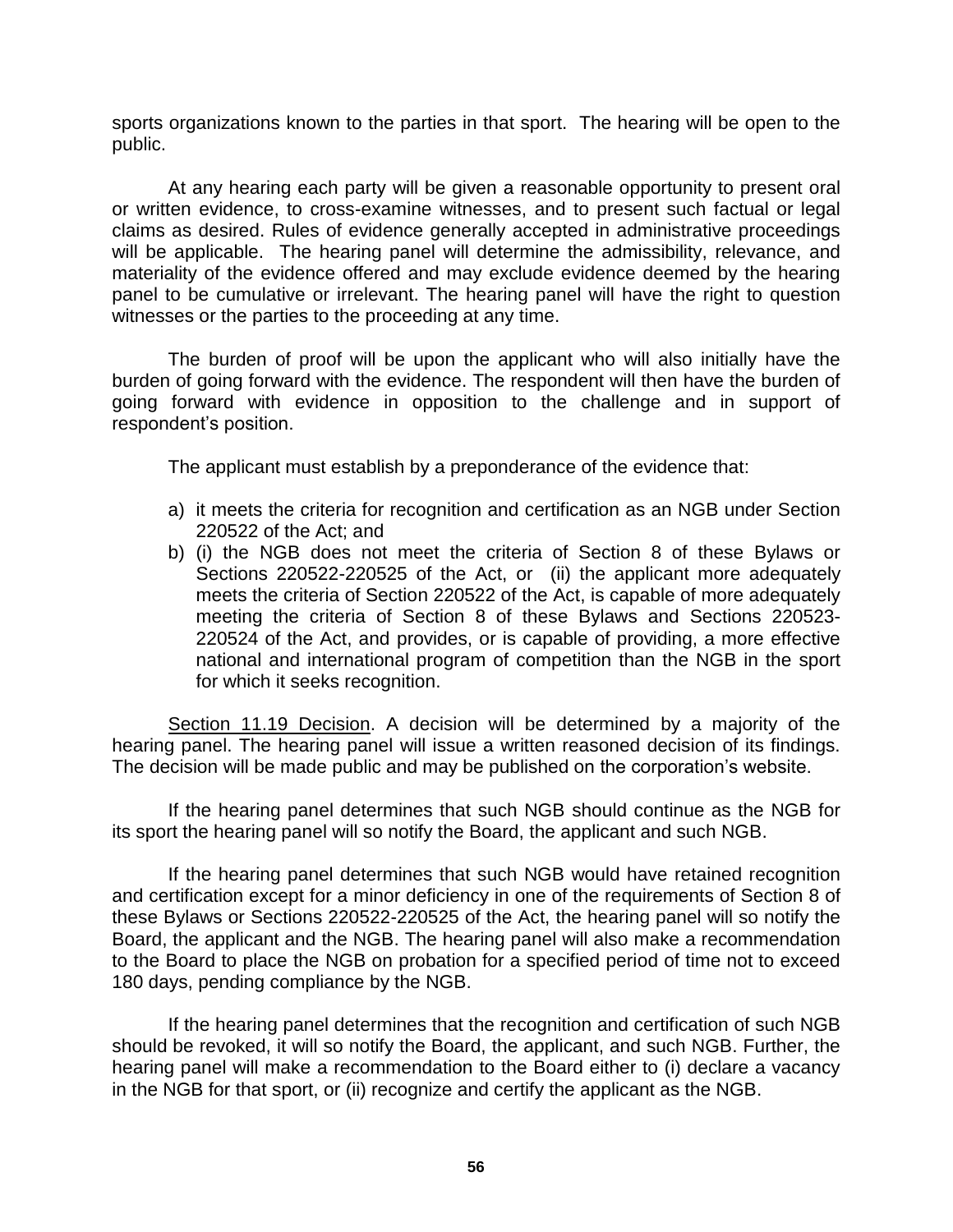Section 11.20 Action of the Board. Upon receipt of the hearing panel's notification (i) that the NGB would have retained recognition and certification except for a minor deficiency, or (ii) that the NGB's recognition and certification should be revoked, the Board will convene and determine whether:

- a) to place such NGB on probation for a specified period of time not to exceed 180 days, which it considers necessary to enable such NGB to comply with such requirements; or
- b) to decertify and revoke the recognition of such NGB and declare a vacancy in the NGB for that sport; or
- c) to decertify and revoke the recognition of such NGB and recognize the applicant as the NGB for that sport.

In making its determination, the Board will consider the recommendation of the hearing panel, but is not bound by it.

### Section 11.21 Probation.

If an NGB is placed on probation, it will, at the conclusion of the probationary period, submit a written report to the hearing panel as to whether or not it is in compliance. The NGB will provide a copy of that report to the applicant. The hearing panel will then convene to consider the report.

If, after considering the report of the NGB, the hearing panel determines that such NGB is in compliance with the requirements of Section 8 of these Bylaws and Sections 220522-220525 of the Act, the hearing panel will so notify the Board, the applicant, and the NGB.

If, after consideration of the report of the NGB, the hearing panel determines that such NGB is not in compliance with the requirements of Section 8 of these Bylaws or Sections 220522-220525 of the Act, the hearing panel will so notify the Board, the applicant, and the NGB.

If, at the end of the probationary period allowed by the Board, the NGB has not complied with such requirements, the Board will decertify and revoke the recognition of such NGB and either (i) recognize and certify the applicant as the NGB or (ii) declare a vacancy in the NGB.

Section 11.22 Arbitration. There will be no right of appeal to any other corporation body from a decision of the hearing panel or from a remedy imposed by the Board. Any party that considers itself aggrieved by a decision of the hearing panel on the merits of the hearing panel's decision concerning the application or by a remedy imposed by the Board may, within 0 days after such decision or imposition of remedy, file a demand for arbitration with the arbitral organization designated by the corporation.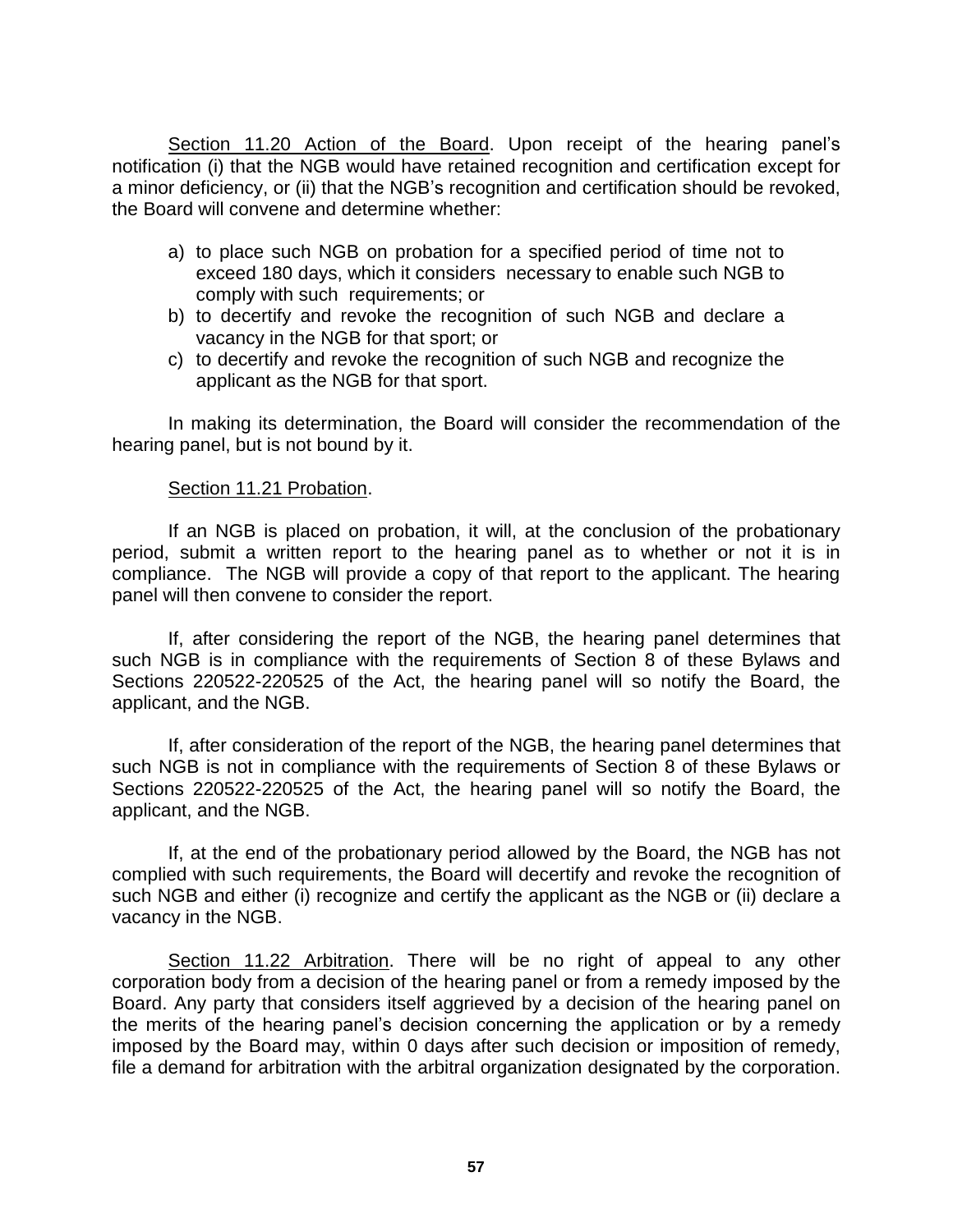The corporation has the right to participate in the arbitration proceeding, but it cannot be involuntarily joined by a party.

A respondent will be entitled in a demand for arbitration to raise any jurisdictional or procedural objection to the application raised in its original motion to dismiss, but determined against it by the hearing panel that considered the jurisdictional or procedural challenge.

The arbitrator will render a reasoned award in writing. All such awards will be made public and may be published on the corporation's website.

The arbitral award will be binding upon the parties thereto, and unless the award is inconsistent with the terms of the Act, these Bylaws, or the rules of the IOC, upon the corporation.

Section 11.23 Replacement of NGB. If the Board upholds the application of an amateur sports organization to replace the incumbent as the NGB and there is no appeal, or if there is an appeal and the final arbitration award upholds the application of an amateur sports organization to replace the incumbent as the NGB:

- a) such applicant organization will be deemed elected to membership in the corporation, and the membership of the incumbent will be deemed terminated without further action of the Board; and
- b) The incumbent will cease to exercise the authority of an NGB as specified in Section 220523 of the Act.

The Board will, within 60 days after such award, recommend and support in any appropriate manner the new NGB to the appropriate international sports federation or organization for recognition by such federation or organization as the United States NGB in that sport, any provision to the contrary in Section 10 of these Bylaws notwithstanding. Such action will include, without limitation, formally advising such federation or organization of the decision of the Board and recommending acceptance of such action by the federation or organization.

In the event that there is a significant delay in the acceptance of the new NGB as the United States member in such international federation or organization, the Board will take any and all steps that may be necessary to protect the right of United States athletes to participate in international amateur athletic competition.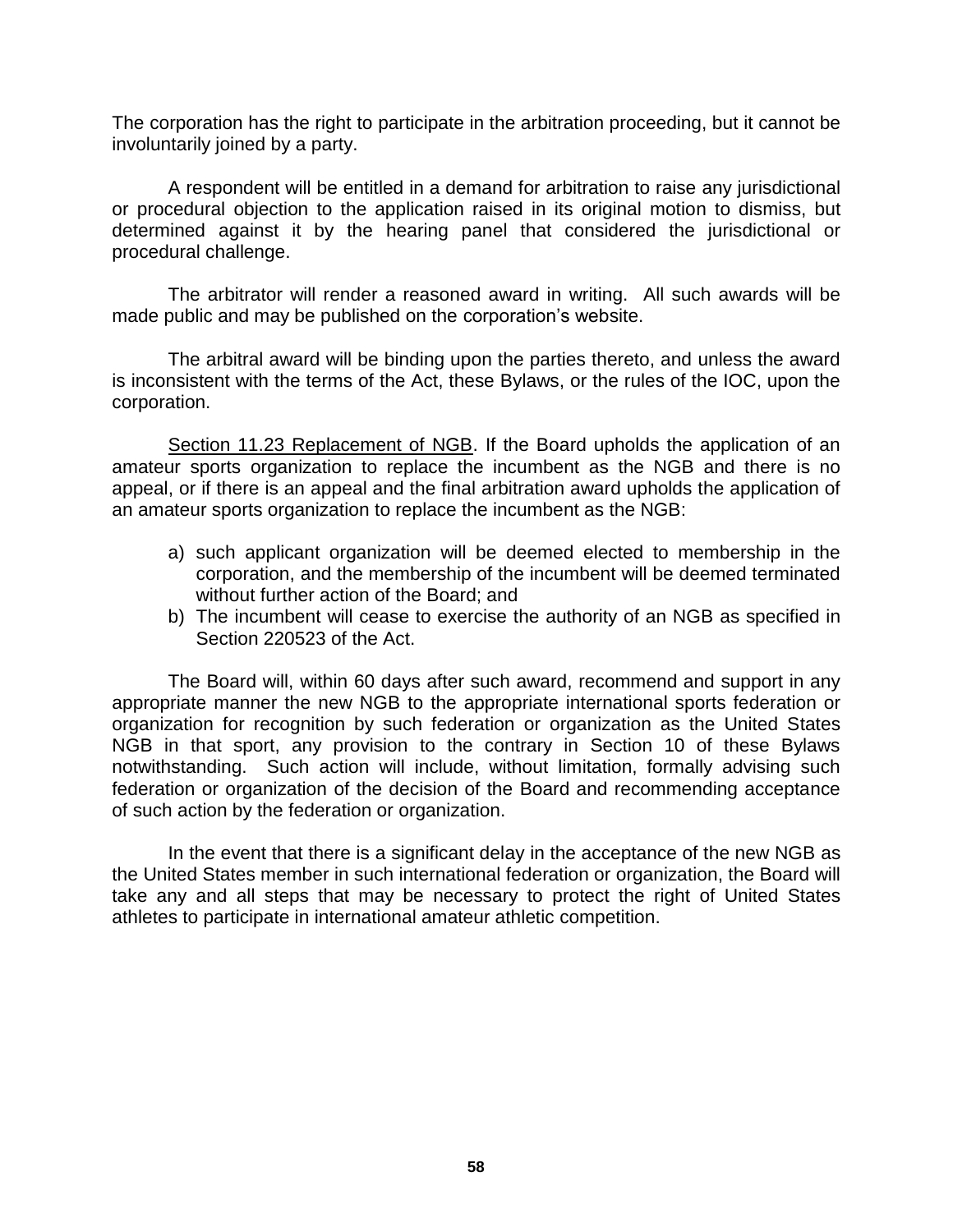# CODE OF CONDUCT FOR VOLUNTEERS, STAFF AND MEMBER ORGANIZATIONS

Section 12.1 Code of Conduct. The Board will adopt a Code of Conduct for members of the Board, committee and task force members, member organizations associated with the corporation, the CEO, all corporation employees and others who are associated with the corporation (the "Code"). The Code will establish minimum standards for the conduct of corporate personnel, including staff. All member organizations will comply with the requirements of the Code, when representing the corporation or participating in corporation activities or events. Violations of the Code will be handled in the manner specified in the Code. Amendments to the Code will require a recommendation of the Ethics Committee and the approval of two-thirds of the voting power of the directors present at a meeting of the Board.

Section 12.2 Affirmative Obligation to Promote Ethical Conduct. All corporation personnel should promote ethical behavior and take steps to ensure that the corporation:

- a) encourages employees, Board, committee, and task force members and thers associated with the corporation to address ethical concerns, and to talk to supervisors, managers, and the Ethics Officer, when in doubt about the best course of action in a particular situation;
- b) encourages everyone associated with the corporation to report, on a confidential basis, violations of laws, rules, regulations or the Code to the Ethics Officer or the Ethics Committee; and
- c) informs corporation personnel that the corporation will not allow retaliation for reports made in good faith concerning ethical behavior or the violation of laws, rules, regulations, or the Code.

Section 12.3 Written Standards. The corporation will develop, maintain, and distribute written standards of conduct, as well as written policies, procedures and protocols, that promote the corporation's commitment to compliance with such standards and address specific areas of potential infractions.

Section 12.4 Compliance Officer. The corporation will designate an ethics officer who will report functionally to the Ethics Committee and operationally to the CEO or his/her designee and will be charged with the responsibility for developing, operating, and monitoring the corporation's ethics program, subject to oversight by the Ethics Committee.

Section 12.5 Education and Training. The corporation will develop and maintain regular and effective education and training programs for all affected corporation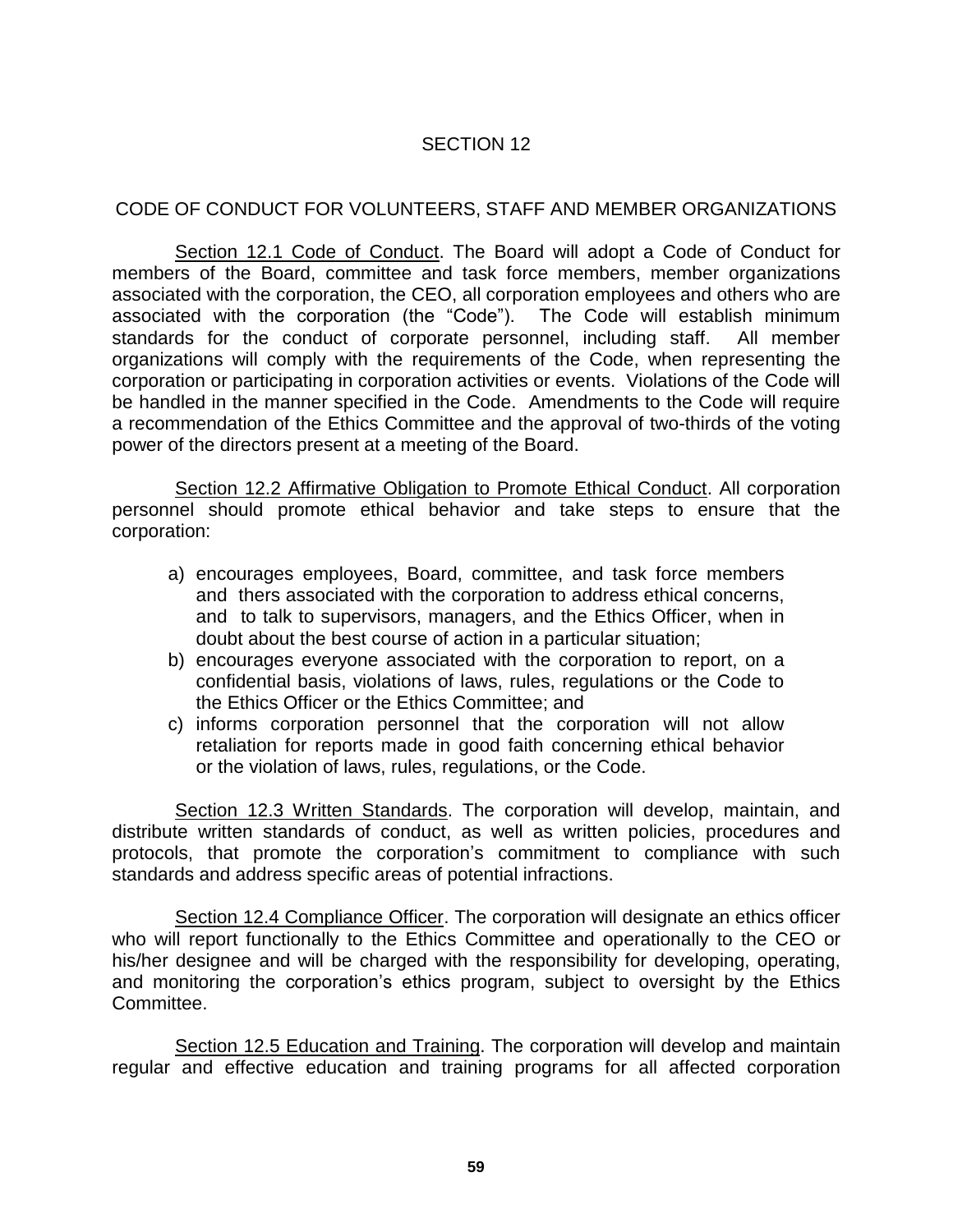employees, officers, directors, committee and task force members, and volunteers, and others associated with the corporation.

Section 12.6 Effective Communication. The corporation will ensure that an effective line of communication exists between the ethics officer and all corporation employees, officers, directors, committee members, and volunteers, and others associated with the corporation, including maintaining a process, such as a hotline or other reporting system, to receive complaints and the adoption of procedures to protect the anonymity of complainants and to protect complainants from retaliation based on their reporting of ethics or compliance issues.

Section 12.7 Monitoring. The corporation will use audits and other risk evaluation techniques to monitor compliance and identify problem areas affecting the corporation and its employees, officers, directors, committee and task force members, and volunteers, and others associated with the corporation.

Section 12.8 Investigation. The corporation will develop and maintain policies and procedures with respect to the investigation of identified systemic problems, which include direction regarding the prompt and proper response to detected offenses, such as the initiation of appropriate corrective action and preventive matters.

Section 12.9 Reporting Systems. The corporation will develop and maintain a system to respond to allegations of illegal, unethical, or improper activities and enforcement of appropriate disciplinary action against members of the Board, committee and task force members, member organizations associated with the corporation, the CEO, all corporation employees and others who are associated with the corporation who have violated internal compliance policies, applicable statutes, regulations, or other corporation requirements.

Section 12.10 Member Organizations and Bid Cities. The corporation will encourage its member organizations (except that NGBs are required to comply with Section 8.7(d) of these Bylaws) and will require any bid city organizations to implement procedures that comply with the requirements of Sections 12.3 through 12.9 of these Bylaws.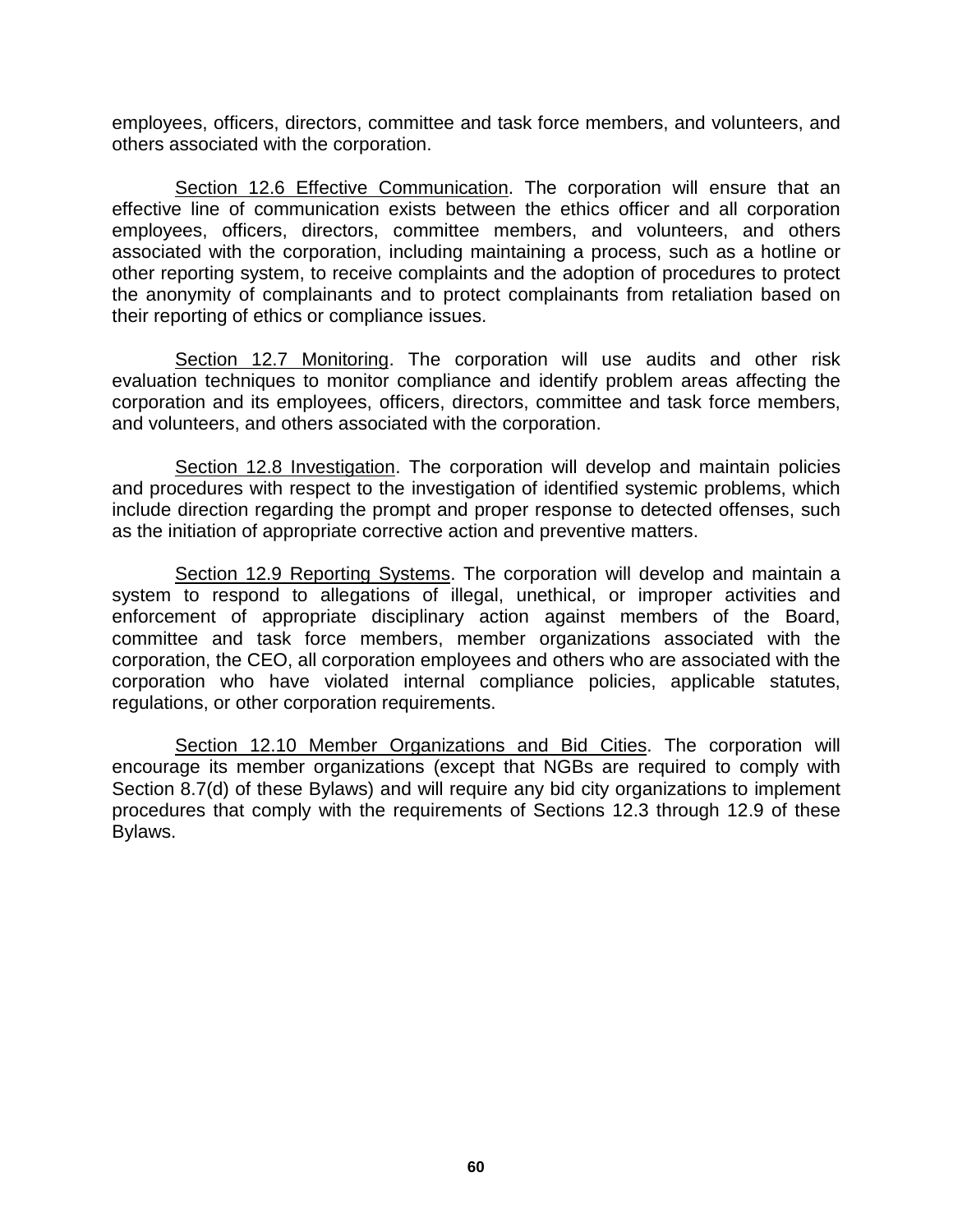## ATHLETE OMBUDSMAN

Section 13.1. Ombudsman Focus. The office of Athlete Ombudsman is charged with providing information, support, and guidance to athlete members of NGBs. The office may cooperate and coordinate with other parties, but is not charged with providing similar support to them.

Section 13.2 Confidential Information. The office of Athlete Ombudsman will keep information that is communicated or provided to them in any matter involving the exercise of his or her official duties confidential, except that the Ombudsman may use such information as necessary in resolving or mediating a dispute.

Section 13.3 Privilege. The office of Athlete Ombudsman will not be compelled to testify or produce evidence in any judicial or administrative proceeding with respect to any matter involving the exercise of their official duties. All related memoranda, work product, notes or case files of the Ombudsman are confidential and are not subject to discovery, subpoena, or other means of legal compulsion, and are not admissible in evidence in a judicial or administrative proceeding.

Section 13.4 Exceptions to Privilege. The privilege described in Section 13.2 of these Bylaws does not apply to information concerning:

- a) a felony personally witnessed by any member of the office of Athlete Ombudsman;
- b) a situation where an individual is at imminent risk of serious harm, which is communicated to a member of the office of Athlete Ombudsman; and/or
- c) the general operation of the office of Athlete Ombudsman and the general processes employed.

Section 13.5 Ombudsman Statements. In light of the Ombudsman's independence pursuant to the Act, statements of any member of the office of Athlete Ombudsman will not be deemed to reflect the views or positions of the corporation as evidence in any legal or judicial proceeding.

Section 13.6 Athlete Legal Fund. The office of Athlete Ombudsman will oversee the management and implementation of the corporation fund provided for use by athletes lacking adequate resources to effectively participate in corporation dispute resolution matters contemplated in Sections 9 and 10 of these Bylaws.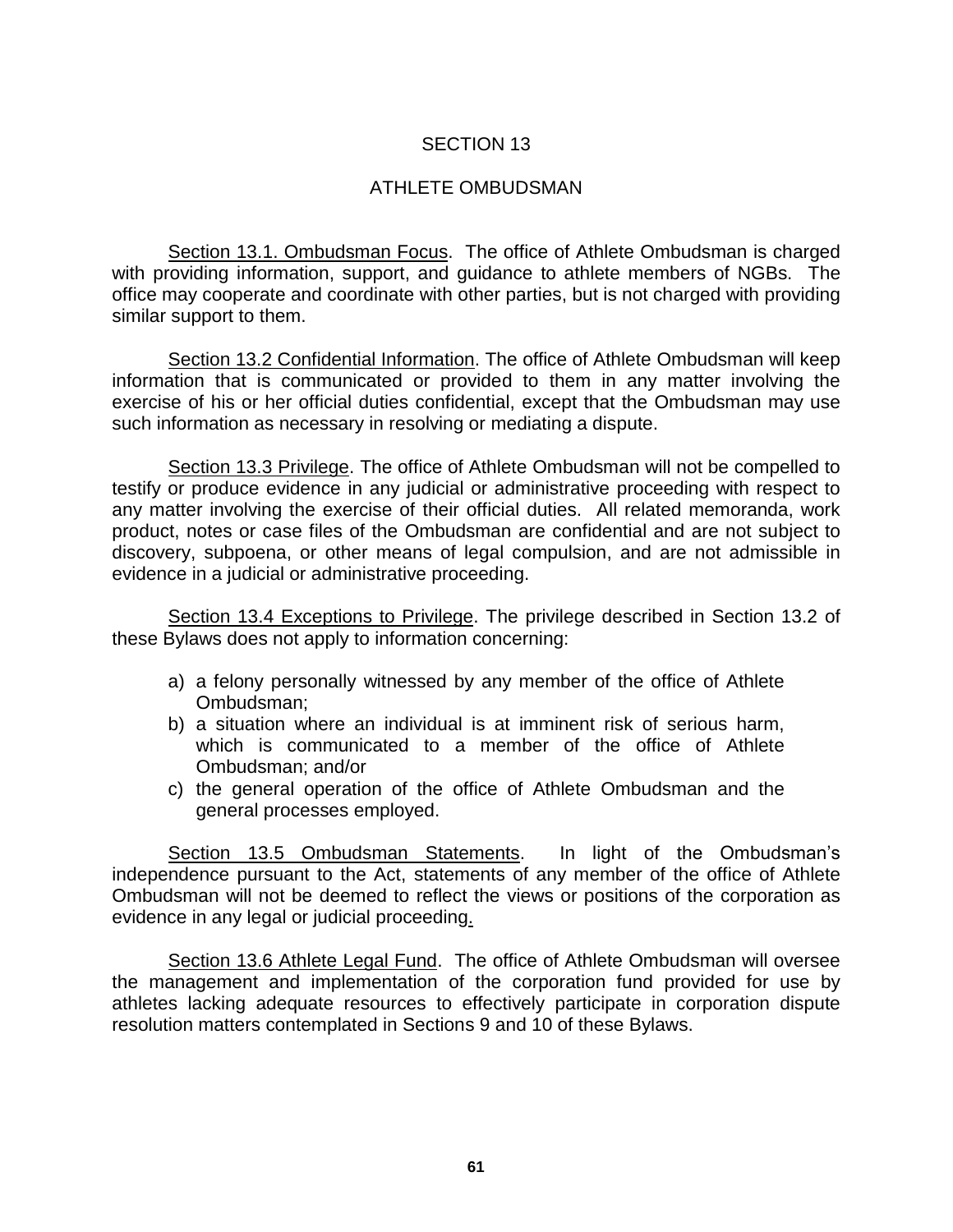## ATHLETES' ADVISORY COUNCIL AND U.S. OLYMPIANS AND PARALYMPIANS ASSOCIATION

Section 14.1 AAC Duties. There shall be an AAC recognized by the Board and composed of, and elected by, amateur athletes to ensure communication between the corporation and currently active athletes, and to serve as a source of athlete opinion and advice to the Board with regard to both current and contemplated policies of the corporation. The AAC will elect three members to the corporation Board as set out in Section 3 of these Bylaws. AAC leadership will meet regularly with the Board to discuss issues of importance to athletes and will contribute to the corporation annual report to Congress contemplated in Section 2 of these Bylaws. AAC leadership will also supervise and provide direction to professional AAC staff provided by the corporation.

Section 14.2 AAC Composition. The AAC will consist of at least (i) one athlete from each NGB elected by athletes having competed at the appropriate level in the sport governed by that NGB, (ii) two athletes elected from among athletes competing in winter Paralympic sports, elected by athletes having competed at the appropriate level in the winter Paralympic sports (iii) six athletes elected from among athletes competing in summer Paralympic sports, elected by athletes having competed at the appropriate level in the summer Paralympic sports and (iv) six athletes elected by the AAC to serve at-large on the AAC.

Section 14.3 AAC Leadership. The AAC will develop and maintain in its bylaws election procedures for its leadership team including a chair. These procedures must be based on elections of candidates solely from among AAC members, a full and fair opportunity for candidates to make their candidacies known and understood to all AAC members, and a full and fair vote conducted among all such members. All candidates for AAC leadership service must be qualified to serve under the terms of these Bylaws, in particular Section 3.7 hereof.

Section 14.4 AAC Operation. The AAC will meet regularly and in accordance with the budget approved by the Board. The AAC will operate in accordance with bylaws adopted by the members of the AAC. AAC bylaws adoption and amendment will not require approval of the Board, except in any case where they may conflict with the Act or these Bylaws, and/or where they would require increased funding or expenditures by the corporation.

Section 14.5 AAC Terms. Election to membership in the AAC will be made in accordance with provisions of the AAC Bylaws. Elected athletes will serve until their successors are elected unless removed for cause or not for cause pursuant to the AAC Bylaws, except as otherwise set forth in the corporation's Bylaws.

Section 14.6 Athlete Representation on Board and Committees. 10-Year-Rule athlete representatives will equal 100 percent of the AAC, at least 20 percent of the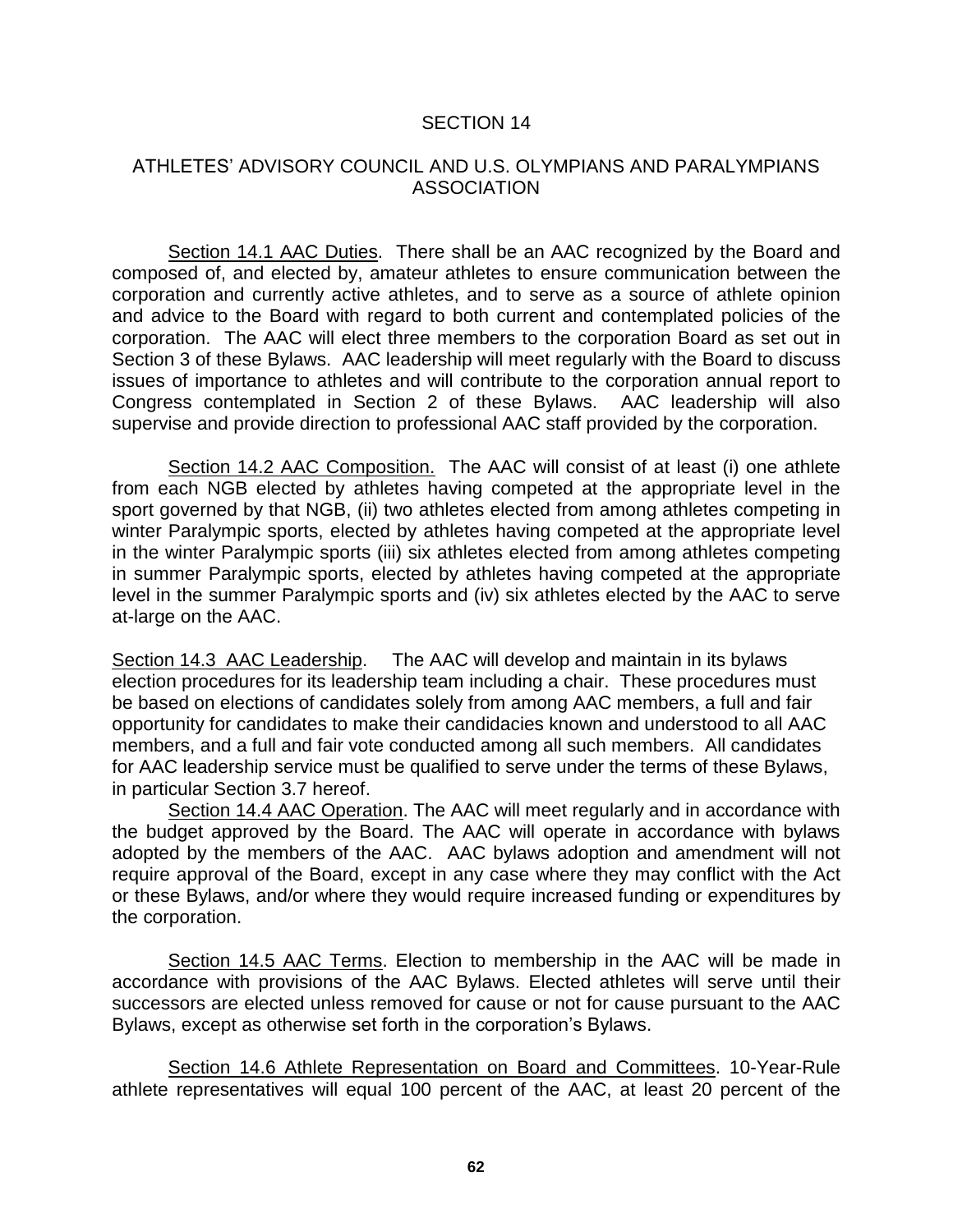voting power of the Board of the corporation and at least 20 percent of the membership and voting power of all corporation committees, task forces and other such groups operating under the authority of the Board or CEO.

Section 14.7 AAC Qualifications. Athlete representatives to the AAC (i) representing Olympic and Pan American sports, must be directly elected by athletes from their NGB who meet the standard set forth in Section 14.6 of these Bylaws at the time of election, (ii) representing Paralympic sports, must be directly elected by athletes from NGBs designated to govern a Paralympic sport (or the corporation if overseeing a Paralympic sport) who meet the standard set forth in Section 14.6 of these Bylaws, and (iii) who are at-large members of the AAC must be directly elected by athletes serving on the AAC.

Section 14.8 AAC NGB Election Procedures. Each NGB will adopt and submit to the AAC, consistent with policies established by the AAC, a procedure whereby eligible athletes as defined in Section 14.6 of these Bylaws will elect an active athlete to represent the Olympic or Pan American sport governed by the NGB on the AAC. The NGBs designated to govern a Paralympic sport, collectively, with the corporation, will adopt and submit to the AAC, consistent with policies established by the AAC, a procedure whereby eligible athletes as defined in Section 14.6 of these Bylaws will elect eligible athletes to represent the Paralympic sports on the AAC.

Section 14.9 USOPA. There shall be a U.S. Olympians and Paralympians Association recognized by the Board and composed of Olympians and Paralympians to foster Olympism and Olympic and Paralympic values in communities, develop camaraderie among members, and honor those who have shared the unique experience of representing the United States of America in the Olympic or Paralympic Games. USOPA will elect two members to the corporation Board as set out in Section 3 of these Bylaws.

Section 14.10 USOPA Composition. USOPA will consist of Olympians, Paralympians, other members of US delegations to those events, and others demonstrating extraordinary commitment to the USOPA mission as set out in the USOPA Bylaws.

Section 14.11 USOPA Leadership. USOPA will develop and maintain in its bylaws election procedures for its leadership team including a chair. These procedures must be based on elections to a leadership team from among USOPA regular member candidates, a full and fair opportunity for candidates to make their candidacies known and understood to all USOPA members, and a full and fair vote conducted among all such members. All candidates for USOPA leadership service must be qualified to serve under the terms of these Bylaws, in particular Section 3.7 hereof.

Section 14.12 USOPA Operation. USOPA will meet regularly and in accordance with the budget approved by the Board.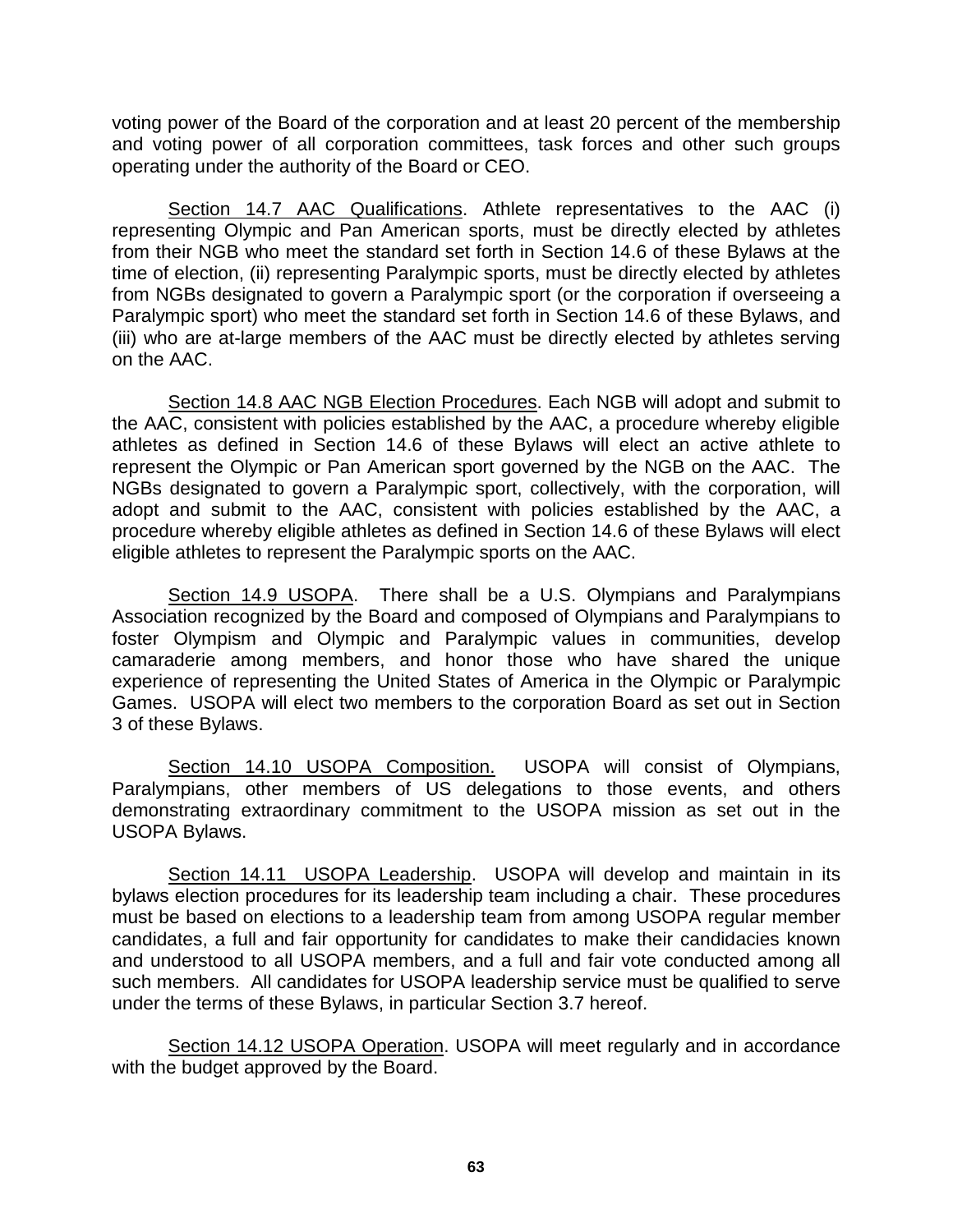#### NATIONAL GOVERNING BODIES COUNCIL

Section 15.1 Duties. There will be an NGBC recognized by the Board and made up of representatives of NGBs selected by their boards of directors to ensure communication between the corporation and NGBs, and to serve as a source of NGB opinion and advice to the Board with regard to both current and contemplated policies of the corporation. The NGBC will elect three members to the corporation Board as set out in Section 3 of these Bylaws. NGBC leadership will meet regularly with the Board to discuss issues of importance to NGBs and will contribute to the corporation annual report to Congress contemplated in Section 2 of these Bylaws.

Section 15.2. Composition. The NGBC will include one member elected by each NGB.

Section 15.2 Term. Each member of the NGBC will serve until replaced by the NGB that appointed them, unless removed for cause or not for cause by the NGBC pursuant to fair procedures as provided for in the NGBC bylaws.

Section 15.3 Leadership. The NGBC will develop and maintain in its bylaws election procedures for its leadership team of up to six members including a chair. These procedures must be based on elections of candidates solely from among NGBC members, a full and fair opportunity for candidates to make their candidacies known and understood to all NGBC members, and a full and fair vote conducted among such members. All candidates for NGBC leadership service must be qualified to serve under the terms of these Bylaws, in particular Section 3.7 hereof.

Section 15.4 Operation. The NGBC will operate in accordance with NGBC bylaws adopted by the members of the NGBC. NGBC bylaws adoption and amendment will not require approval of the Board, except in any case where they may conflict with the Act or these Bylaws, and/or where they would require increased funding or expenditures by the corporation. The NGBC will meet and conduct business as necessary in accordance with its bylaws and the budget approved by the Board.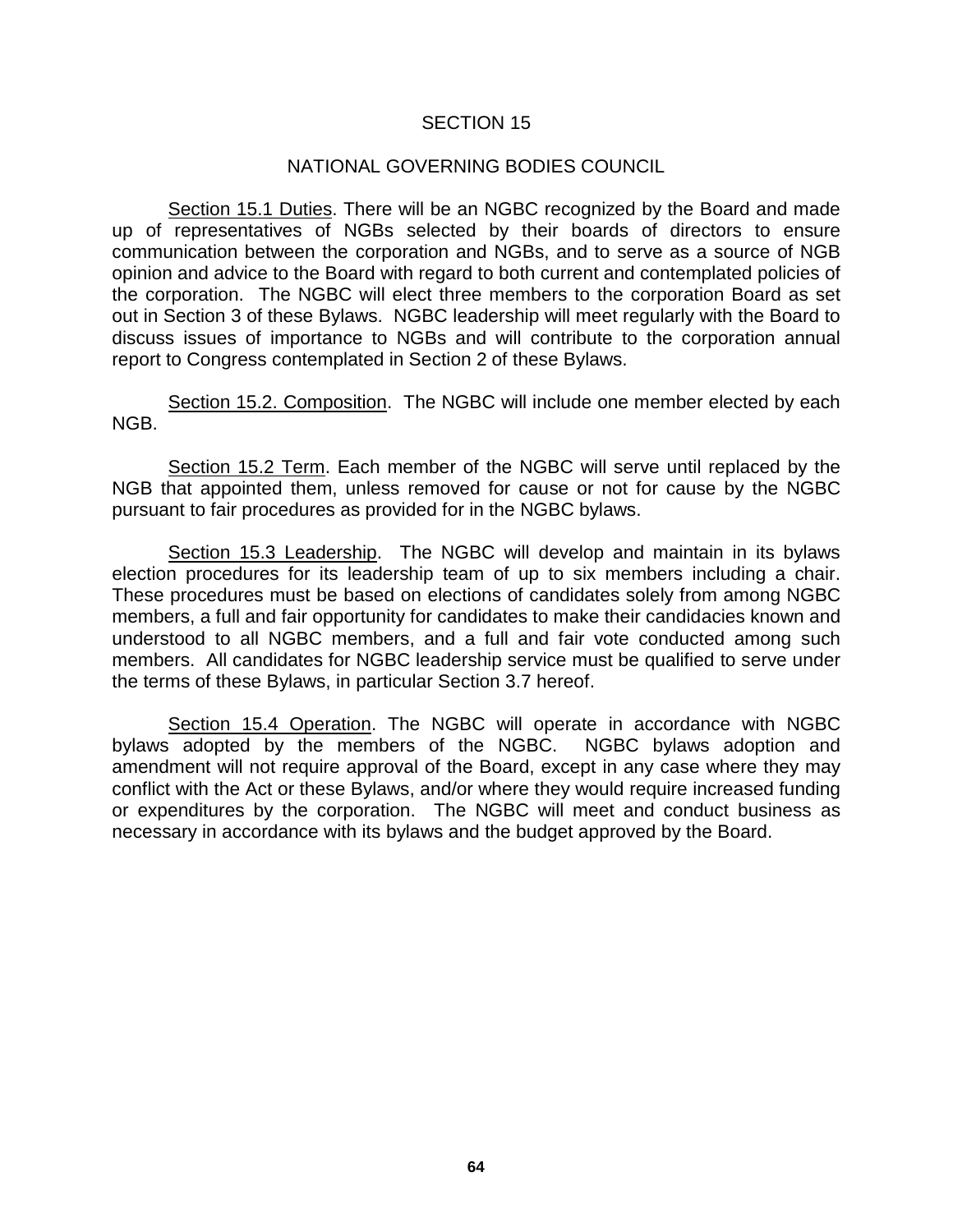#### MULTISPORT ORGANIZATIONS COUNCIL

Section 16.1 Composition. There will be a Multisport Organizations Council whose members will be one representative of each of the Multisport Organizations selected by their board of directors or such other governing board to ensure effective communication between the corporation and such Multisport Organizations.

Section 16.2 Term. Each member of the Multisport Organizations Council will serve until replaced by the Multisport Organization that appointed them, unless removed for cause or not for cause by the Multisport Organizations Council pursuant to fair procedures as provided for in the Multisport Organizations Council bylaws.

Section 16.3 Operation. The Multisport Organizations Council will operate in accordance with bylaws adopted by the members of the Multisport Organizations Council and approved by the Board. The Multisport Organizations Council will elect its own officers from among its members and will meet and conduct business in accordance with its bylaws and the budget approved by the Board. All such Multisport Organizations Council officers are subject to the qualifications criteria and resolution process set out in Section 3.7 of these Bylaws.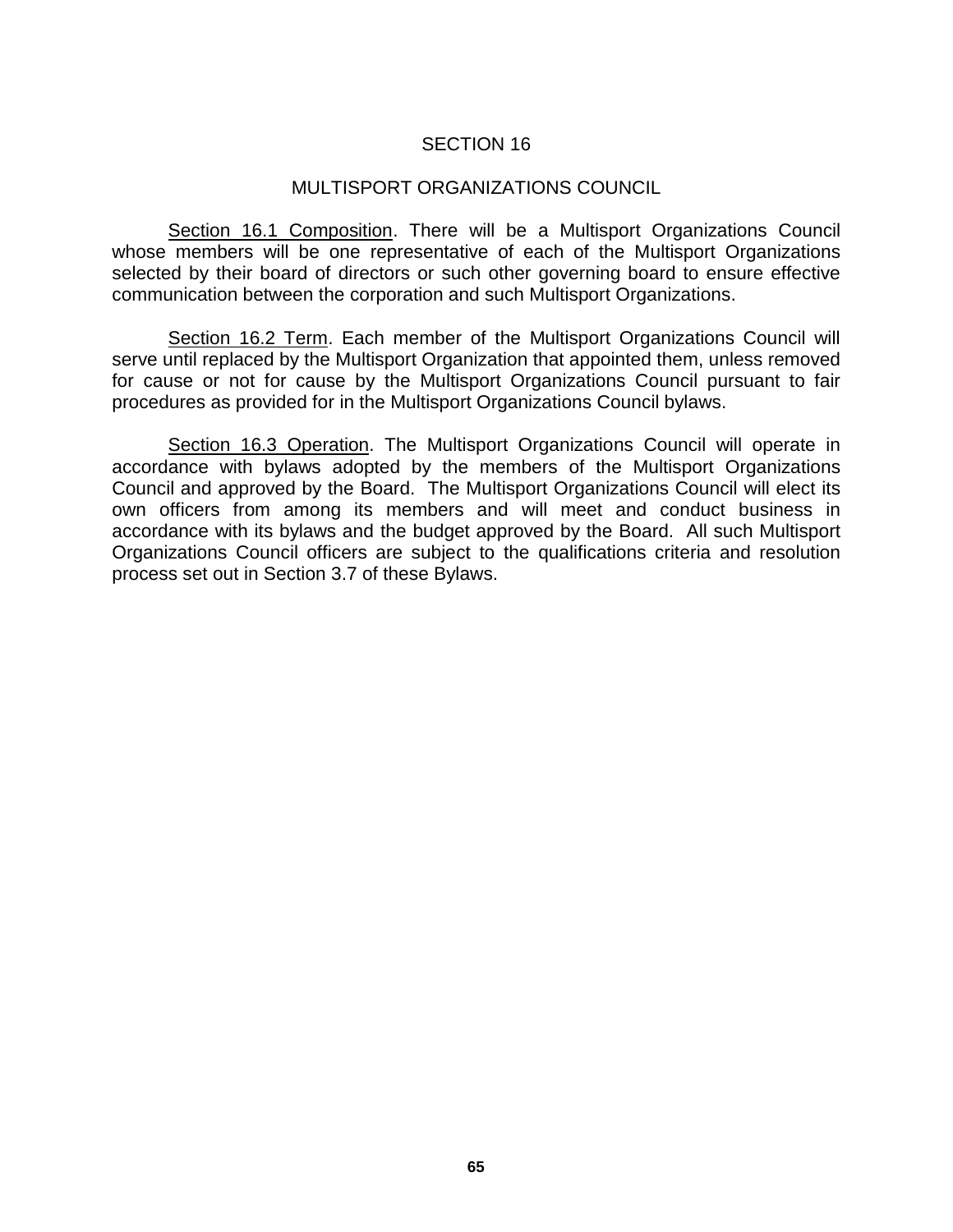#### INDEMNIFICATION

Section 17.1 Indemnification Right. The corporation will indemnify each of its present or former directors, officers, employees, committee members or official representatives, or any person who is or was serving another corporation or other entity in any capacity at the request of the corporation, against all expenses actually and reasonably incurred by such person (including, but not limited to, judgments, costs and counsel fees) in connection with the defense of any pending or threatened litigation to which such person is, or is threatened to be made, a party because such person is or was serving in such capacity. This right of indemnification will also apply to expenses of litigation that is compromised or settled, including amounts paid in settlement, if the corporation will approve such settlement as provided in Section 17.2 of these Bylaws. Such person will be entitled to be indemnified if he/she acted in good faith and in a manner he/she reasonably believed to be in, and not opposed to, the best interests of the corporation. The termination of any litigation by judgment, order, settlements, conviction, or upon a plea of nolo contendere or its equivalent, will not, of itself, create a presumption that the person did not act in good faith and in a manner reasonably believed to be in, and not opposed to, the best interests of the corporation.

Section 17.2 Determination of Payment. Any amount payable as indemnification under this Section 17 will be determined and paid by the corporation pursuant to a determination by a majority vote of a quorum of the Board, consisting of members of the Board who have not incurred expenses in connection with the litigation for which indemnification is sought, that such person seeking indemnification has met the standards of conduct set forth in this Section 17. If such a quorum is not obtainable, or even if obtainable, a quorum of disinterested directors so directs, such determination will be made either:

- a) by the Board upon the opinion in writing of independent legal counsel that indemnification is proper in the circumstances because the applicable standard of conduct set forth in this Section 17 has been met; or
- b) by a majority vote of the members of the Board upon a finding that the person seeking indemnification has met the applicable standard of conduct set forth in this Section 17.

Section 17.3 Advance Payment of Litigation Expenses. Any expenses incurred by such person in connection with the defense of any litigation may be made by the corporation in advance of a final disposition of such litigation upon receipt of an undertaking by such person to repay such amount if it is determined under Section 17.2 of these Bylaws that such person is not entitled to be indemnified under this Section 17.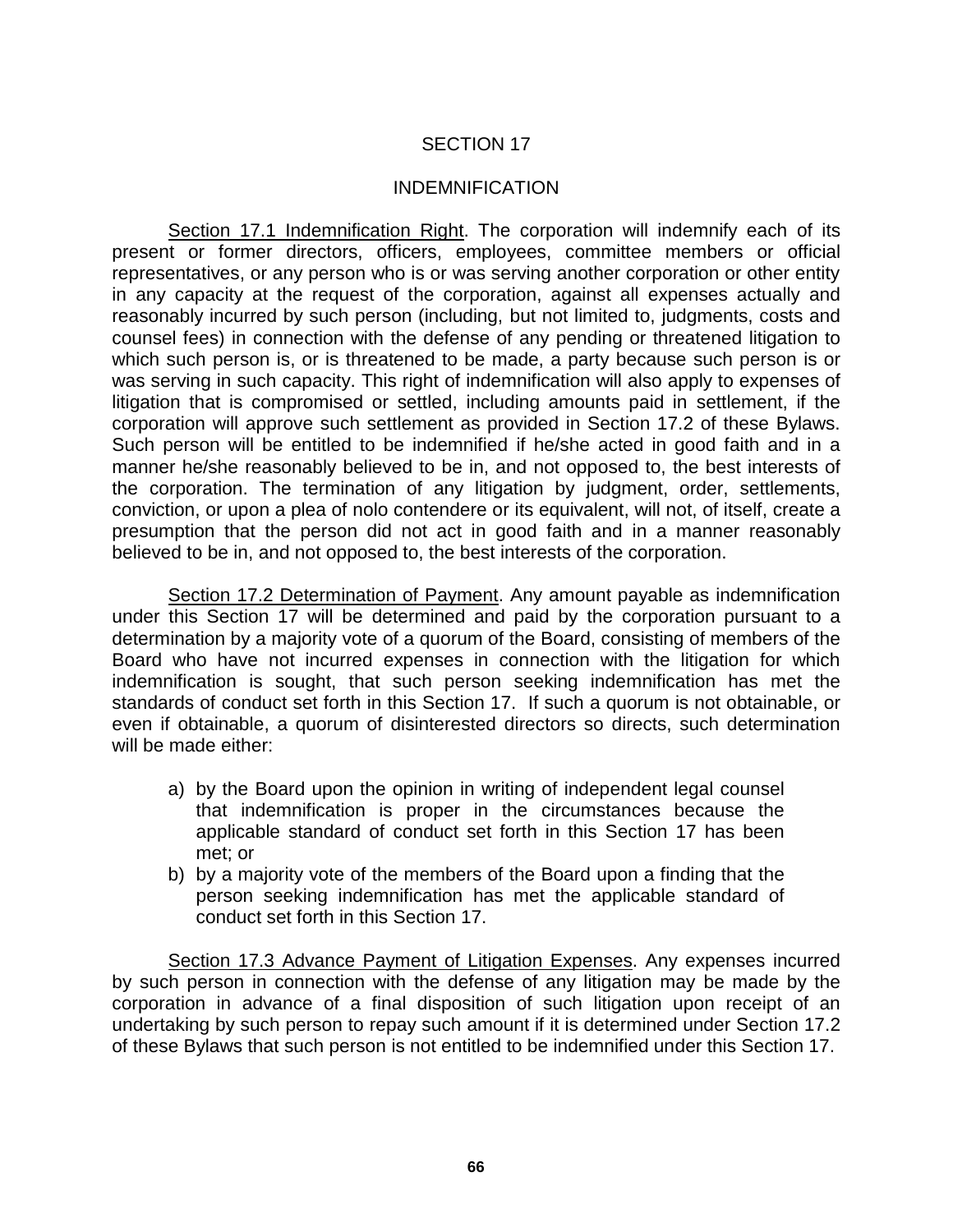Section 17.4 Other Rights. The right of indemnification under this Section 17 will be in addition to, and not exclusive of, all other rights to which such person may be entitled.

Section 17.5 Insurance. The Board may, at its discretion, authorize the purchase of insurance on behalf of any persons indemnifiable under this Section 17. Such insurance may include provisions for indemnification of such persons for expenses of a kind not subject to indemnification under this Section 17. Any repeal or modification of this Section 17 will be prospective only and will not adversely affect any right or protection of a director, officer, employee, fiduciary and agent of the corporation under this Section 17, as in effect immediately prior to such repeal or modification, with respect to any liability that would have accrued, but for this Section 17, prior to such repeal or modification.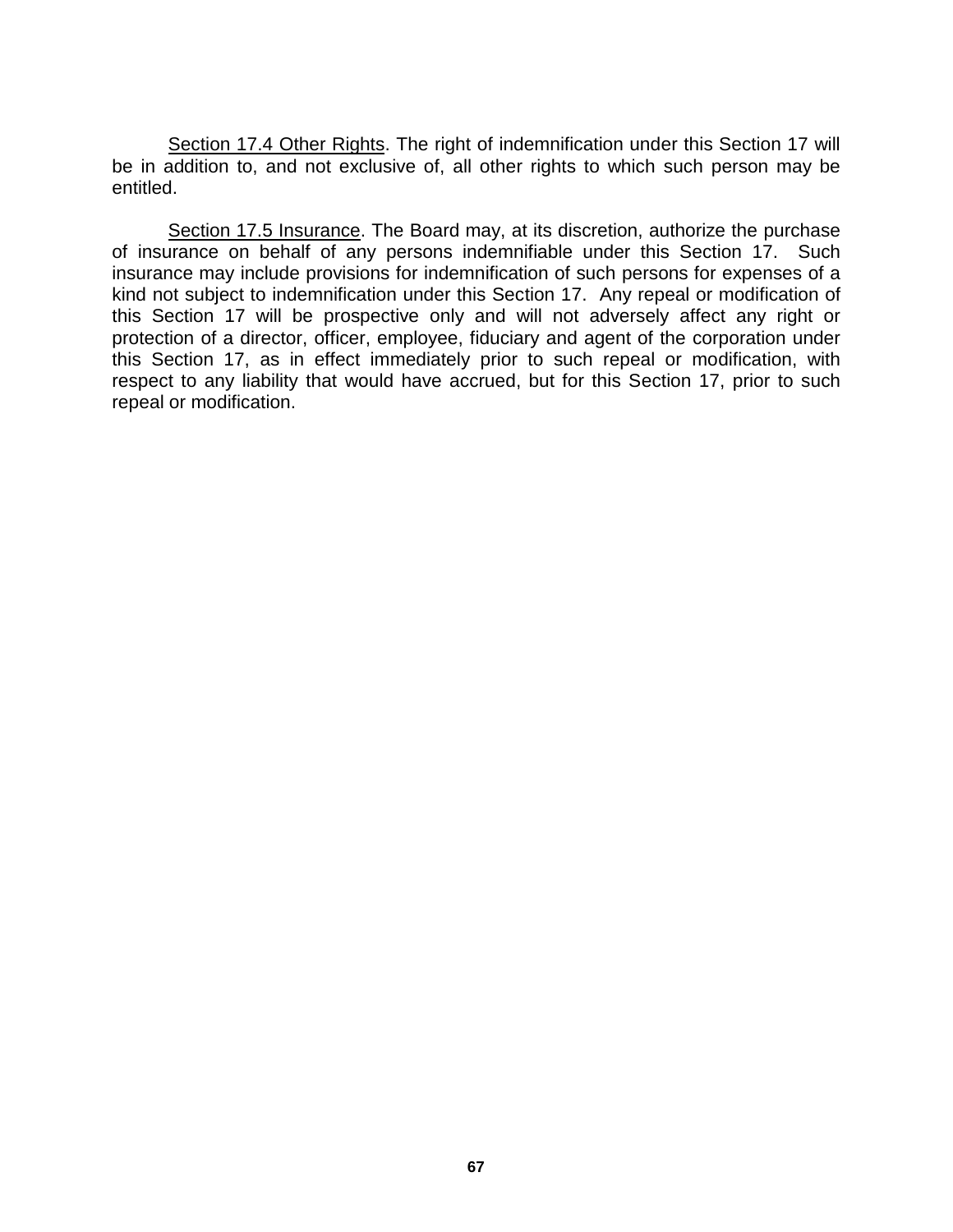#### ORGANIZATION OF OLYMPIC, PARALYMPIC AND PAN AMERICAN GAMES IN THE UNITED STATES

Section 18.1 Games Organization. The organization of Olympic, Pan American and Paralympic Games is governed by the rules of the IOC, Panam Sports and the IPC. Selection of the host cities for the Olympic Games will be made in accordance with IOC rules. Selection of the host cities for the Pan American Games will be made in accordance with special provisions in Panam Sports rules. Selection of the host cities for the Paralympic Games will be made in accordance with IPC rules.

Section 18.2 Bid Procedures. Any United States city interested in bidding for the privilege of organizing the Olympic, Pan American or Paralympic Games in the United States will follow the procedures established by the Board.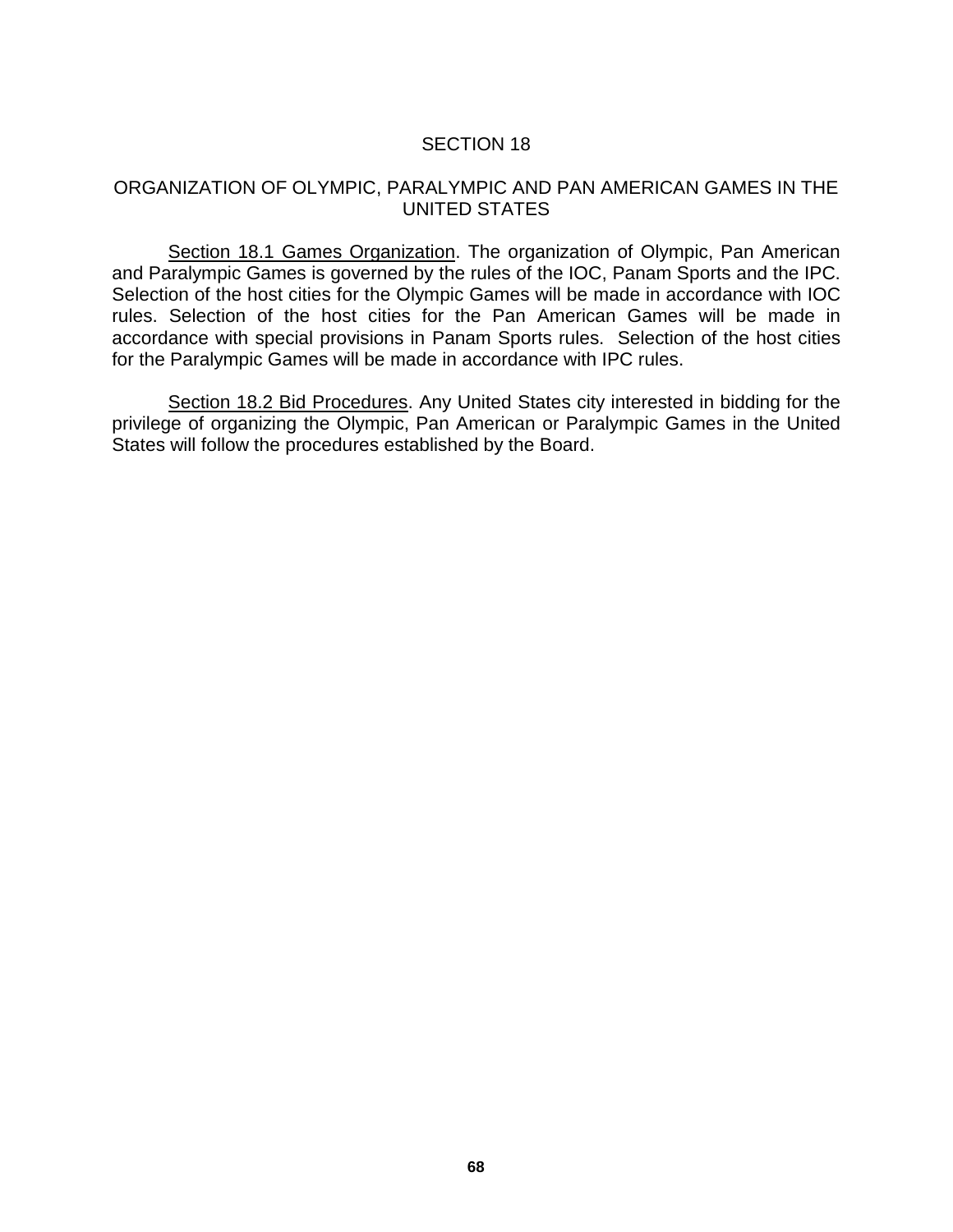## OLYMPIC, PARALYMPIC AND PAN AMERICAN GAMES-RELATED MATTERS

Section 19.1 Chef de Mission. The Board will appoint a Chef de Mission, who will function as the liaison officer between the Local Organizing Committee for the Olympic, Paralympic and Pan American Games, and the members of the United States official delegation at the site of the Games.

Section 19.2 Games Administrative Board. There will be a Games Administrative Board of the corporation which will have final authority at the site of the Games with respect to all matters regarding policy, protocol, discipline, and similar matters, except with regard to team selection issues and Code of Conduct violations, which are otherwise governed by the Code of Conduct and Grievance Procedures for the Games or Section 9 of these Bylaws. The Games Administrative Board will consist of the chair, the CEO, the Chef de Mission, the chair of the AAC, and the chair of the NGBC. In the case of (i) his/her unavailability or (ii) an actual or apparent conflict of interest as to a particular matter before the Games Administrative Board, any member may designate an alternate to serve for a limited time. Failing such a designation by the member him or herself, the Chair may designate an alternate for any absent member, who will exercise all of the privileges of that absent member for a limited time. The Chair will chair meetings of the Games Administrative Board, which may be held in-person or via teleconference.

Section 19.3 Games Trials. The corporation has the exclusive jurisdiction over all matters pertaining to the participation of the United States in the Olympic, Paralympic and Pan American Games, including, but not limited to, the authority (i) to approve or disapprove selection procedures recommended by NGBs and (ii) to conduct trials. Also, the corporation has the exclusive right to control the use of Olympic, Paralympic and Pan American marks, images and designations in the United States related to those trials. All such trials will be the property of the corporation. An NGB will enter into an agreement with the corporation to manage the trials on behalf of the corporation, unless the corporation otherwise assents in writing that such agreement is not required. For the sake of clarity, the foregoing will in no way prohibit an NGB from holding a regional, national, or other events as part of an approved selection process, provided that (i) the event is in no way branded with any Olympic, Paralympic or Pan American mark and (ii) no athlete earns an automatic nomination to an Olympic, Paralympic or Pan American Games teams by participating in the event.

Section 19.4 Trials Administrative Board. There will be a Trials Administrative Board of the corporation which will have final authority with respect to all matters regarding trials policy, protocol, discipline, and similar matters, except with regard to team selection issues and Code of Conduct violations, which are otherwise governed by the Code of Conduct and Grievance Procedures for the Games or Section 9 of these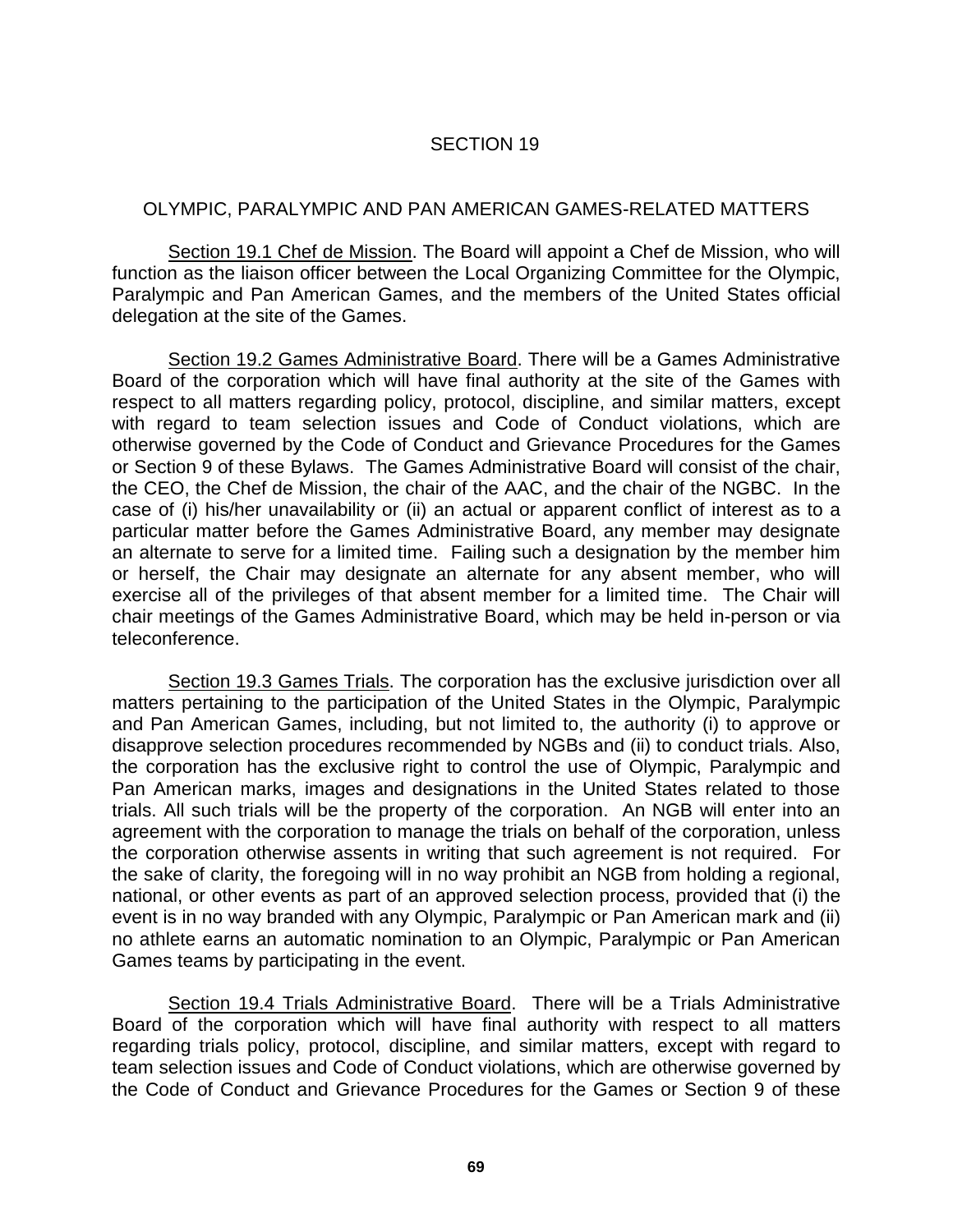Bylaws. The Trials Administrative Board will consist of the Chair, the CEO, the Chef de Mission, the chair of the AAC, and the chair of the NGBC. In the case of (i) his/her unavailability or (ii) an actual or apparent conflict of interest as to a particular matter before the Trials Administrative Board, any member may designate an alternate to serve for a limited time. Failing such a designation by the member him or herself, the Chair may designate an alternate for any absent member, who will exercise all of the privileges of that absent member for a limited time. The Chair will chair meetings of the Trials Administrative Board, which may be held in person or via teleconference.

Section 19.5 Former Olympic Teams. Subject to approval by the CEO, members and administrative officials of former U.S. Olympic Teams may organize separately or jointly in units, chapters or groups for the purpose of promoting the Olympic objectives as defined in the Act and these Bylaws and may use the word "Olympic" in names adopted for and by units, chapters, or groups. The activities of these units, chapters, or groups will be carried on and subject to the consent and approval of the CEO.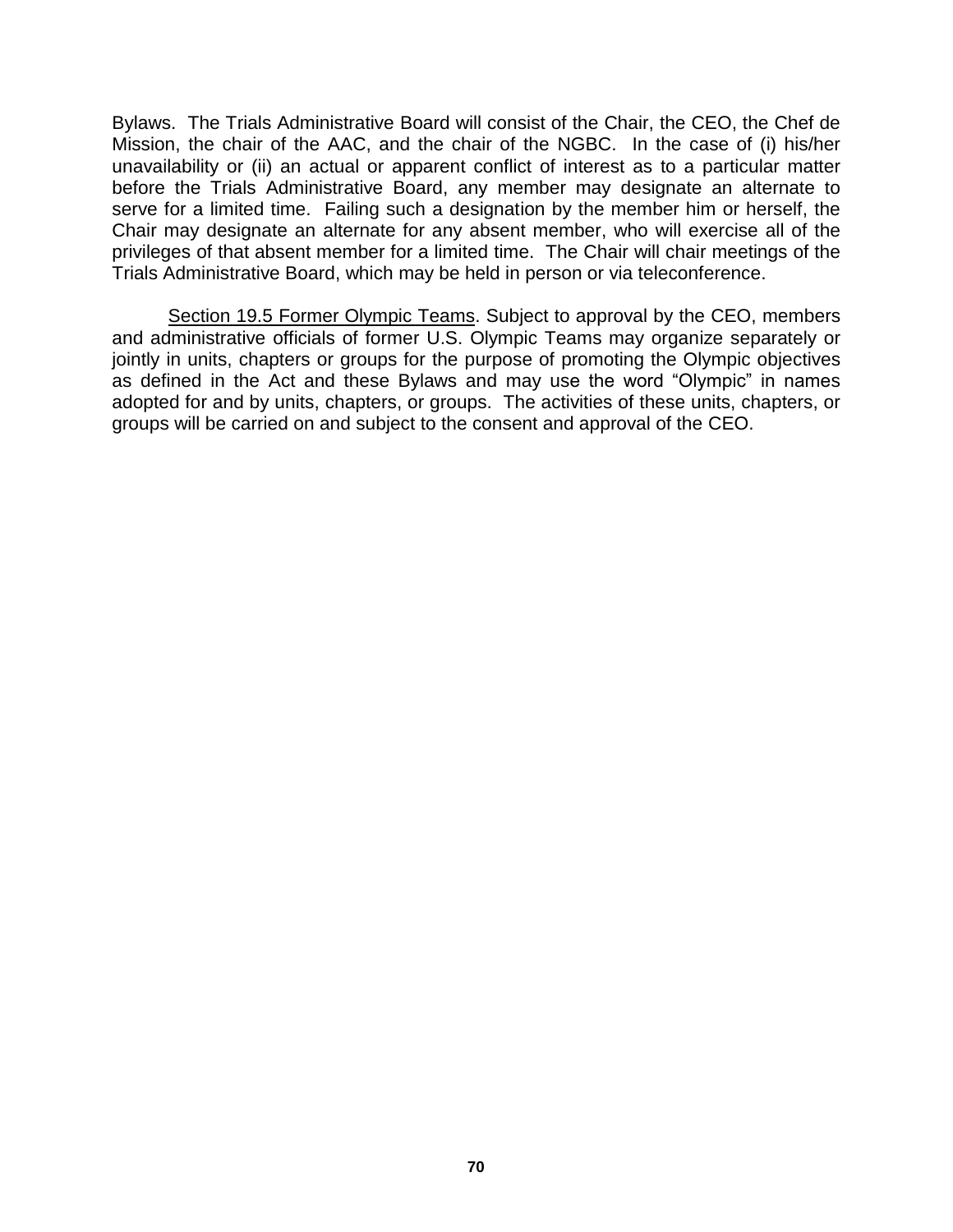## FINANCIAL MATTERS

Section 20.1 Fiscal Year. The fiscal year of the corporation will commence January 1 and end on December 31 each year.

Section 20.2 Accounts, Books, Minutes. The corporation will keep correct and complete books and records of account and will keep minutes of the proceedings of its Board and committees. All books and records of the corporation may be inspected by any director, or such director's authorized agent or attorney, for any proper purpose at any reasonable time.

Section 20.3 Financial Audit. The accounts and financial reports of the corporation will be audited annually by an independent firm of auditors.

Section 20.4 Conveyances and Encumbrances. The assignment, conveyance or encumbrance or sale, exchange, lease or other disposition of any of the real property of the corporation or all or substantially all of the other property and assets of the corporation will only be authorized by the Board if the purpose of such assignment, conveyance or encumbrance or sale, exchange, lease or other disposition of any of the real property of the corporation or all or substantially all of the other property and assets of the corporation complies with the purposes and restrictions on the powers of the corporation set forth in the Act and these Bylaws.

Section 20.5 Designated Contributions. The corporation may accept any designated contribution, grant, bequest or devise consistent with its general tax exempt purposes as set forth in the Act and these Bylaws, and a restricted gifts policy adopted by the Board. The corporation will acquire and retain sufficient control over all donated funds (including designated contributions) to assure that such funds will be used to carry out the corporation's tax exempt purposes.

Section 20.6 Loans to Directors and the Chair Prohibited. No loans will be made by the corporation to the Chair or any other director or to any corporation committee or task force members. Any Chair, director, committee or task force member, who assents to or participates in the making of any such loan will be liable to the corporation for the amount of such loan until it is repaid.

Section 20.7 Individual Liability. No individual officer, director or member of a committee of the corporation will be personally liable in respect of any debt or other obligation incurred in the name of the corporation or any of its committees pursuant to authority granted directly or indirectly by the Board.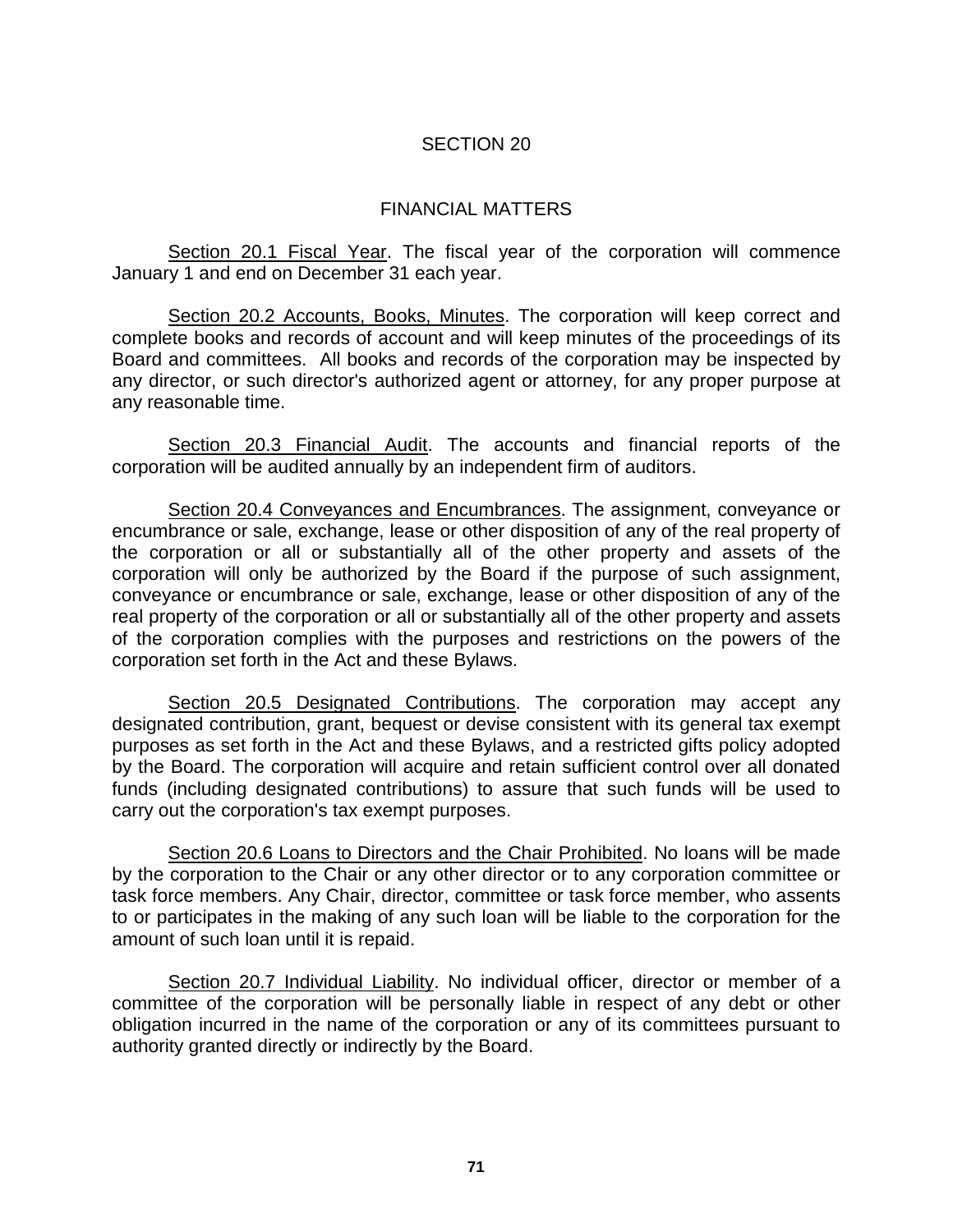Section 20.8 Bonding. All officers, directors, and employees handling funds of the corporation will be bonded or insured in such amounts as may be determined from time to time by the CEO. The expense of furnishing such bonds will be paid by the corporation.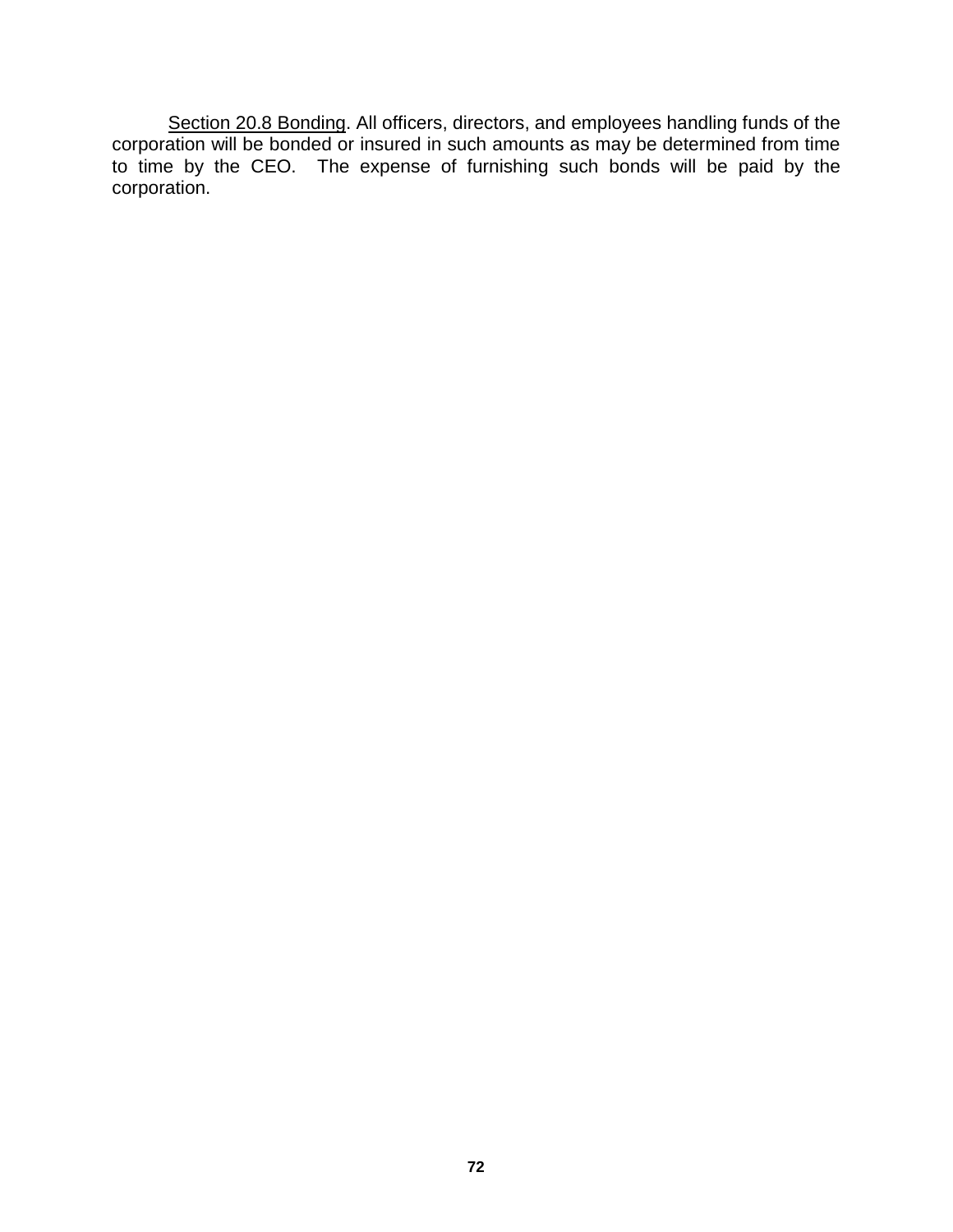# SECTION 21

### IRREVOCABLE DEDICATION AND DISSOLUTION

Section 21.1 Charitable Purposes. The property of the corporation is irrevocably dedicated to charitable purposes, and no part of the net income or assets of the corporation will inure to the benefit of private persons.

Section 21.2 Dissolution. Upon the dissolution or winding up of the corporation, its assets remaining after payment, or provision for payment, of all debts and liabilities of this corporation, will be distributed to a nonprofit fund, foundation, or corporation which is organized and operated for charitable purposes and which has established its tax exempt status under Section 501(c)(3) of the Internal Revenue Code, as amended. The use and disposition on dissolution or winding up of real or personal property owned or used by the corporation in any and all States and Territories which are part of the United States of America will be limited to the purposes stated in the foregoing paragraph in such a manner as to satisfy the requirements of the laws of such States for exemption of such property from property taxation in such States.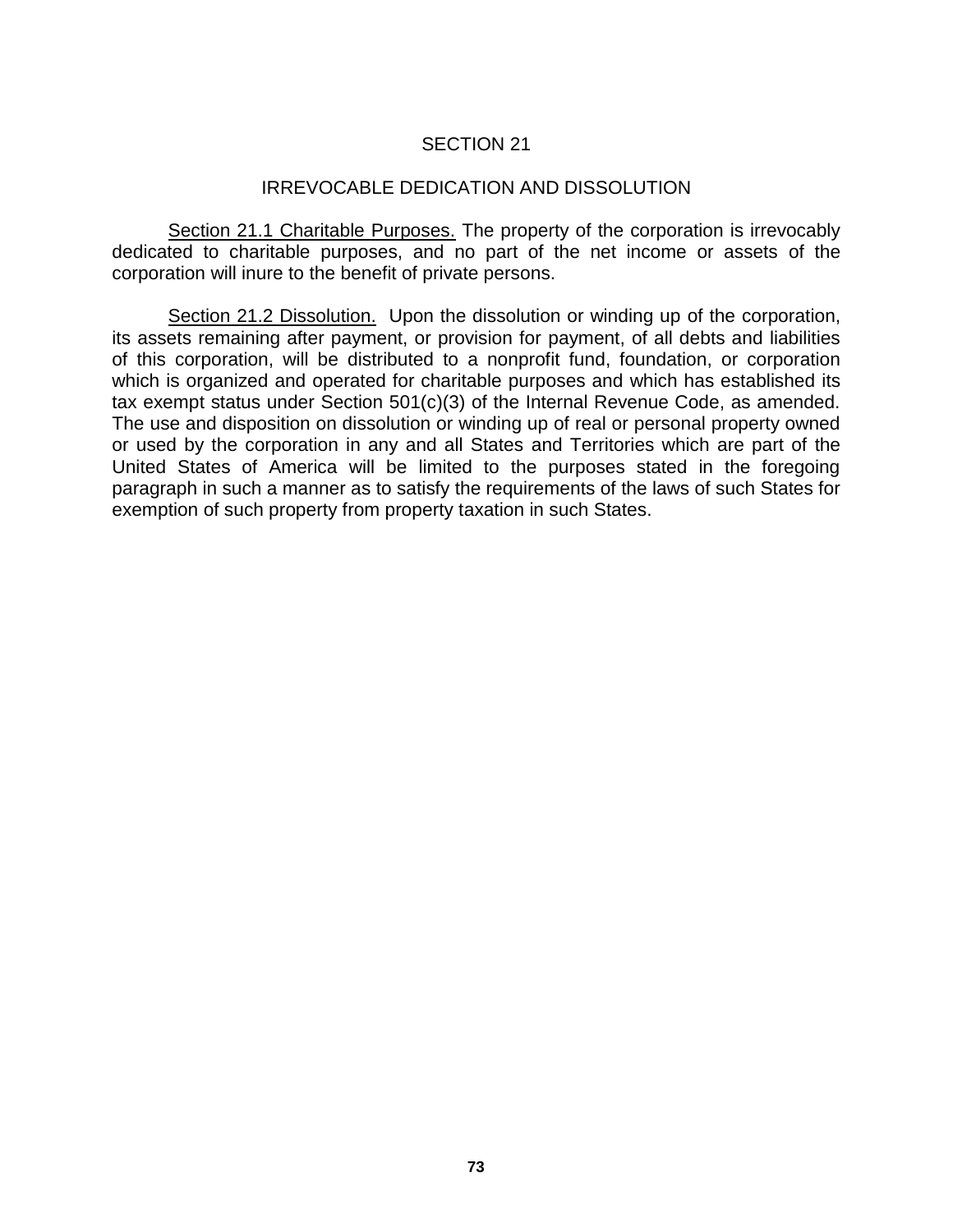### SECTION 22

#### MISCELLANEOUS

Section 22.1 Severability and Headings. The invalidity of any provision of these Bylaws will not affect the other provisions hereof, and in such event these Bylaws will be construed in all respects as if such invalid provision were omitted. The descriptive headings of Sections used in these Bylaws are inserted for convenience only and are not intended to and do not have any operative effect.

Section 22.2 Saving Clause. Failure of literal or complete compliance with any provision of these Bylaws in respect of dates and times of notice, or the sending or receipt of the same, or errors in phraseology of notice of proposals, which in the judgment of the members at meetings held do not cause substantial injury to the rights of members, will not invalidate the actions or proceedings of the members at any meeting.

Section 22.3 Compliance with Laws. Nothing contained in the Bylaws will require the corporation to violate, contravene, or abrogate its duties under any US law, including, but not limited to the Act and the Internal Revenue Code.